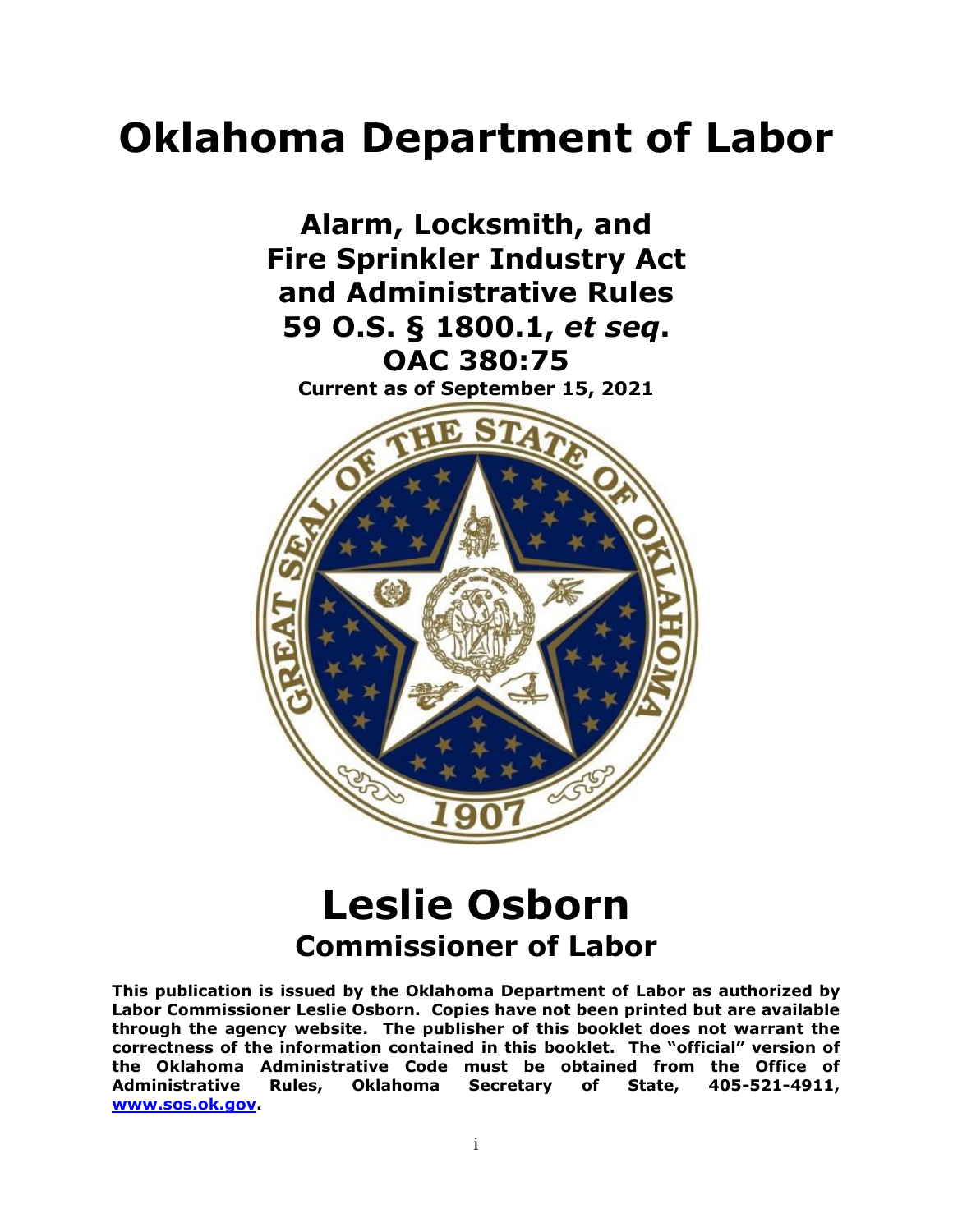## **Alarm, Locksmith, and Fire Sprinkler Industry Act and Administrative Rules**

| <b>Table of Contents</b>              |                                                                                                         |  |  |
|---------------------------------------|---------------------------------------------------------------------------------------------------------|--|--|
|                                       | Alarm, Locksmith, and Fire Sprinkler Industry Act ii                                                    |  |  |
| 59 O.S. § 1800.1                      |                                                                                                         |  |  |
| 59 O.S. § 1800.2                      |                                                                                                         |  |  |
| 59 O.S. § 1800.3                      | Individuals and Actions to Which Act is Inapplicable2                                                   |  |  |
| 59 O.S. § 1800.3a                     | Exemption from Licensure Requirement of Electrical                                                      |  |  |
| 59 O.S. § 1800.4                      | Alarm and Locksmith Industry Committee - Members -<br>Term of Office - Removal - Vacancies - Meetings - |  |  |
| 59 O.S. § 1800.5                      | Alarm and Locksmith Industry Committee - Duties and                                                     |  |  |
| 59 O.S. § 1800.6                      |                                                                                                         |  |  |
| 59 O.S. § 1800.6a<br>59 O.S. § 1800.7 |                                                                                                         |  |  |
| 59 O.S. § 1800.8                      | Application for Company License - Contents - Fees7                                                      |  |  |
| 59 O.S. § 1800.9                      | Issuance of License to Applicants - Renewal -                                                           |  |  |
| 59 O.S. § 1800.10                     |                                                                                                         |  |  |
| 59 O.S. § 1800.11                     |                                                                                                         |  |  |
| 59 O.S. § 1800.12                     | Authority to Levy and Collect Charges for Alarm                                                         |  |  |
| 59 O.S. § 1800.13                     | Suspension or Revocation of License 10                                                                  |  |  |
| 59 O.S. § 1800.14                     | Alarm and Locksmith Industry Revolving Fund  11                                                         |  |  |
| 59 O.S. § 1800.15                     | Costs of Administration of the Act 11                                                                   |  |  |
| 59 O.S. § 1800.16                     | Violations of Act - Penalties - Disposition of Fines  12                                                |  |  |
| 59 O.S. § 1800.17                     | Authority to Promulgate, Adopt, Amend, and Repeal                                                       |  |  |
| 59 O.S. § 1800.18                     |                                                                                                         |  |  |
|                                       |                                                                                                         |  |  |

**[SUBCHAPTER 1. GENERAL PROVISIONS](#page-15-1) ........................................ 13**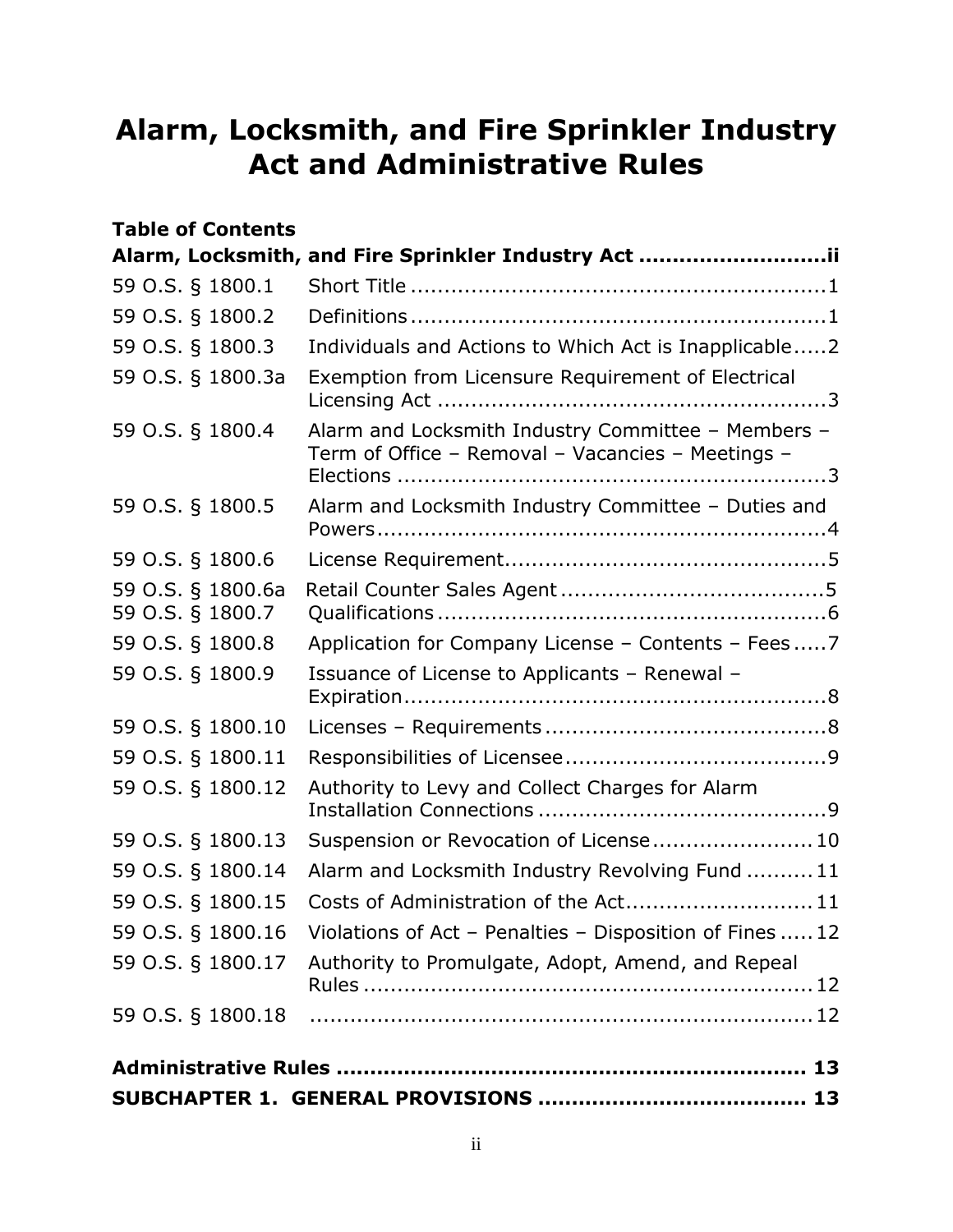<span id="page-2-0"></span>

| $380:75-1-1.$        |                                                                                                        |  |
|----------------------|--------------------------------------------------------------------------------------------------------|--|
| $380:75-1-2.$        |                                                                                                        |  |
| $380:75-1-3.$        |                                                                                                        |  |
| $380:75-1-4.$        | Compliance with intent of Chapter  21                                                                  |  |
| <b>SUBCHAPTER 3.</b> |                                                                                                        |  |
| $380:75-3-1.$        | General application and license requirements 21                                                        |  |
| 380:75-3-2.          | Application and license fees, period and display, and<br>examination alternatives or prerequisites  22 |  |
| $380:75-3-3.$        | Burglar alarm license requirements  25                                                                 |  |
| 380:75-3-4.          | Fire alarm license requirements  28                                                                    |  |
| 380:75-3-5.          | Monitoring license requirements 31                                                                     |  |
| 380:75-3-6.          | Fire sprinkler license requirements  32                                                                |  |
| $380:75-3-7.$        | Locksmith license requirements 35                                                                      |  |
| 380:75-3-8.          | Electronic Access Control license requirements 37                                                      |  |
| 380:75-3-9.          | Closed circuit television license requirements (CCTV). 39                                              |  |
| 380:75-3-10.         | Nurse call system license requirements 41                                                              |  |
| <b>SUBCHAPTER 5.</b> |                                                                                                        |  |
| 380:75-5-1.          | Commercial fire alarm tagging requirements43                                                           |  |
| 380:75-5-2.          | Fire sprinkler tagging requirements  45                                                                |  |
| 380:75-5-3.          | Residential alarm tagging requirements  50                                                             |  |
|                      |                                                                                                        |  |
| $380:75 - 7 - 1.$    | License revocation and suspension  50                                                                  |  |
| 380:75-7-2.          |                                                                                                        |  |
| $380:75 - 7 - 3.$    | Schedule of fines for the alarm and locksmith                                                          |  |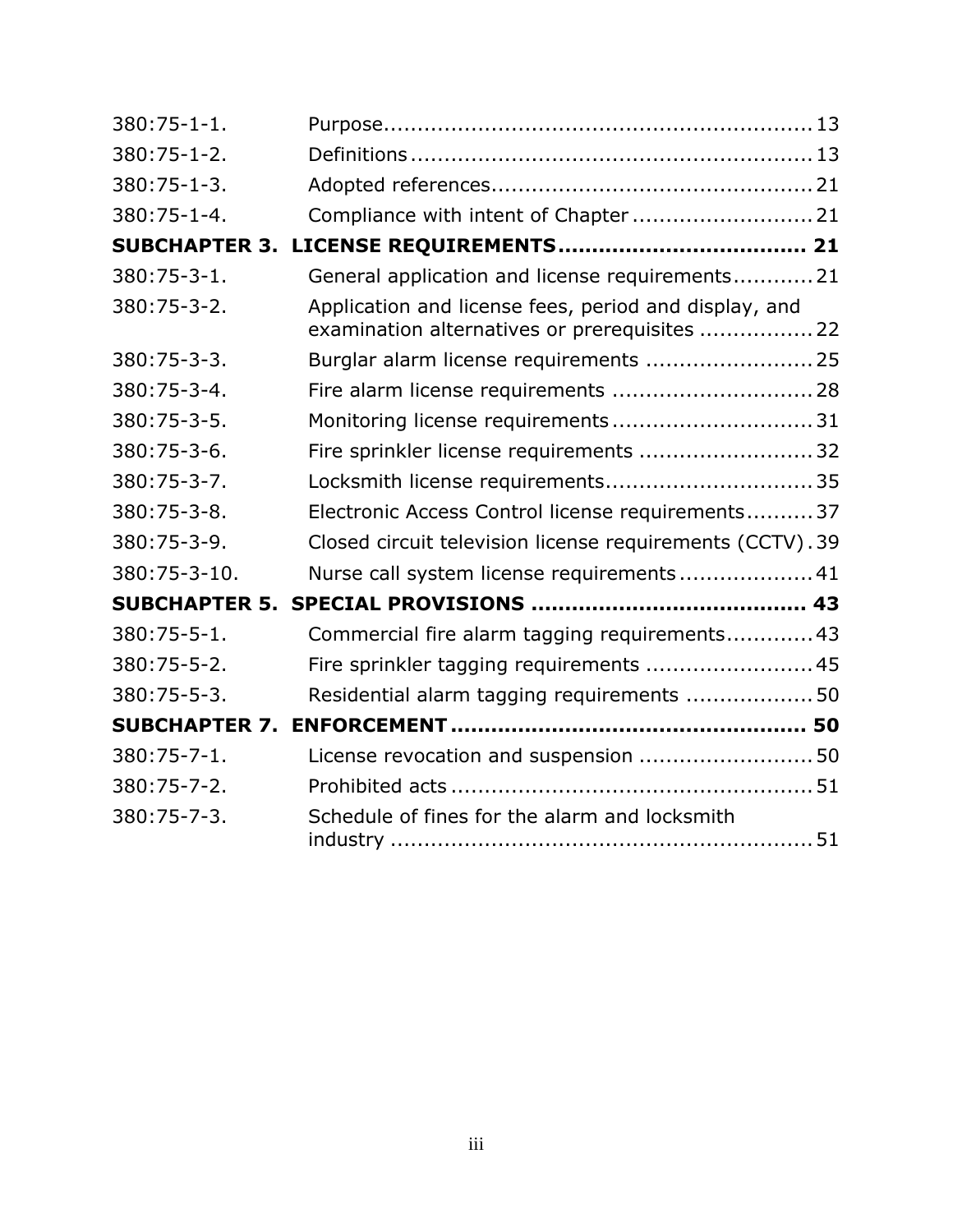## **Alarm, Locksmith, and Fire Sprinkler Industry Act**

## <span id="page-3-0"></span>**59 O.S. § 1800.1 Short Title**

Sections 1800.1 through Section 3 of this act shall be known and may be cited as the "Alarm, Locksmith and Fire Sprinkler Industry Act".

## <span id="page-3-1"></span>**59 O.S. § 1800.2 Definitions**

As used in the Alarm, Locksmith and Fire Sprinkler Industry Act:

- 1. "Alarm industry" means the sale, except as provided in Section 1800.3 of this title, installation, alteration, repair, replacement, service, inspection, or maintenance of alarm systems or service involving receipt of alarm signals for the purpose of employee response and investigation of such signals or any combination of the foregoing activities except inspections on one- and two-family dwellings are exempt;
- 2. "Alarm system" means one or more devices designed either to detect and signal an unauthorized intrusion or entry or to signal a fire or other emergency condition, which signals are responded to by public law enforcement officers, fire department personnel, private guards or security officers;
- 3. "Committee" means the Alarm and Locksmith Industry Committee;
- 4. "Commissioner" means the Commissioner of Labor;
- 5. "Integrated security system" means a mechanical and/or electronic security device that includes, but is not limited to, multiple integrated locks, burglar alarm systems, access control systems, fiber optic security systems, video surveillance systems, and nurse call systems, but does not include a stand-alone-single-element of an integrated security system;
- 6. "Licensee" means any person licensed pursuant to the Alarm, Locksmith and Fire Sprinkler Industry Act;
- 7. "Lock" means mechanical or electronic devices consisting entirely of Class 2 or Class 3 circuits and power source requirements as established by the National Electrical Code and designed to control use of a device or control ingress or egress of a structure or automobile, including, but not limited to, peripheral devices to alarm systems, safes, vaults, safe deposit boxes, bio-metric/retina readers and mechanical or electronic key systems;
- 8. "Locksmith industry" means the sale, servicing or installing, repairing, rebuilding, readying, rekeying, repinning, adjusting or installing locks, mechanical or electronic security devices, annunciation devices not designed to require a response by law enforcement or opening or bypassing a lock by a means other than those intended by the manufacturer of such devices. For the purposes of the Alarm, Locksmith and Fire Sprinkler Industry Act, "mechanical or electronic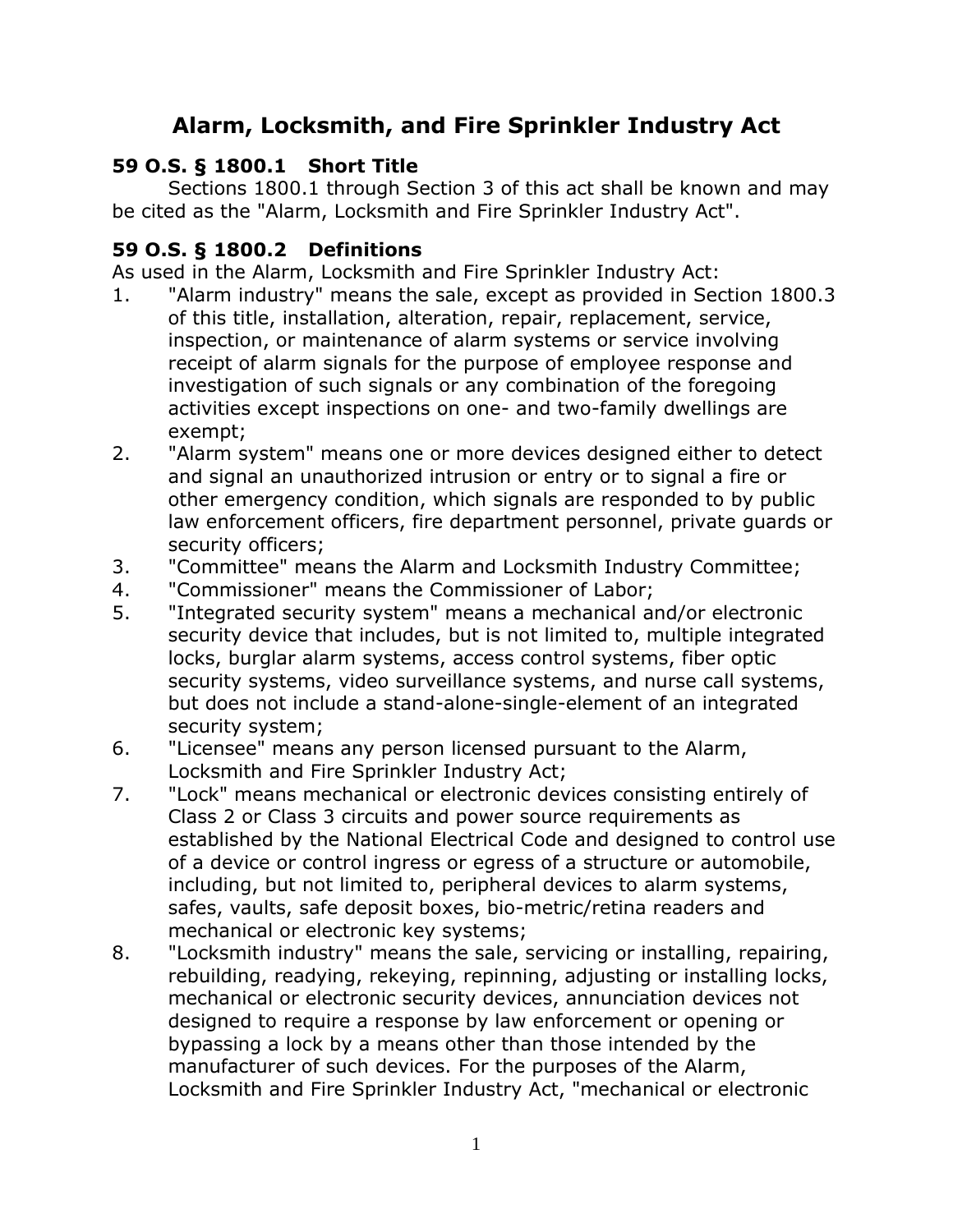security devices" includes, but is not limited to, access control systems including peripheral devices to alarm systems, fiber optic security systems, fire sprinklers, closed circuit television, video surveillance and nurse call systems; and

- 9. "Person" means an individual, sole proprietorship, firm, partnership, association, limited liability company, corporation, or other similar entity; and
- 10. "Residential alarm monitoring or service contract" means a contract with end users for alarm monitoring and/or services for individual residential premises for their own use.

#### <span id="page-4-0"></span>**59 O.S. § 1800.3 Individuals and Actions to Which Act is Inapplicable**

The Alarm, Locksmith and Fire Sprinkler Industry Act shall not apply to:

- 1. An officer or employee of this state, the United States or a political subdivision of either, while the employee or officer is engaged in the performance of official duties;
- 2. An individual who owns and installs alarm devices, mechanical or electronic security devices and locks on the individual's own property or, if the individual does not charge for the device or its installation, installs it for the protection of the individual's personal property located on another's property, and does not install the alarm devices, mechanical or electronic security devices and locks as a normal business practice on the property of another;
- 3. The sale of alarm or lock systems designed or intended for customer or user installation;
- 4. The sale, installation, service, or repair of alarm systems or electronic security devices such as electronic access control, closed circuit television, video surveillance, nurse call systems and the like by individuals licensed pursuant to the Electrical License Act;
- 5. The locksmith industry activities of tow truck operators from their towing vehicles or repossession agents within the execution of their duties;
- 6. Locksmith industry activities of persons primarily engaged in selling lumber and other building materials who hold a sales tax permit as a Group One vendor authorized to engage in business within this state pursuant to Sections 1363 and 1364 of the Oklahoma Sales Tax Code; or
- 7. The solicitation of a potential alarm system customer by a person via telephone or electronic device on behalf of an Oklahoma licensed alarm company for the sale of an alarm system.
- 8. The sale of alarm or locksmith products or systems by a retail counter sales agent upon the conditions required by Section 1800.6a of this title.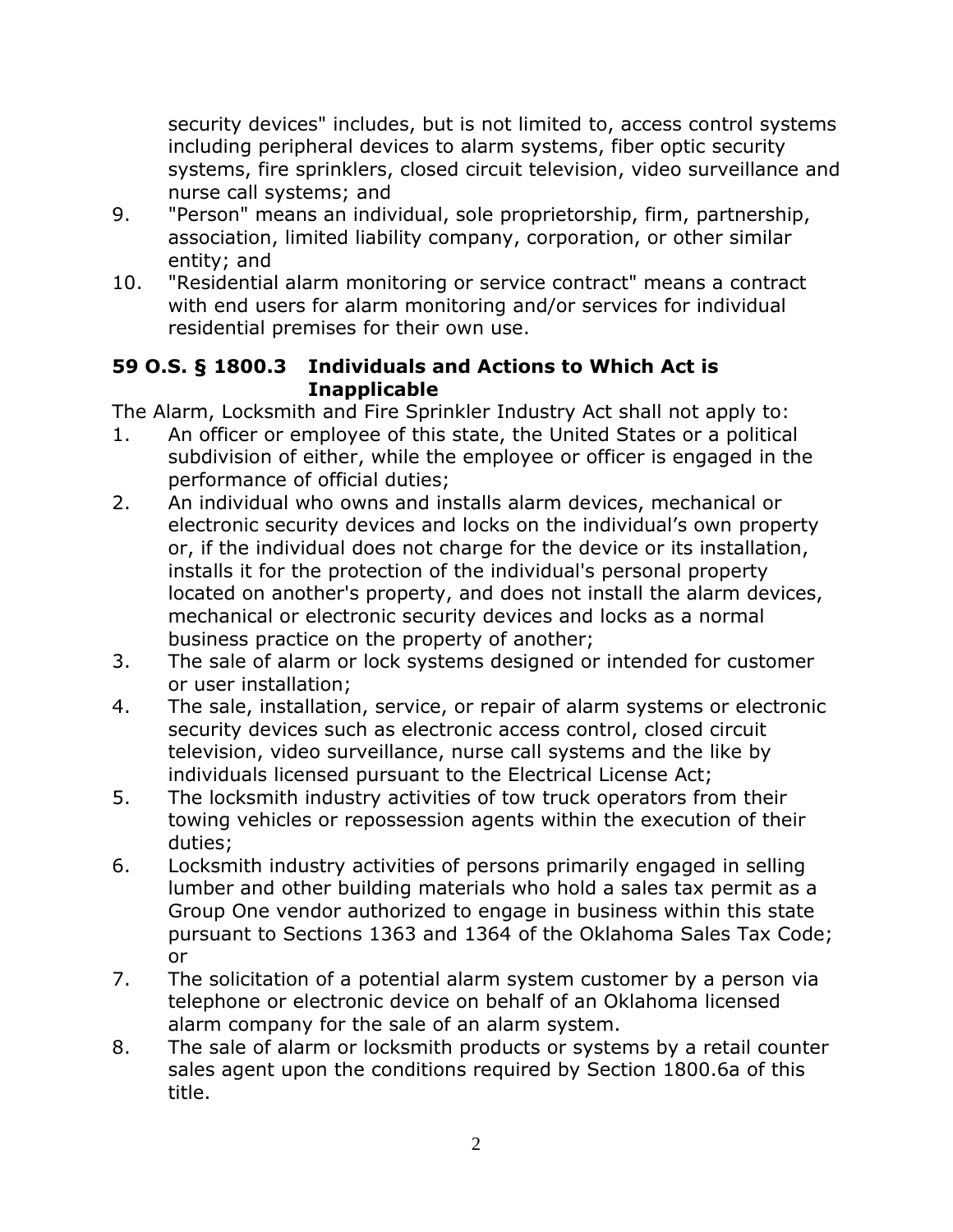#### <span id="page-5-0"></span>**59 O.S. § 1800.3a Exemption from Licensure Requirement of Electrical Licensing Act**

Any person engaged in any activity regulated by the Alarm, Locksmith and Fire Sprinkler Industry Act, when installing or repairing electrical circuits consisting entirely of Class 2 or Class 3 circuits and power source requirements as established by the National Electrical Code shall not be required to obtain any license as required by the Electrical Licensing Act, if such person is licensed pursuant to the provisions of the Alarm, Locksmith and Fire Sprinkler Industry Act; provided, however, persons performing installations, repairs or other work on any electrical circuits other than Class 2 or Class 3 circuits shall be required to be properly licensed or registered pursuant to the Electrical Licensing Act.

#### <span id="page-5-1"></span>**59 O.S. § 1800.4 Alarm and Locksmith Industry Committee – Members – Term of Office – Removal – Vacancies – Meetings – Elections**

- A. There is hereby created the Alarm, Locksmith and Fire Sprinkler Industry Committee, which shall consist of nine (9) members. One member shall be the Commissioner of Labor or the Commissioner's designated representative and eight members shall be appointed by the Governor with the consent of the Senate. Seven of the appointed members shall have at least five (5) years of experience in the alarm, locksmith or fire sprinkler industry or in a closely related field with broad working knowledge of the alarm or locksmith industry and active employment status in such field during the term of appointment. At least one of the appointed members shall be from each working field or closely related industries of burglar alarm, fire alarm, fire sprinkler, electronic access control, locksmith, closed circuit television, video surveillance, and nurse call system, except when a qualified candidate for appointment is not available in the working field. One of the appointed members shall be a lay member. No member shall be employed by the same person as any other member of the Committee.
- B. The term of office of each appointed member shall be a staggered term of four (4) years with a limit of two full terms. Notwithstanding the term of office, each appointed member shall continue to serve until his or her successor has been duly qualified and appointed. All appointees must qualify under the Alarm, Locksmith and Fire Sprinkler Industry Act.
- C. Members of the Committee may be removed from office by the Governor for cause at any time. A member missing two or more committee meetings in a single year without justifiable cause may be removed and replaced by the Governor at the request of the Committee.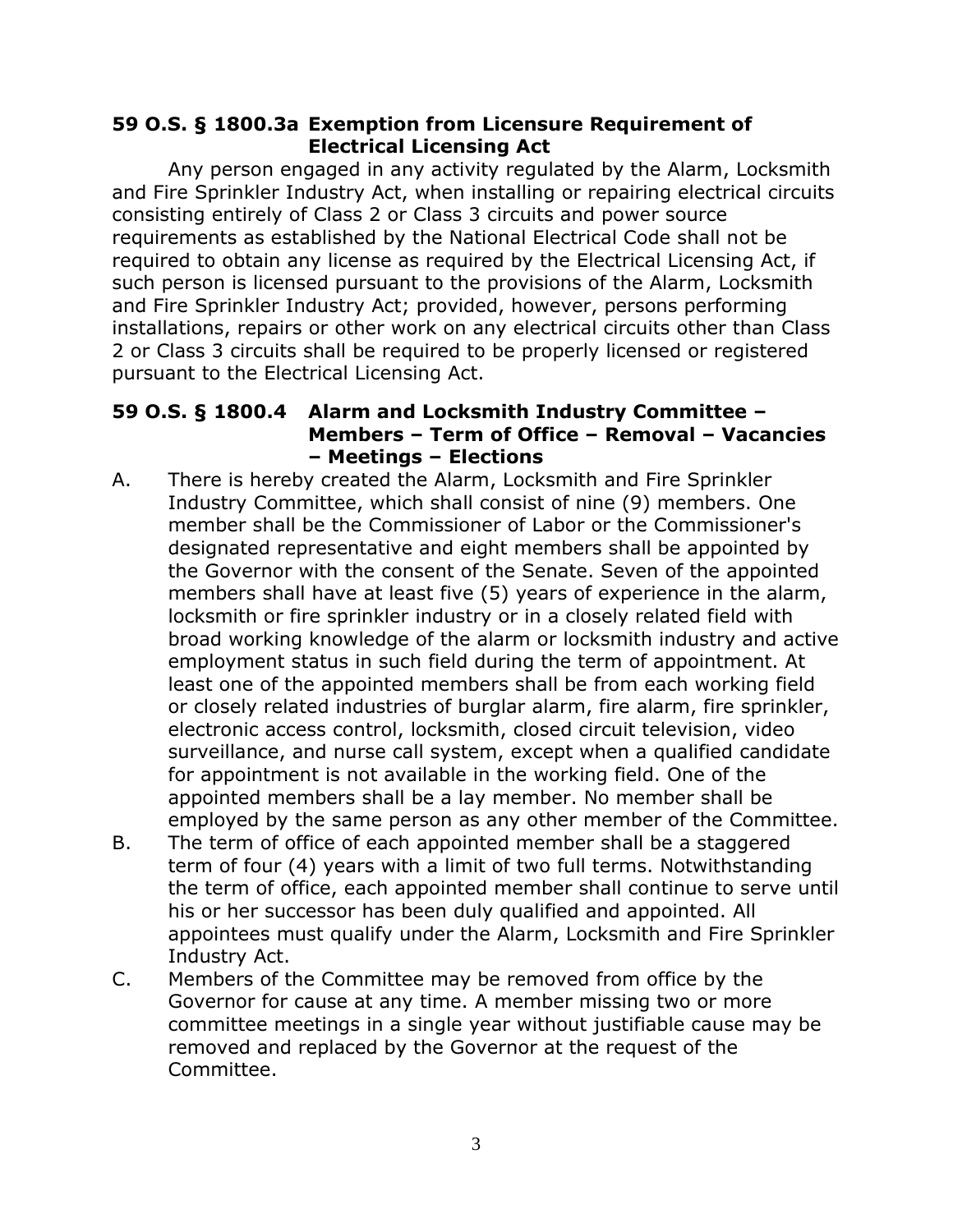- D. Vacancies shall be filled by appointment by the Governor with the consent of the Senate for the unexpired term of the vacancy. Should an appointment from a working field become vacant or be without qualified candidates for appointment, that working field may be filled by a person from another working field.
- E. The members of the Committee shall serve without pay but may be reimbursed for actual expenses pursuant to the State Travel Reimbursement Act.
- F. The Committee shall elect from among its membership a chair, vicechair and secretary to serve terms of not more than two (2) years ending on May 31 of the year designated by the Committee. The chair or vice-chair shall preside at all meetings. The chair, vice-chair and secretary shall perform such duties as may be decided by the Committee in order to effectively administer the Alarm, Locksmith and Fire Sprinkler Industry Act or as directed by the Commissioner of Labor.
- G. A majority of Committee members shall constitute a quorum to transact official business.
- H. The Committee shall meet at such times as the Committee deems necessary to implement the Alarm, Locksmith and Fire Sprinkler Industry Act.
- I. The Committee shall assist and advise the Commissioner on all matters relating to the formulation of rules, regulations and standards in accordance with the Alarm and Locksmith Industry Act.

#### <span id="page-6-0"></span>**59 O.S. § 1800.5 Alarm and Locksmith Industry Committee – Duties and Powers**

- A. The Alarm, Locksmith and Fire Sprinkler Industry Committee shall have the following duties and powers:
	- 1. To assist the Commissioner of Labor in licensing and otherwise regulating persons engaged in an alarm or locksmith industry business;
	- 2. To determine qualifications of applicants pursuant to the Alarm, Locksmith and Fire Sprinkler Industry Act;
	- 3. To assist the Commissioner in prescribing and adopting forms for license applications and initiate mailing of such application forms to all persons requesting such applications;
	- 4. To assist the Commissioner in disciplinary actions, including the denial, suspension or revocation of licenses as provided by the Alarm, Locksmith and Fire Sprinkler Industry Act;
	- 5. To assist the Commissioner with charging and collecting such fees as are prescribed by the Alarm, Locksmith and Fire Sprinkler Industry Act;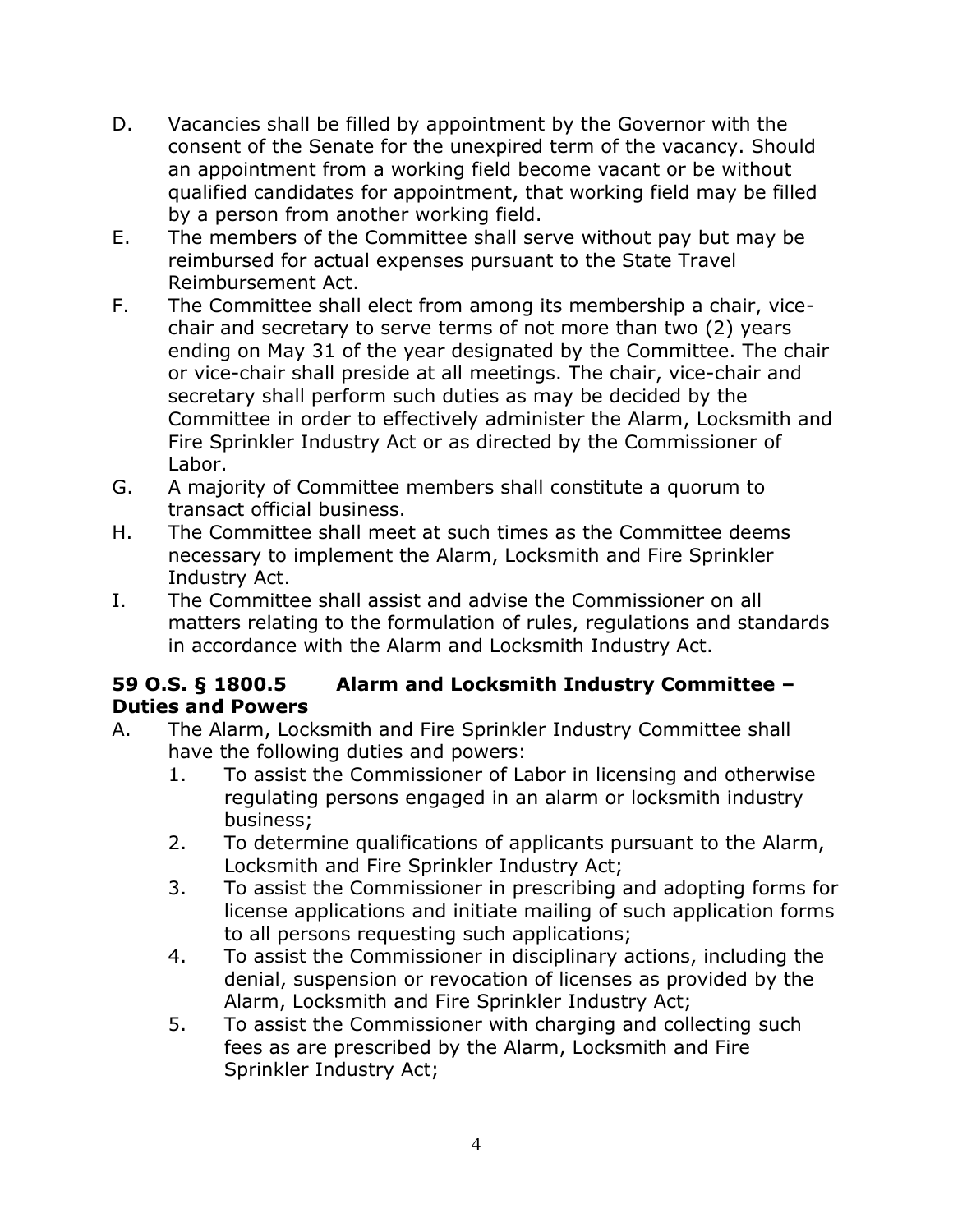- 6. To assist the Commissioner in establishing and enforcing standards governing the materials, services and conduct of the licensees and their employees in regard to the alarm, locksmith and fire sprinkler industry;
- 7. To assist the Commissioner in promulgating rules necessary to carry out the administration of the Alarm, Locksmith and Fire Sprinkler Industry Act;
- 8. To investigate or assist in investigating alleged violations of the provisions of the Alarm, Locksmith and Fire Sprinkler Industry Act and any rules and regulations promulgated thereto;
- 9. To assist the Commissioner in identifying advances in technology and establishing categories of licenses for the Alarm, Locksmith and Fire Sprinkler Industry Act and application requirements for each category including, but not limited to, individual license, experience requirements, educational requirements, fingerprints, photographs, examinations, and fees;
- 10. To assist the Commissioner in providing for grievance and appeal procedures pursuant to the Administrative Procedures Act for any person whose license is denied, revoked or suspended; and
- 11. To exercise such other powers and duties as are necessary to implement the Alarm, Locksmith and Fire Sprinkler Industry Act.
- B. The Department of Labor is authorized to regulate any advancements in technology that apply to the alarm, locksmith and fire sprinkler industry.

## <span id="page-7-0"></span>**59 O.S. § 1800.6 License Requirement**

No person shall engage in an alarm, locksmith or fire sprinkler industry business in this state without first having obtained a license pursuant to the provisions of the Alarm, Locksmith and Fire Sprinkler Industry Act; provided, however, a business or person licensed pursuant to the Alarm, Locksmith and Fire Sprinkler Industry Act shall not be required to obtain multiple licenses to install, repair or modify any component of an integrated security system, excluding commercial fire alarm and fire sprinkler systems.

## **59 O.S. § 1800.6a Retail Counter Sales Agent**

- A. For purposes of this section and paragraph 8 of Section 1800.3 of this title, "retail counter sales agent" means an individual employed by or working on behalf of an Oklahoma licensed alarm or locksmith company for the purpose of selling technology devices and services to the general public in a commercial retail setting, including alarm, locksmith and fire sprinkler services and equipment.
- B. 1. Every retail counter sales agent shall undergo a national criminal history records search by a third party or the Department of Labor. The Department of Labor, upon establishing good cause,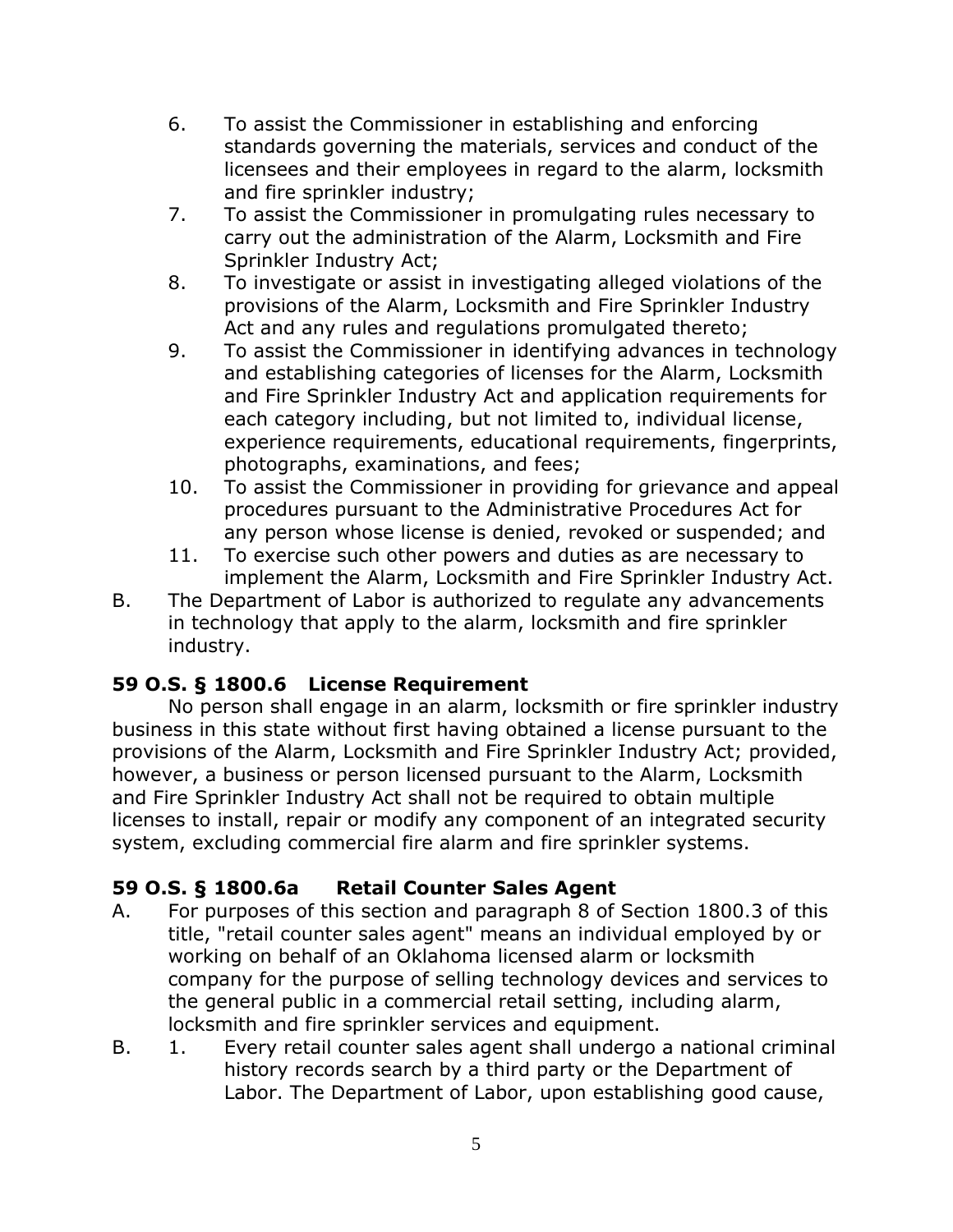may demand that an alarm, locksmith or fire sprinkler company provide the results of a criminal history records search for an individual retail counter sales agent. Upon receipt of any such demand, an alarm, locksmith or fire sprinkler company shall have a reasonable period of time to provide the results to the Department of Labor. The Department of Labor shall not disseminate the results of any criminal history records search described in this subsection, and such records shall not be subject to the Open Records Act. For purposes of this subsection, "selling" means the initial communications with the customer to determine the appropriate alarm products or systems to be purchased and installed, but shall not include actual installation locations or the final design, plan or laying out of the alarm products or systems. No person shall act as a retail counter sales agent if the results of the criminal background check are unsuccessful in accordance with the Arrest and Conviction Records in Employment Best Practices brochure published by the United States Equal Employment Opportunity Commission.

- 2. A retail counter sales agent shall not be permitted access to any customer's unique alarm access codes or other confidential information aside from the information necessary to complete a retail sale transaction.
- C. Any alarm, locksmith or fire sprinkler company failing to comply with the provisions of this section shall be deemed in violation of the Alarm, Locksmith and Fire Sprinkler Industry Act. The Department of Labor may revoke or suspend the license of the person for a violation of this section.

#### <span id="page-8-0"></span>**59 O.S. § 1800.7 Qualifications**

- A. Any person applying for a license to engage in an alarm or locksmith industry business pursuant to the Alarm, Locksmith and Fire Sprinkler Industry Act shall provide evidence to the Alarm, Locksmith and Fire Sprinkler Industry Committee that the individual within this state having direct supervision over the function and local operations of such alarm, locksmith or fire sprinkler industry business or a branch thereof has the following qualifications:
	- 1. Is at least eighteen (18) years of age;
	- 2. Has not been declared by any court of competent jurisdiction incompetent by reason of mental defect or disease, and has not been restored to competency;
	- 3. Is not a habitual user of intoxicating liquors or a user of any illegal or illicit drug or controlled substance, including, but not limited to, the non-medical use of any prescription drug or other intoxicating substance;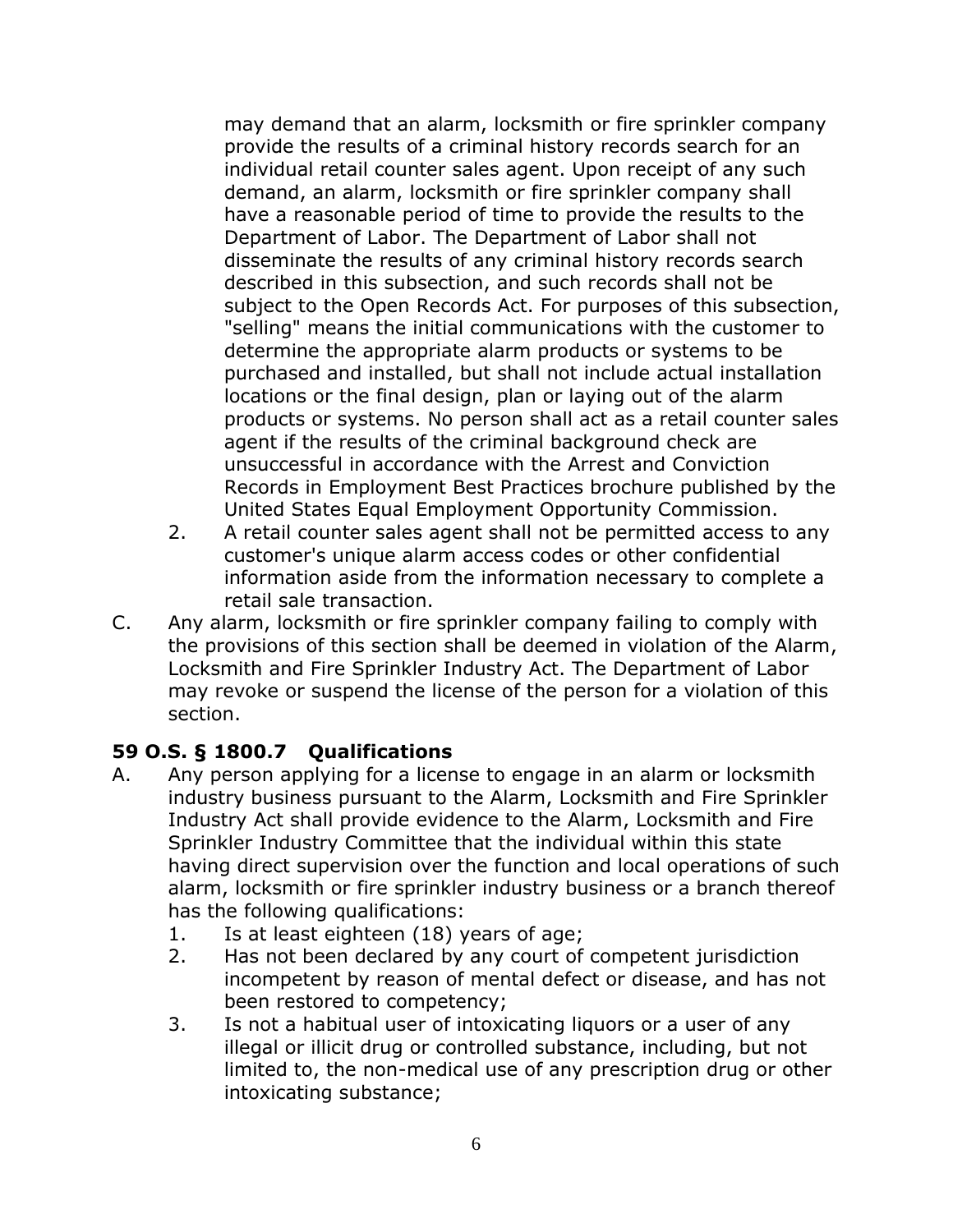- 4. Has not been discharged from the Armed Services of the United States under dishonorable conditions; and
- 5. Meets such other standards as may be established by the Commissioner of Labor relating to experience or knowledge of the alarm, locksmith or fire sprinkler industry.
- B. The applicant shall advise the Committee and furnish full information on each individual described in subsection A of this section of any conviction of a felony crime which substantially relates to the occupation of an individual in an alarm or locksmith industry business and poses a reasonable threat to public safety for which a full pardon has not been granted and furnish a recent photograph of a type prescribed by the Commissioner and two classifiable sets of fingerprints of such individual.
- C. As used in this section:
	- 1. "Substantially relates" means the nature of criminal conduct for which the person was convicted has a direct bearing on the fitness or ability to perform one or more of the duties or responsibilities necessarily related to the occupation; and
	- 2. "Poses a reasonable threat" means the nature of criminal conduct for which the person was convicted involved an act or threat of harm against another and has a bearing on the fitness or ability to serve the public or work with others in the occupation.

#### <span id="page-9-0"></span>**59 O.S. § 1800.8 Application for Company License – Contents – Fees**

- A. An application for a company license shall include:
	- 1. The address of the principal office of the applicant and the address of each branch office of the applicant located within this state;
	- 2. The name per business location under which the applicant intends to do business as a licensee;
	- 3. A statement explaining the extent and scope of the applicant's alarm, locksmith or fire sprinkler industry business;
	- 4. A photograph taken by the Department of Labor or an entity approved by the Department in accordance with the licensing procedures adopted by the Department. If the applicant is a sole proprietor, the photo shall be of the applicant, or if the applicant is an entity, the photo shall be of each officer and of each partner or shareholder who owns an interest in the entity of twenty-five percent (25%) or greater;
	- 5. Two classifiable sets of fingerprints of the applicant, if the applicant is a sole proprietor, or of each officer and of each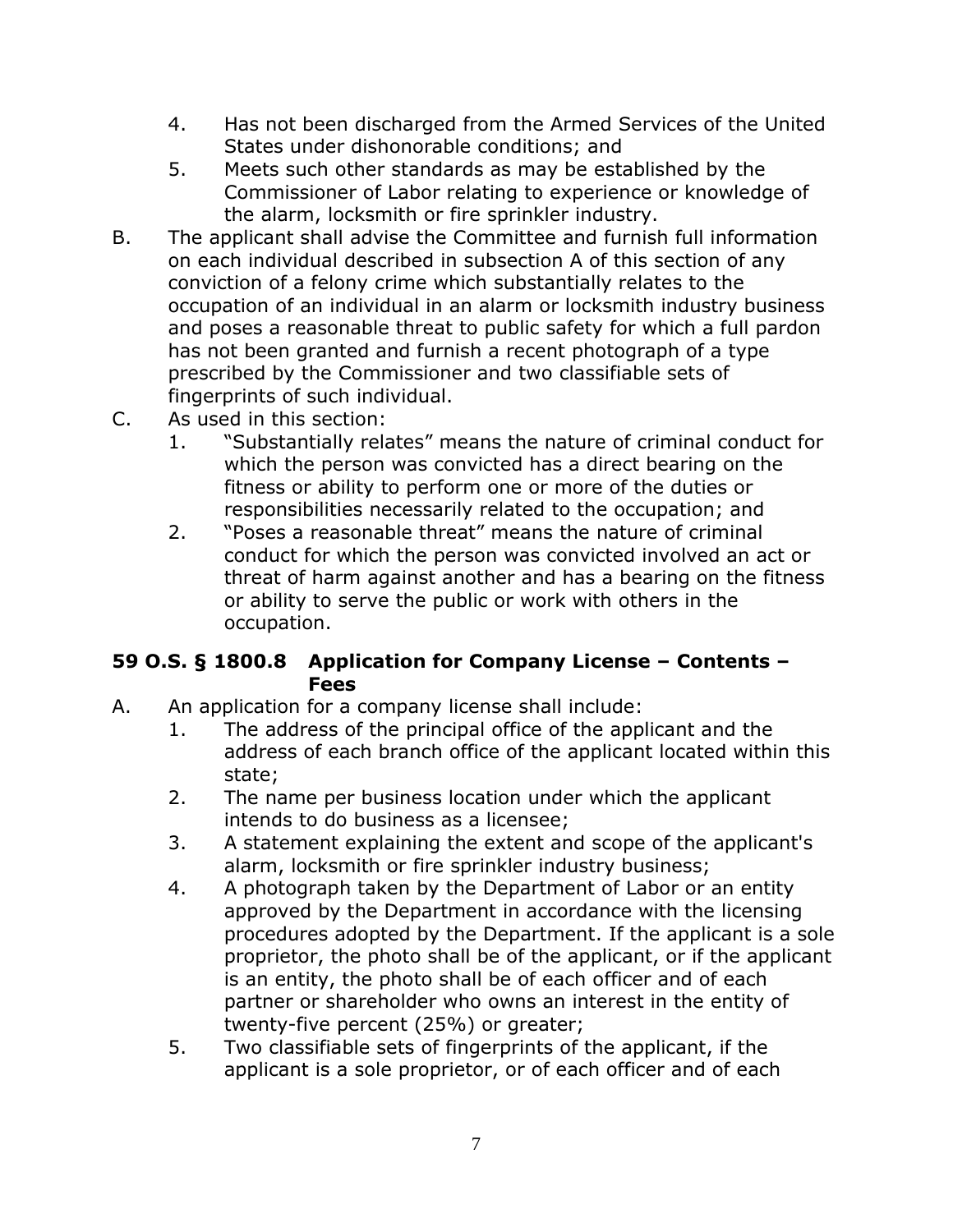partner or shareholder who owns a twenty-five percent (25%) or greater interest in the applicant, if the applicant is an entity; and

- 6. Such other information, statements or documents as may be required by the Commissioner of Labor.
- B. An applicant for an individual license shall provide such documents, statements or other information as may be required by the Commissioner, including two classifiable sets of fingerprints of the applicant. The fingerprints may be used for a national criminal history record check as defined by Section 150.9 of Title 74 of the Oklahoma Statutes.
- C. Fees for license and renewal issued pursuant to the Alarm, Locksmith and Fire Sprinkler Industry Act shall be adopted by the Department of Labor. Provided, the fees provided for in this subsection shall not exceed Two Hundred Fifty Dollars (\$250.00). An applicant shall pay the license fee at the time the applicant makes application. All fees shall be nonrefundable.

#### <span id="page-10-0"></span>**59 O.S. § 1800.9 Issuance of License to Applicants – Renewal – Expiration**

- A. Upon receiving proper application, payment of the proper license fee, and certification of recommendation by the Alarm, Locksmith and Fire Sprinkler Industry Committee, the Commissioner of Labor shall issue a license to the applicant. The license shall be valid for a one-year term.
- B. Renewal of a license shall not prohibit disciplinary proceedings for an act committed prior to the renewal.
- C. The Commissioner may adopt a system under which licenses expire on various dates throughout the year. For any change in such expiration dates, license fees shall be prorated on an appropriate periodic basis.

## <span id="page-10-1"></span>**59 O.S. § 1800.10 Licenses – Requirements**

- A. A license shall not be altered or assigned.
- B. A company license shall be posted in a conspicuous place in each alarm, locksmith or fire sprinkler industry business location of the licensee.
- C. A company licensee shall notify the Commissioner of Labor within fourteen (14) days of any change of information furnished on the licensee's application for license or on the licensee's license including, but not limited to, change of ownership, address, business activities, or any developments related to the qualifications of the licensee or the individual described in Section 1800.7 of this title. If the licensee for any reason ceases to engage in an alarm or locksmith industry business in this state, the licensee shall notify the Committee within fourteen (14) days of such cessation. If the required notice of cessation is not given to the Committee within fourteen (14) days, the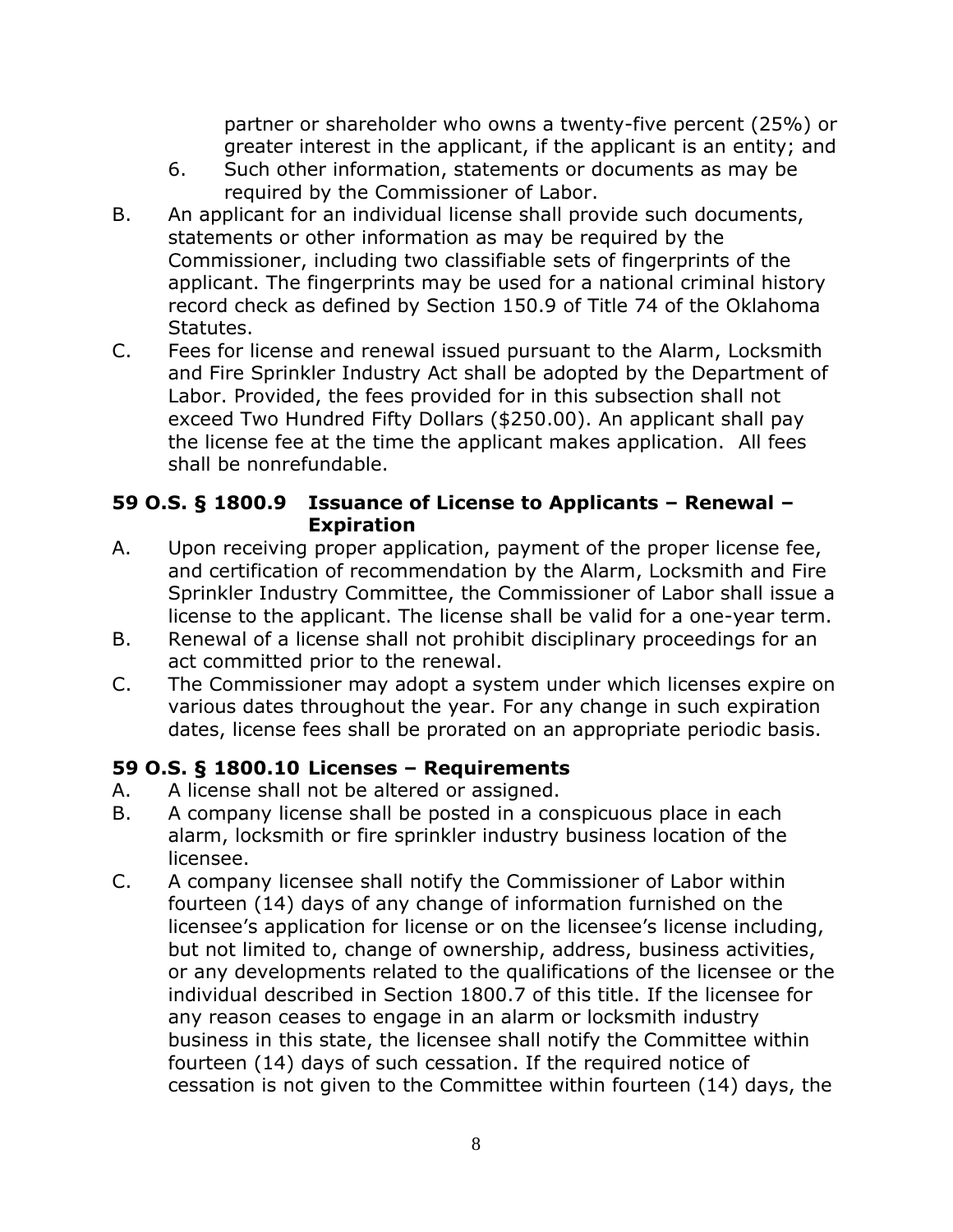license may be suspended or revoked by the Commissioner on recommendation of the Committee.

- D. No person shall represent falsely that the person is licensed or employed by a licensee. Any such action shall constitute a violation of the Alarm, Locksmith and Fire Sprinkler Industry Act.
- E. Each company licensee shall maintain, update and provide a record containing such information relative to the licensee's employees as may be required by the Commissioner.

#### <span id="page-11-0"></span>**59 O.S. § 1800.11 Responsibilities of Licensee**

The licensee shall be responsible to the Alarm, Locksmith and Fire Sprinkler Industry Committee in matters of conduct of business activities covered by the Alarm, Locksmith and Fire Sprinkler Industry Act. The licensee shall be responsible for the activities on the part of the licensee's employees. For purposes of the Alarm, Locksmith and Fire Sprinkler Industry Act, improper conduct on the part of any employees which occurs within the scope of employment may be considered by the Committee as acts of the licensee.

#### <span id="page-11-1"></span>**59 O.S. § 1800.12 Authority to Levy and Collect Charges for Alarm Installation Connections**

- A. Any municipality or county may levy and collect reasonable charges for alarm installation connections located in or at a police or fire department which is owned, operated or monitored by the municipality or county. Any municipality or county may require discontinuance of service of any alarm signal device which, due to mechanical malfunction or faulty equipment, causes excessive false alarms and, in the opinion of the appropriate county or municipal official, becomes a detriment to the functions of the department involved. The municipality or county may cause the disconnection of the device until the same is repaired to the satisfaction of the appropriate official; however the municipality or county shall advise the owner or user of the device of the disconnection in advance or as soon as reasonably practicable. The municipality or county may levy and collect reasonable reconnection fees. Mechanical malfunction and faulty equipment shall not include, for the purpose of the Alarm, Locksmith and Fire Sprinkler Industry Act, false alarms caused by human error or an act of God.
- B. No municipality may adopt any ordinance concerning the licensing of any alarm, locksmith or fire sprinkler industry business or individual which is or may be licensed pursuant to the Alarm, Locksmith and Fire Sprinkler Industry Act.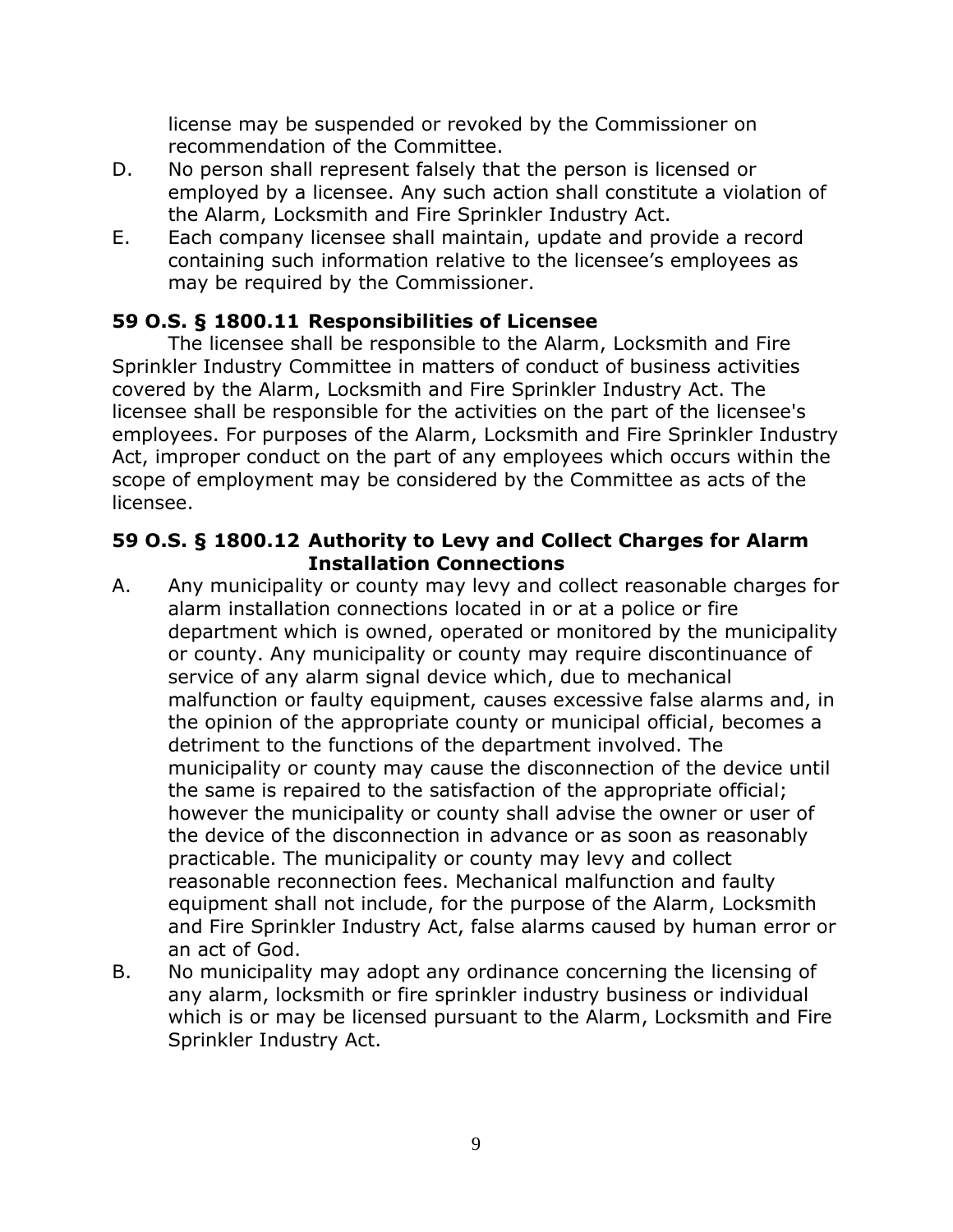#### <span id="page-12-0"></span>**59 O.S. § 1800.13 Suspension or Revocation of License**

- A. The Commissioner of Labor on recommendation of the Alarm, Locksmith and Fire Sprinkler Industry Committee may suspend any license, upon the conviction of any individual named on the license or on the application for license of a felony, for a period not to exceed thirty (30) days pending a full investigation by the Committee. Such investigation shall be initiated within the thirty-day period of the suspension. A final determination by the Committee shall result in either removal of the suspension or such sanction as the Commissioner considers appropriate, as provided by the Alarm, Locksmith and Fire Sprinkler Industry Act.
- B. The Commissioner may revoke or suspend any license, reprimand any licensee or deny any application for license or renewal if, in the judgment of the Committee:
	- 1. The applicant or licensee has violated any provision of the Alarm, Locksmith and Fire Sprinkler Industry Act or any rule or regulation promulgated thereto;
	- 2. The applicant or licensee has committed any offense resulting in the applicant's or licensee's conviction of a felony or crime involving moral turpitude. Provided, however, if the applicant has had no felony convictions at least ten (10) years prior to making application for a license and the applicant has shown the Committee that the applicant has been rehabilitated, the Committee may recommend the applicant for a license;
	- 3. The applicant or licensee has practiced fraud, deceit, theft, larceny, arson, or misrepresentation;
	- 4. The applicant or licensee has made a material misstatement in any information required by the Committee; or
	- 5. The applicant or licensee has demonstrated incompetence or untrustworthiness in the applicant's or licensee's actions.
- C. The Committee shall, before final action under subsection B of this section, provide a thirty-day written notice to the applicant or licensee involved, of the action intended and give sufficient opportunity for such person to request an administrative hearing and to be represented by an attorney. A hearing shall be scheduled by the Commissioner if so requested as provided in the Administrative Procedures Act.
- D. In the event the Commissioner denies the application for, or revokes or suspends, any license or imposes any reprimand, a record of such action shall be in writing and officially signed by the Commissioner. The original copy shall be filed with the Department of Labor and a copy mailed to the affected applicant or licensee within two (2) days of the final action taken by the Commissioner.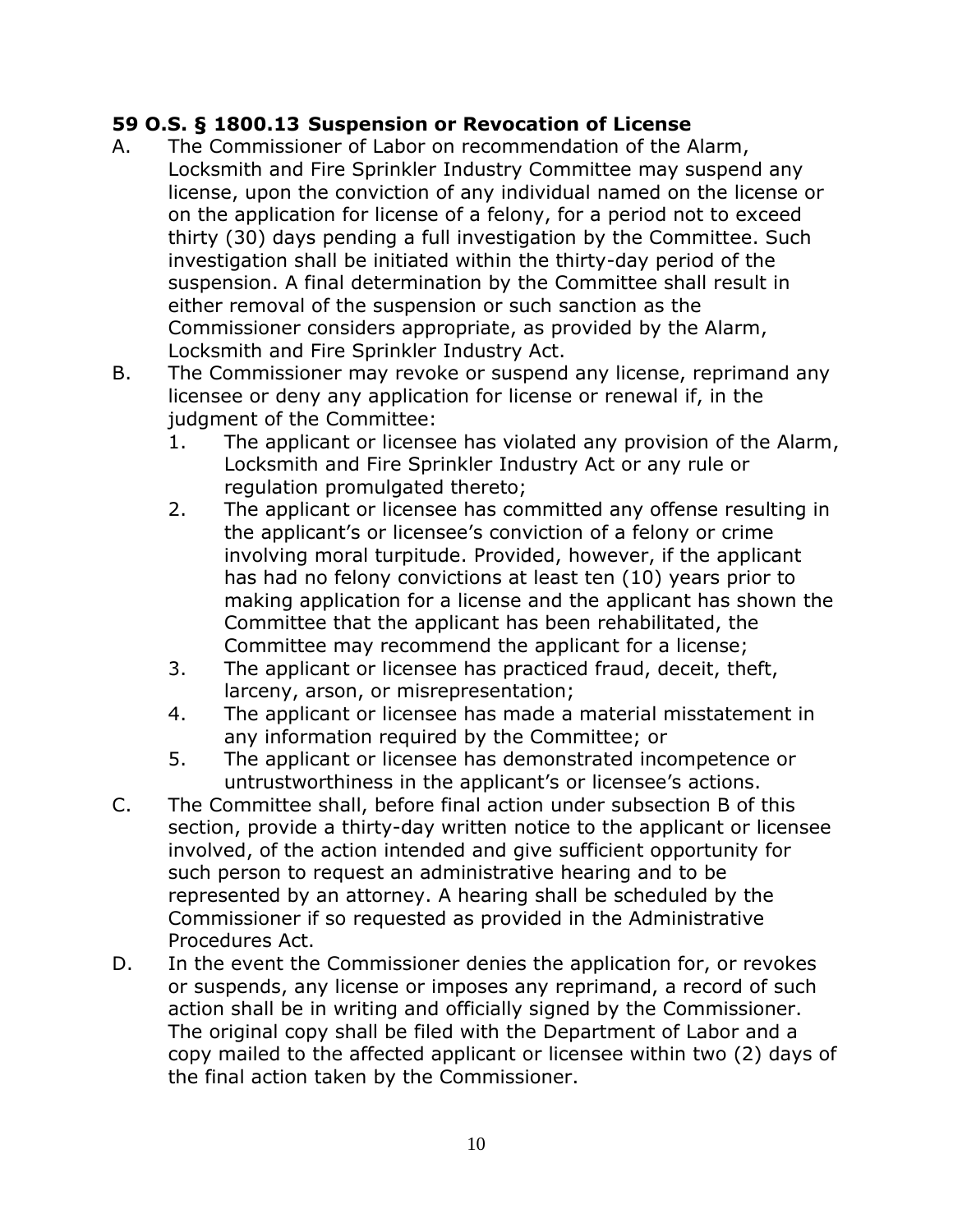- E. Notice of the suspension or revocation of any license shall be made public record.
- F. A suspended license shall be subject to expiration and may be renewed as provided by the Alarm, Locksmith and Fire Sprinkler Industry Act, regardless of the term of suspension; provided, a renewal shall not remove the suspension term.
- G. A revoked license terminates on the date of revocation and cannot be reinstated; provided, the Commissioner may reverse the revocation action. Any licensee whose license is revoked shall apply for a new license and meet all requirements for a license as stated in the Alarm, Locksmith and Fire Sprinkler Industry Act prior to engaging in any alarm, locksmith or fire sprinkler industry business activities. The Committee and the Commissioner shall take action on the new application and may require additional safeguards against such acts by the applicant as may have been the cause of the revocation of the prior license.

#### <span id="page-13-0"></span>**59 O.S. § 1800.14 Alarm and Locksmith Industry Revolving Fund**

There is hereby created in the State Treasury a revolving fund for the Department of Labor, to be designated the "Alarm, Locksmith and Fire Sprinkler Industry Revolving Fund". The fund shall be a continuing fund, not subject to fiscal year limitations, and shall consist of all monies received by the Alarm, Locksmith and Fire Sprinkler Industry Committee or the Department of Labor pursuant to the Alarm, Locksmith and Fire Sprinkler Industry Act. All monies accruing to the credit of the fund are hereby appropriated and may be budgeted and expended by the Commissioner of Labor for the purpose of administration, implementing, and enforcement of the Alarm, Locksmith and Fire Sprinkler Industry Act, including, but not limited to, office administration and personnel expense, licensing and training, reimbursements in accordance with the State Travel Reimbursement Act, and other necessary expenses relating to the Alarm, Locksmith and Fire Sprinkler Industry Act. The Commissioner shall not expend or transfer any monies from this fund for any purpose not relating to the Alarm, Locksmith and Fire Sprinkler Industry Act. Expenditures from the fund shall be made upon warrants issued by the State Treasurer against claims filed as prescribed by law with the Director of the Office of Management and Enterprise Services for approval and payment.

#### <span id="page-13-1"></span>**59 O.S. § 1800.15 Costs of Administration of the Act**

The Commissioner of Labor shall pay all costs of administration of the Alarm, Locksmith and Fire Sprinkler Industry Act from fees, monies and other revenue collected pursuant to the provisions of the Alarm, Locksmith and Fire Sprinkler Industry Act. At no time shall a claim for payment be submitted to the Director of the Office of Management and Enterprise Services or the State Treasurer if the revenue deposited in the Alarm,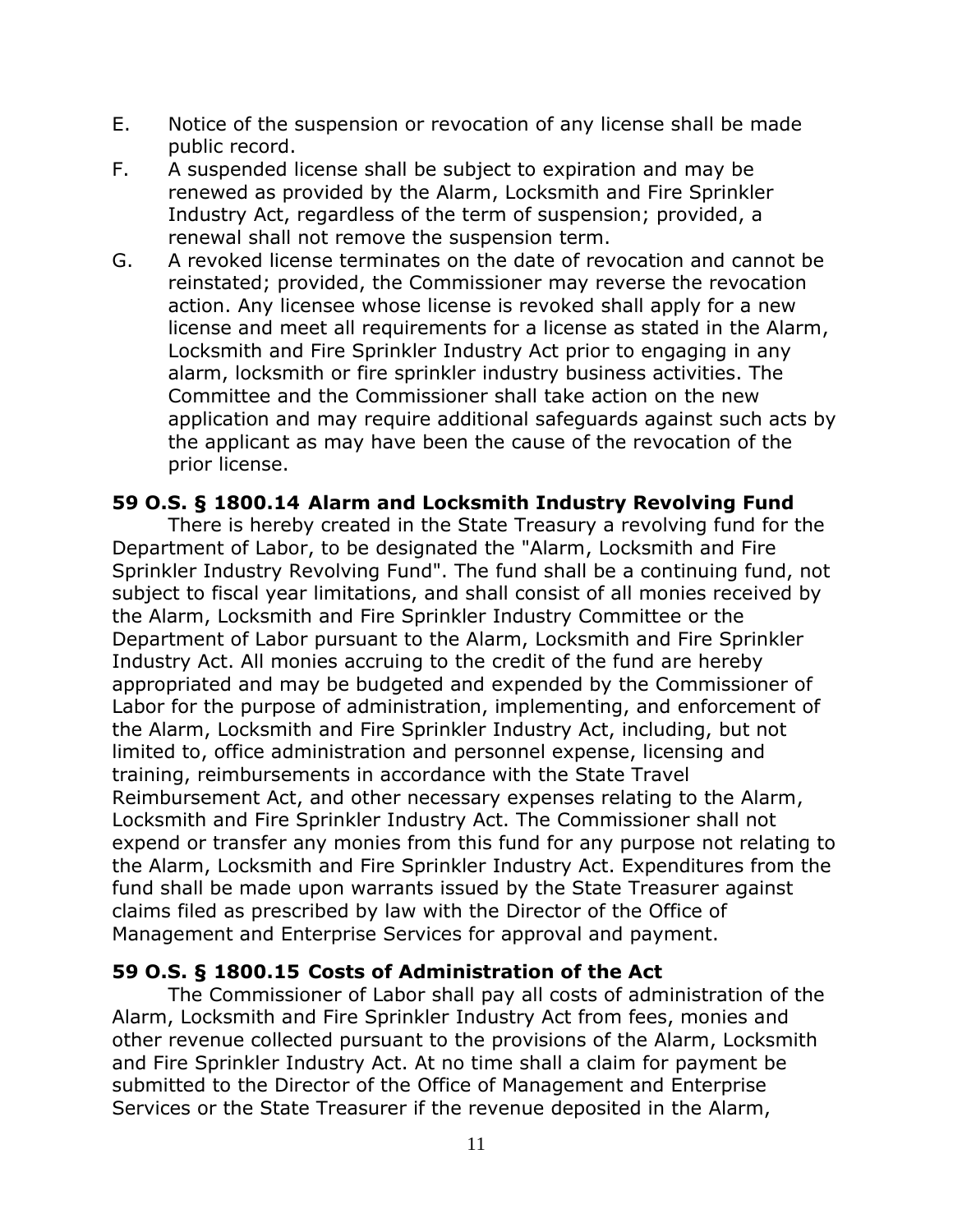Locksmith and Fire Sprinkler Industry Revolving Fund to the current date does not equal or exceed the total claims for payments made to that date.

## <span id="page-14-0"></span>**59 O.S. § 1800.16 Violations of Act – Penalties – Disposition of Fines**

- A. Any person violating any of the provisions of the Alarm, Locksmith and Fire Sprinkler Industry Act, upon conviction, shall be guilty of a misdemeanor punishable by confinement in the county jail for a period not to exceed one (1) year or by the imposition of a fine not to exceed Five Hundred Dollars (\$500.00), or by both such imprisonment and fine.
- B. 1. In addition to any other penalties provided by law, if after a hearing in accordance with Article II of the Administrative Procedures Act, the Commissioner of Labor finds any person to be in violation of any of the provisions of the Alarm, Locksmith and Fire Sprinkler Industry Act or the rules promulgated pursuant thereto, the person may be subject to an administrative fine of not more than Two Hundred Dollars (\$200.00) for each violation. Each day a person is in violation may constitute a separate violation. The maximum fine shall not exceed One Thousand Dollars (\$1,000.00).
	- 2. All administrative fines collected pursuant to the provisions of this subsection shall be deposited in the Alarm, Locksmith and Fire Sprinkler Industry Revolving Fund.

#### <span id="page-14-1"></span>**59 O.S. § 1800.17 Authority to Promulgate, Adopt, Amend, and Repeal Rules**

The Commissioner of Labor is hereby authorized to promulgate, adopt, amend, and repeal rules consistent with the provisions of the Alarm, Locksmith and Fire Sprinkler Industry Act for the purpose of governing the establishment and levying of administrative fines and the examination and licensure of alarm, locksmith or fire sprinkler companies, managers, technicians, and salespersons.

## **59 O.S. § 1800.18**

- A. On and after November 1, 2018, no contract for residential alarm industry monitoring or services shall provide that after the initial term of the contract the services will automatically continue for any fixed term, except a month-to-month term.
- B. On and after November 1, 2018, every contract for residential alarm industry monitoring services shall conspicuously state that the person receiving the services has the right, without additional cost or penalty, to terminate such contract at the end of the initial term, at any time, by giving a thirty-day notice to the provider of the intent to terminate the services.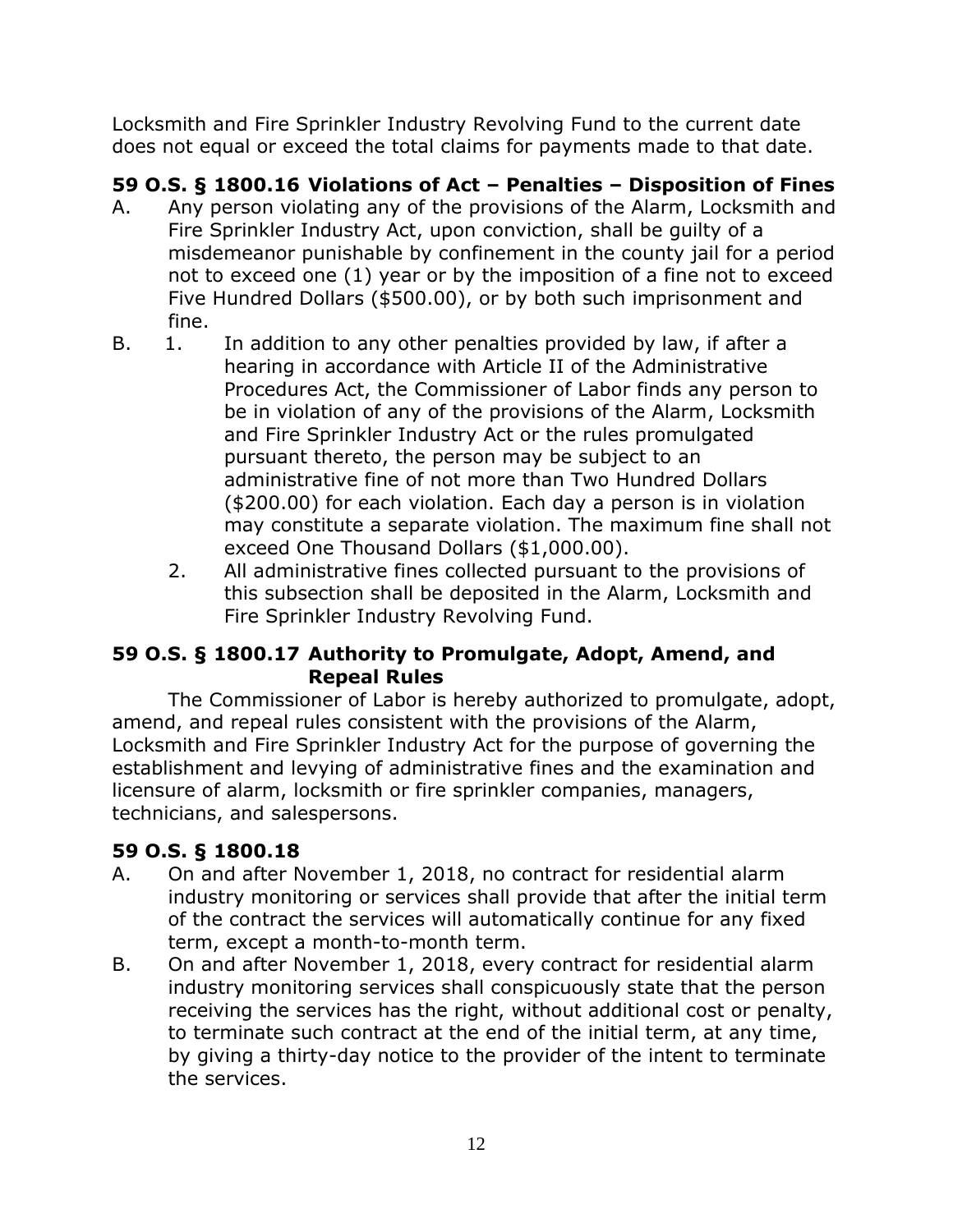<span id="page-15-0"></span>C. Any contract for residential alarm industry monitoring or services entered into before November 1, 2018, which is renewed on or after November 1, 2018, in violation of the provisions of subsection A or B of this section may be either terminated or changed to a month-tomonth term at any time as set forth in subsection A and B of this section.

## **Administrative Rules**

## **SUBCHAPTER 1. GENERAL PROVISIONS**

#### <span id="page-15-2"></span><span id="page-15-1"></span>**380:75-1-1. Purpose**

The rules in this Chapter implement the Alarm and Locksmith Industry Act, Title 59 O.S. Section 1800.1 *et seq*.

#### <span id="page-15-3"></span>**380:75-1-2. Definitions**

The following words or terms, when used in this Chapter, shall have the following meaning, unless the context clearly indicates otherwise:

**"Burglar alarm company"** means a business that provides burglar alarm systems to others by any means, including, but not limited to, the sale, lease, rent, design, planning with the intent to pre-wire, pre-wiring, installation, maintenance, repair, testing, modification, improvement, alteration, inspection, or servicing of a burglar alarm system; holding oneself or one's company out for hire to perform any such task; or otherwise offering to perform any such task for compensation, either directly or indirectly.

**"Burglar alarm company manager"** means an officer or manager of a company, corporation, partnership or proprietorship, with the authority to bind the company by contract, who shall provide supervision over the regulated function and operations of such alarm company within the state of Oklahoma. The manager shall not be the manager of record for more than one company unless he/she is a majority owner of each company.

**"Burglar alarm salesperson"** means a person who sells, with the authority to sign a binding proposal to others on behalf of a burglar alarm company by any means, including, but not limited to, telephone or electronic device, public notice or advertisement, door-to-door, or any other type of personal interaction, and/or a person who participates in design, plan, specification and/or lay out of a burglar alarm system on behalf of a burglar alarm company but shall not include individuals who participate in marketing only.

**"Burglar alarm technician"** means an individual who is employed by an Oklahoma licensed burglar alarm company to design, plan, lay out, sell,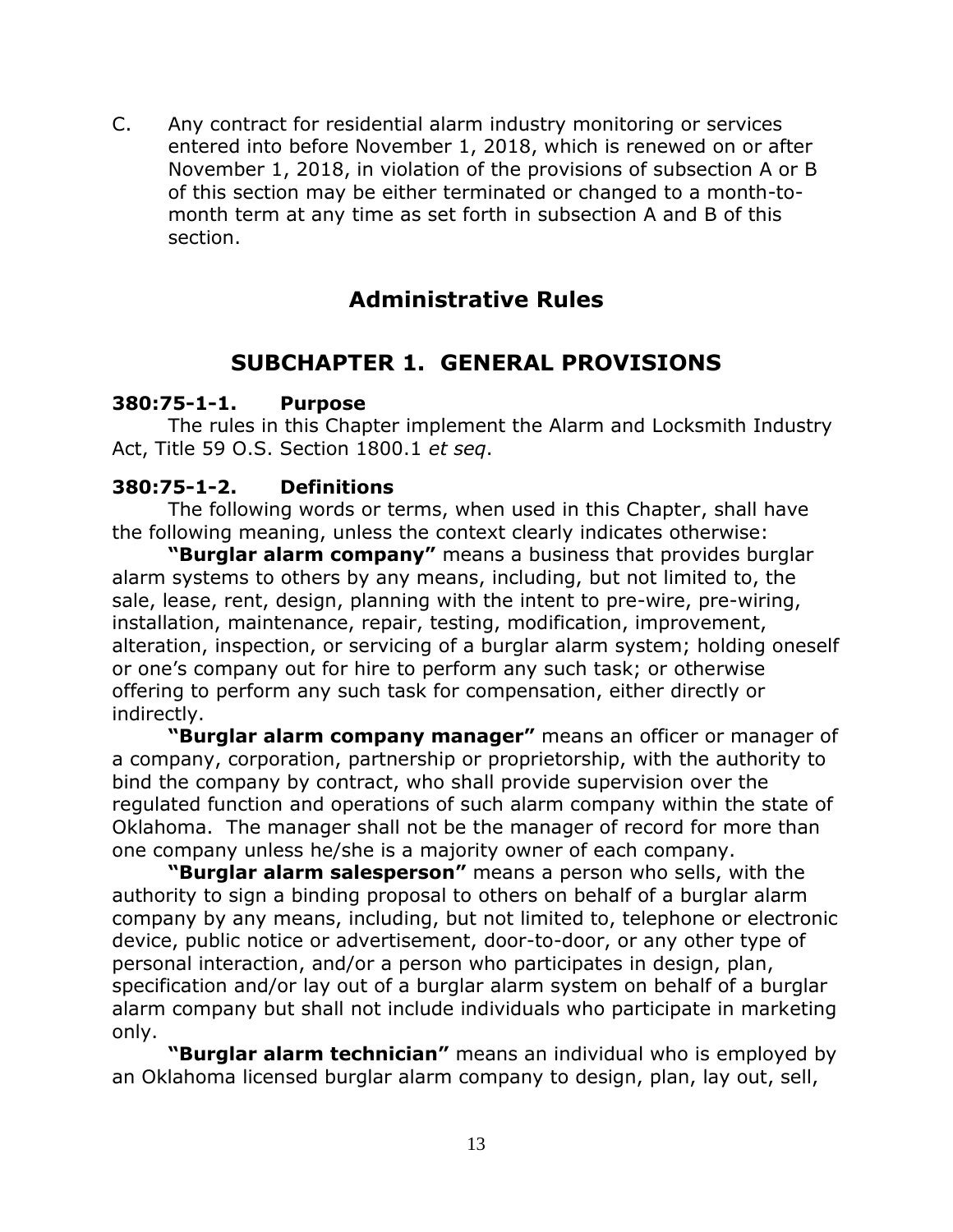pre-wire, install, maintain, repair, test, inspect, or service burglar alarm equipment.

**"Burglar alarm trainee"** means an individual who is employed by an Oklahoma licensed burglar alarm company to assist burglar alarm technicians or managers and learn to properly install, service, and sell burglar alarm equipment.

**"CABO"** means The Council of American Building Officials.

**"Certificate of course completion"** means a document acceptable to the Committee which signifies satisfactory completion of course work.

**"Certification of a system"** shall mean testing per applicable code of any burglar alarm, fire alarm, electronic access control, closed circuit television, nurse call, locksmithing equipment, or fire sprinkler alarm system by a properly licensed individual working for a properly licensed company to verify that the system complies with all of the requirements of the applicable code or standard.

**"Closed circuit television or (CCTV)"** means a system that provides video surveillance of an area or a client-prescribed area primarily by means of transmitting and/or recording of visual signals through cameras, receivers, monitors, and/or other visual imaging equipment.

**"Closed circuit television company"** means a business that provides closed circuit television systems to others by any means, including but not limited to, the sale, lease, rent, design, planning with the intent to pre-wire, pre-wiring, installation, maintenance, repair, testing, modification, improvement, alteration, inspection, and/or servicing of a CCTV system; holding one's company out for hire to perform any such task; or otherwise offering to perform any such task for compensation, either directly or indirectly.

**"Closed circuit television manager"** means an officer or manager of a company, corporation, partnership or proprietorship, with the authority to bind the company by contract, who shall provide supervision over the regulated function and operations of such company within the state of Oklahoma. The manager shall not be the manager of record for more than one company unless he/she is a majority owner of each company.

**"Closed circuit television technician"** means an individual who is employed by an Oklahoma licensed closed circuit television company to design, plan, lay out, sell, pre-wire, install, maintain, repair, test, inspect, or service closed circuit television equipment.

**"Closed circuit television trainee"** means an individual who is employed by an Oklahoma licensed closed circuit television company to learn to properly install and service closed circuit television equipment.

**"Closed circuit television salesperson"** means a person who sells, with the authority to sign a binding proposal to others on behalf of a closed circuit television company by any means, including but not limited to, telephone or electronic device, public notice or advertisement, door-to-door,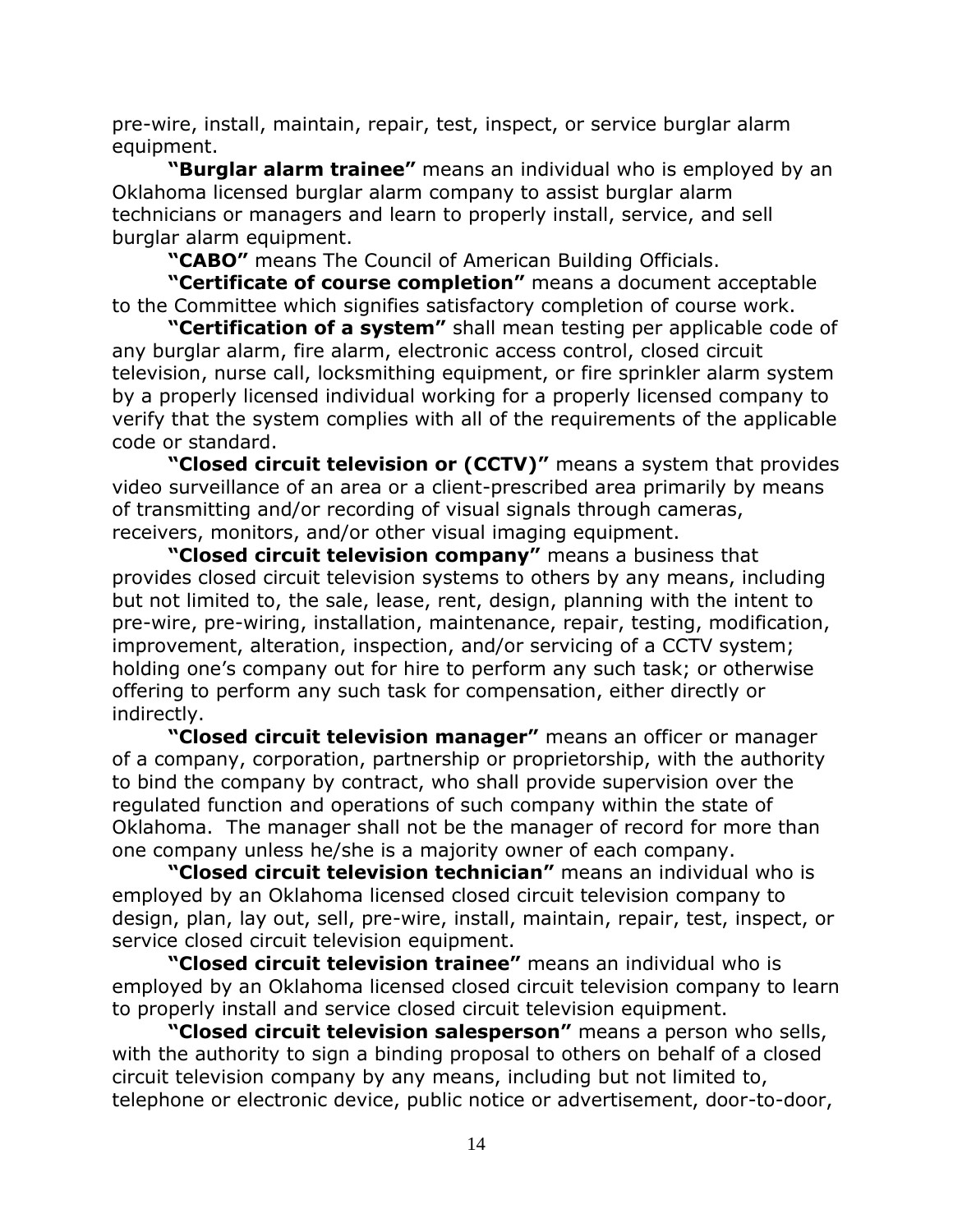or any other type of personal interaction, and/or a person who participates in the sale, design, plan, and/or lay out of a closed circuit television system on behalf of a closed circuit company, but shall not include individuals who participate in marketing only.

**"Commercial building"** means a building or structure used for any purpose or occupancy that is not defined in this section as a Residential Building.

**"Commercial fire alarm license"** means the category of license which authorizes a fire alarm company, manager, technician, trainee or salesperson to engage in the fire alarm industry activities in compliance with this Chapter for any work performed in residential or commercial application.

**"Commercial fire sprinkler license"** means the category of license which authorizes a fire sprinkler company, manager, trainee, and/or technician to engage in the fire sprinkler alarm industry activities in compliance with this Chapter for any residential or commercial application.

**"Commissioner"** means the Commissioner of Labor or the Commissioner's designee.

**"Committee"** means the Alarm and Locksmith Industry Committee. **"Department"** means the Oklahoma Department of Labor.

**"Electronic access control"** means the use of qualifying devices or identification methods at various points to control the movement of people within pre-defined perimeters through the use of electronic card readers, keypads, biometrics devices, or a combination of technologies that receives its primary power from an external source.

**"Electronic access control company"** means a business that offers to, or engages in, the planning, installation, repair, alteration, maintenance, service, sale, inspection, or advertisement of electronic access control systems.

**"Electronic access control company manager"** means an officer or manager of a company, corporation, partnership or proprietorship, with the authority to bind the company by contract, who shall provide supervision over the regulated function and operations of such company within the state of Oklahoma. The manager shall not be the manager of record for more than one company unless he/she is a majority owner of each company.

**"Electronic access control technician"** means an individual who is employed by an Oklahoma licensed electronic access control company to design, plan, lay out, sell, pre-wire, install, maintain, repair, test, inspect, and/or service electronic access control equipment.

**"Electronic access control trainee"** means an individual who is employed by an Oklahoma licensed electronic access control company to learn to properly install and service electronic access control equipment.

**"Electronic access control salesperson"** means a person who sells, with the authority to sign a binding proposal to others on behalf of an electronic access control company by any means, including, but not limited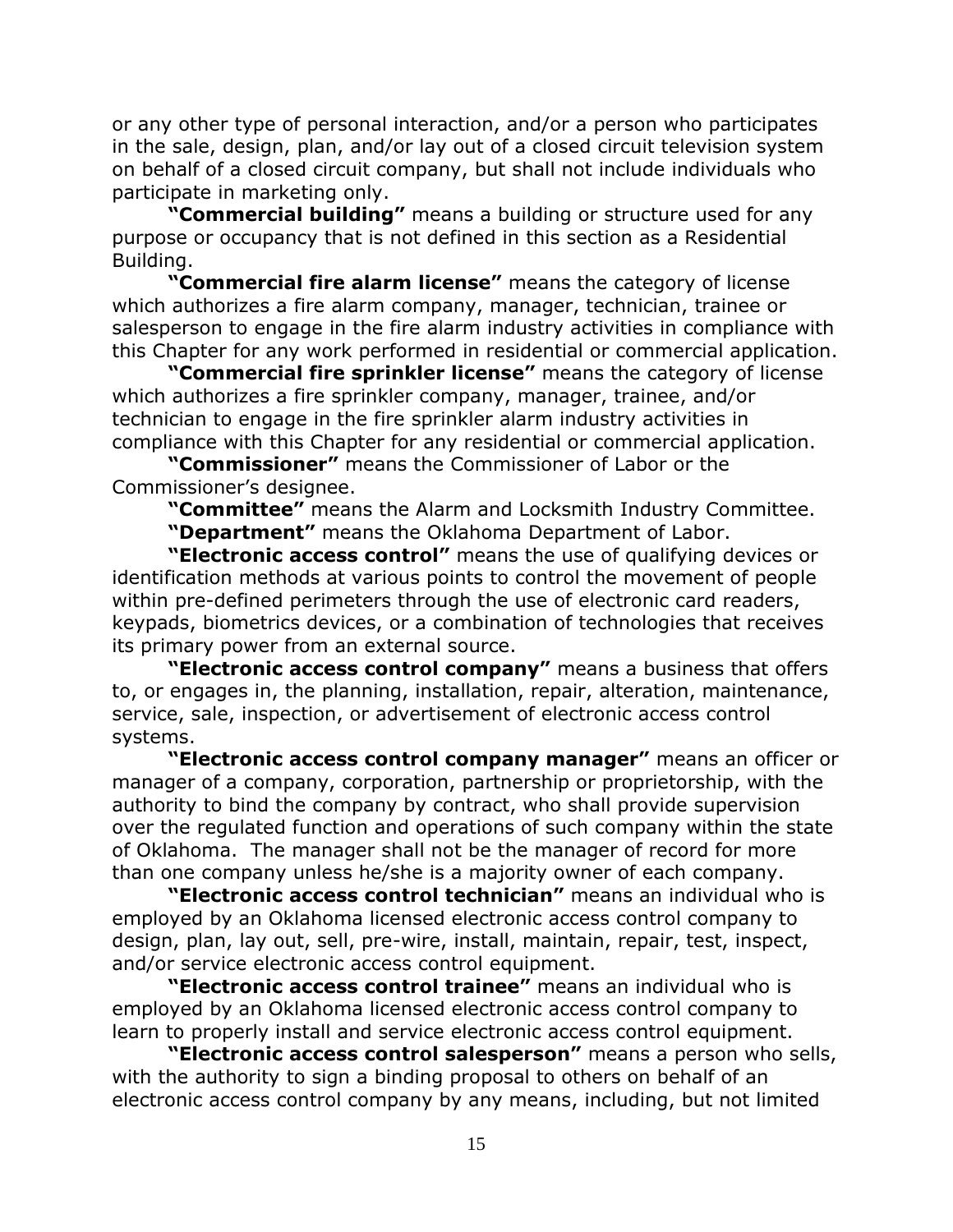to, telephone or electronic device, public notice or advertisement, door-todoor or any other type of personal interaction, and/or a person who participates in design, plan, and/or lay out of an electronic access control system on behalf of an electronic access control company, but shall not include individuals who participate in marketing only.

**"Fire alarm company"** means a business that provides fire alarm systems to others by any means including but not limited to, the sale, lease, rent, design, planning with the intent to pre-wire, pre-wiring, installation, maintenance, repair, testing, modification, improvement, alteration, inspection, and/or servicing of fire alarm system; holding oneself or one's company out for hire to perform any such task; or otherwise offering to perform any such task for compensation, either directly or indirectly. The company shall be licensed as a residential or commercial fire alarm company as defined by this Chapter.

**"Fire alarm company manager"** means an officer or manager of a company, corporation, partnership or proprietorship, with the authority to bind the company by contract, who shall provide supervision over the regulated function and operations of such alarm company within the state of Oklahoma. The manager shall not be the manager of record for more than one company unless he/she is a majority owner of each company.

**"Fire alarm salesperson"** means a person who sells, with the authority to sign a binding proposal to others on behalf of a fire alarm company by any means including but not limited to, telephone or electronic device, public notice or advertisement, door-to-door or any other type of personal interaction, and or a person who participates in design, plan and/or lay out of an fire alarm system on behalf of a fire alarm company, but shall not include individuals who participate in marketing only. The salesperson shall be licensed as a residential or commercial fire alarm salesperson as defined by this Chapter.

**"Fire alarm technician"** means an individual who is employed by an Oklahoma licensed fire alarm company to design, plan, lay out, sell, prewire, install, maintain, repair, test, certify, inspect, or service fire alarm equipment. The fire alarm technician shall be licensed as a residential or commercial fire alarm technician as defined by this Chapter

**"Fire alarm trainee"** means an individual who is employed by an Oklahoma licensed fire alarm company to assist fire alarm technicians or managers and learn to properly install, service and sell fire alarm equipment.

**"Fire sprinkler company"** means a business that provides fire sprinkler systems to others by any means, including but not limited to, the sale, lease, rent, design, planning with the intent to install, maintenance, repair, testing, modification, improvement, alteration, inspection, or servicing of a fire sprinkler system; holding oneself or one's company out for hire to perform any such task; or otherwise offering to perform any such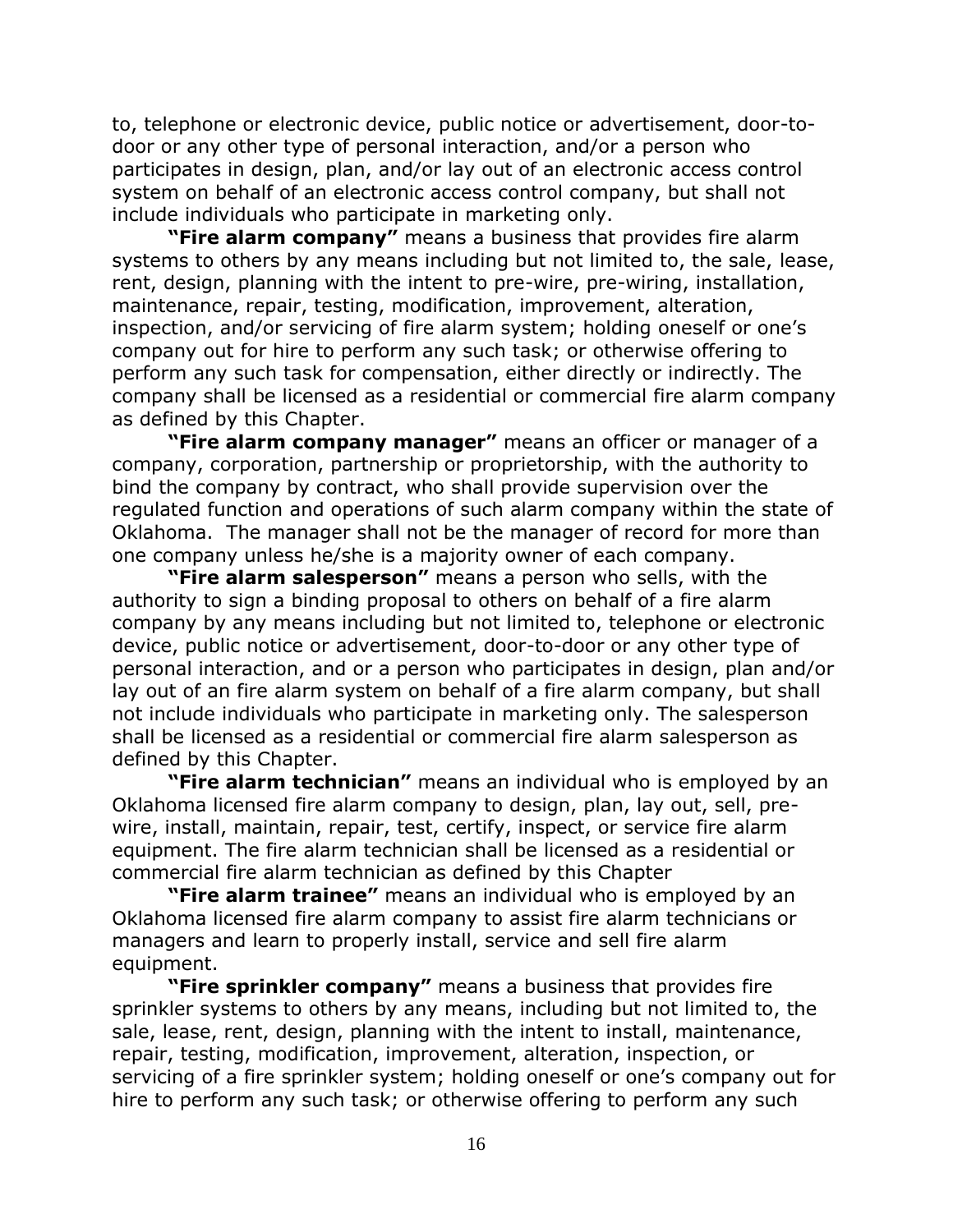task for compensation either directly or indirectly. The company shall be licensed as a residential or commercial company as defined by this Chapter.

**"Fire sprinkler company manager"** means an officer or manager of a company, corporation, partnership or proprietorship, with the authority to bind the company by contract, who shall provide supervision over the regulated function and operations of such company within the state of Oklahoma. The manager shall not be the manager of record for more than one company unless he/she is a majority owner of each company.

**"Fire sprinkler inspector"** means an individual who is employed by an Oklahoma licensed alarm company to inspect and test a fire alarm sprinkler system to determine if it has been installed and is operating according to the appropriate code or standard.

**"Fire sprinkler technician"** means an individual who is employed by an Oklahoma licensed fire sprinkler company to install, service and sell, maintain, repair, and/or test fire sprinkler equipment. The fire sprinkler technician shall be licensed as a residential or commercial fire sprinkler technician as defined by this Chapter.

**"Fire sprinkler technician trainee"** means an individual who is employed by an Oklahoma licensed fire sprinkler company to assist fire sprinkler technicians or managers and learn to properly install and service fire sprinkler systems.

**"IBC"** means the International Building Code.

**"ICC"** means the International Code Council, Inc.

**"Inspection"** shall mean the visual observation or system test of any burglar alarm system, fire alarm system, electronic access control system, closed circuit television system, nurse call system, lock system, or fire sprinkler system to determine if the system has been installed and is operating according to the applicable code or standard.

**"Locksmith company"** means a business that provides locksmithing to others by any means, including but not limited to, design, install, service, repair, re-key, re-pin, sell, inspect, rebuild, record, adjust, unlock mechanical or electronic locks or advertisement of locksmith services; holding oneself or one's company out for hire to perform any such task; or otherwise offering to perform any such task for compensation, either directly or indirectly.

**"Locksmith company manager"** means an officer or manager of a company, corporation, partnership or proprietorship, with the authority to bind the company by contract, who shall provide supervision over the regulated function and operations of such company within the state of Oklahoma. The manager shall not be the manager of record for more than one company unless he/she is a majority owner of each company.

**"Locksmith salesperson"** means a person who sells, with the authority to sign a binding proposal to others on behalf of a locksmith company by any means, including, but not limited to, telephone or electronic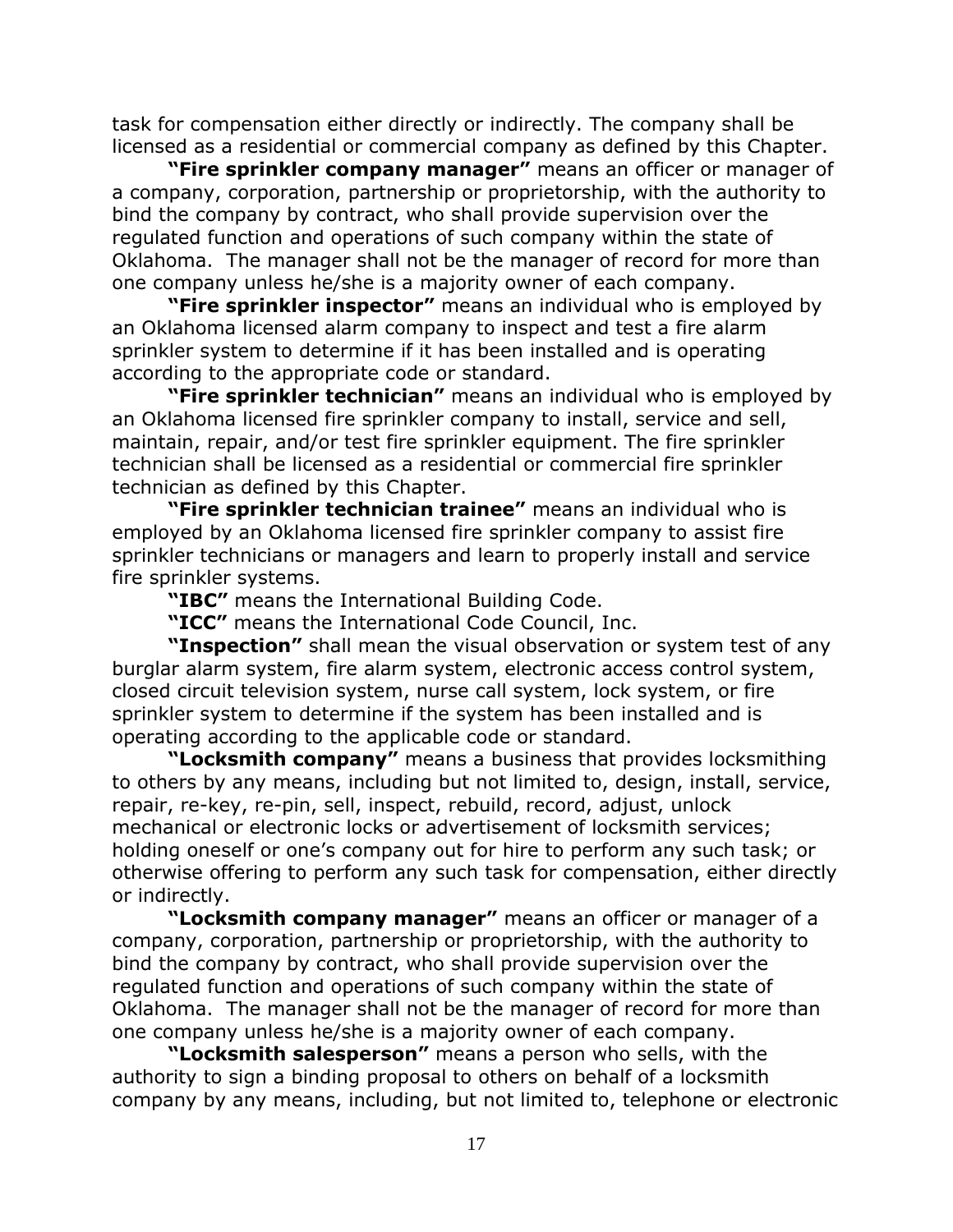device, public notice or advertisement, door-to-door, or any other type of personal interaction, or a person who participates in design, plan, and/or lay out of locksmithing equipment on behalf of a locksmith company, but shall not include individuals who participate in marketing only.

**"Locksmith technician"** means an individual who is employed by an Oklahoma licensed locksmith company to design, install, service, inspect, repair, re-key, re-pin, sell, rebuild, record, adjust, or unlock mechanical or electronic locks on behalf of a locksmith company.

**"Locksmith trainee"** means an individual who is employed by an Oklahoma licensed locksmith company to learn to properly install, service, repair, rebuild, re-key, re-pin, sell, or unlock mechanical or electronic locks on behalf of a locksmith company.

**"Locksmith tool"** means any tool designed specifically to aid in removal, disassembly, re-assembly, installation, or maintenance of, or to be used to defeat or by-pass any electric or mechanical lock or system.

**"Manufactured housing"** means a structure, transportable in one or more sections, which in the traveling mode is 8 body feet (2438 body mm) or more in width or 40 body feet (12 192 body mm) or more in length, or, when erected on site, is 320 square feet (30 m2)or more, and which is built on a permanent chassis and designed to be used as a dwelling with or without a permanent foundation when connected to the required utilities, and includes the plumbing, heating, air conditioning and electrical systems contained therein. For the purpose of these rules, a mobile home shall be considered a manufactured home, and each shall be regarded as manufactured housing.

**"Marketing"** means the distribution or collecting of general or basic information about products or services by any means including but not limited to telephone, electronic device, public notice, advertisement, or any other type of direct or indirect personal interaction.

**"Monitoring company"** means a business that offers to, or does monitor burglar alarms, electronic access control systems, closed circuit television, nurse call systems, and/or fire alarms located in Oklahoma.

**"Monitoring company manager"** means an individual who is employed by an Oklahoma licensed monitoring company and has control of the monitoring of systems located in Oklahoma.

**"Multiple activity office"** means a location where more than one regulated activity is performed or conducted.

**"Multipurpose fire sprinkler system"** means a single piping system within residential building and manufactured housing where the same piping system simultaneously serves both domestic and fire protection needs and are not independent systems in any manner as described by the Standard for the Installation of Sprinkler Systems in One and Two Family Dwellings (NFPA 13D).

**"NFPA"** means the National Fire Protection Association.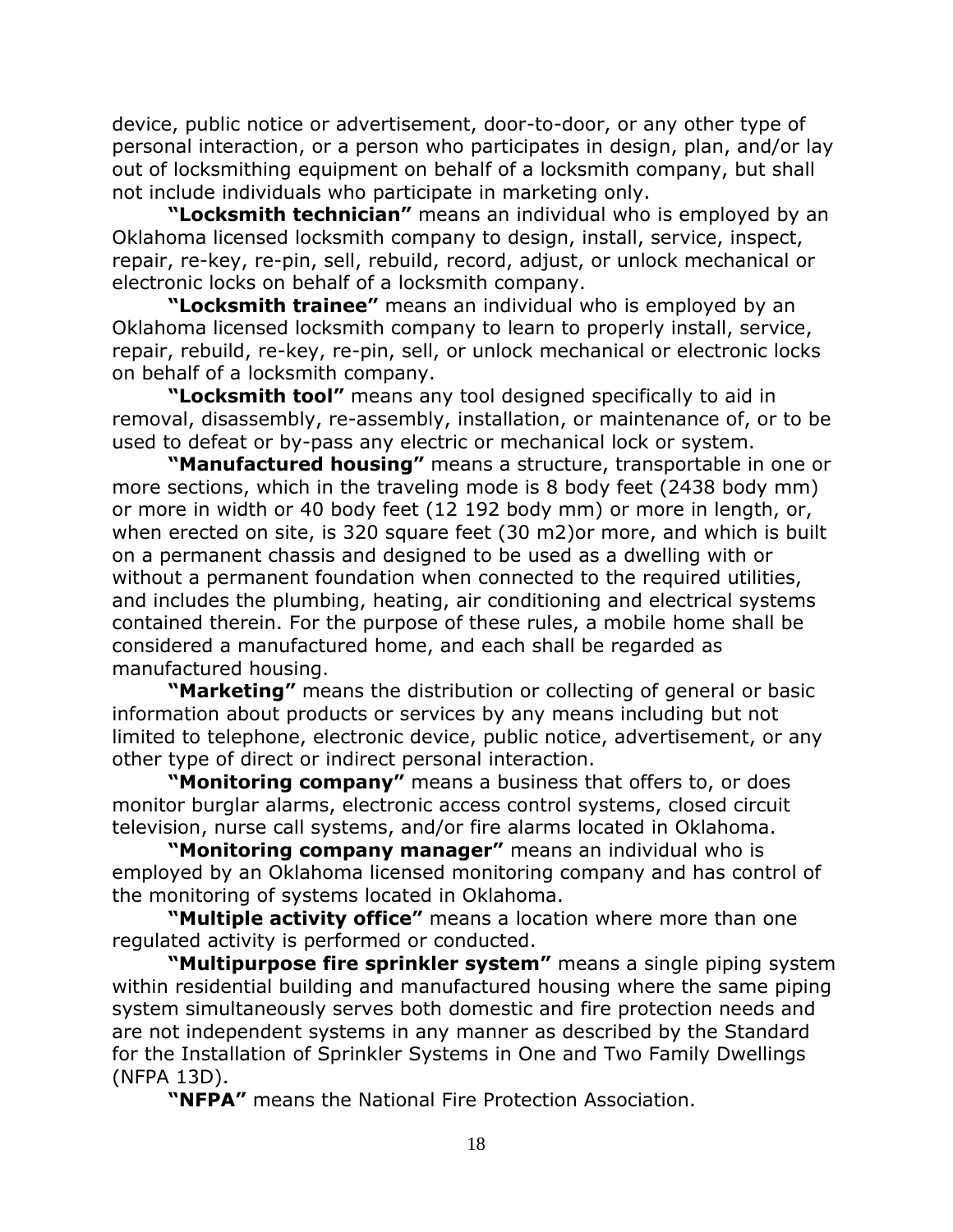**"NICET"** means the National Institute of Certification in Engineering Technologies, a certification program sponsored by the National Society of Professional Engineers.

**"Nurse call system"** means a device or a series or assembly of interconnected devices which, when activated by automatic or manual means, produces an audible, visual, or electronic signal intended to detect or annunciate a need to summon response by a local medical staff or local medical personnel.

**"Nurse call company"** means a business that provides nurse call systems to others by any means, including but not limited to, the sale, lease, rent, design, planning with the intent to pre-wire, pre-wiring, installation, maintenance, repair, testing, modification, improvement, alteration, inspection, or servicing of nurse call systems; holding oneself or one's company out for hire to perform any such tasks; or otherwise offering to perform any such tasks for compensation, either directly or indirectly.

**"Nurse call company manager"** means an officer or manager of a company, corporation, partnership or proprietorship, with the authority to bind the company by contract, who shall provide supervision over the regulated function and operations of such company within the state of Oklahoma. The manager shall not be the manager of record for more than one company unless he/she is a majority owner of each company.

**"Nurse call technician"** means an individual who is employed by an Oklahoma licensed nurse call system company to design, plan, lay out, sell, pre-wire, install, maintain, repair, test, inspect, or service nurse call system equipment.

**"Nurse call trainee"** means an individual who is employed by an Oklahoma licensed nurse call system company to learn to properly install and service nurse call system equipment.

**"Nurse call system salesperson"** means a person who sells, with the authority to sign a binding proposal to others on behalf of an nurse call company by any means, including, but not limited to, telephone or electronic device, public notice or advertisement, door-to-door or any other type of personal interaction, and/or a person who participates in design, plan and/or lay out of an nurse call system on behalf of a nurse call company, but shall not include individuals who participate in marketing only.

**"OUBCC"** means the Oklahoma Uniform Building Code Commission.

**"Ownership"** means the dominion, title, or proprietary right in a company subject to the Alarm and Locksmith Industry Act and this Chapter.

**"Qualifying devices"** means a device or combination of devices such as retina readers, finger print pads, bio-metric readers, card swipes, etc. that are used to identify persons who have authorized entry through electronic access control systems.

**"Residential building"** shall mean buildings arranged for the use of one (1)- or two (2)-family dwelling units, including not more than five (5)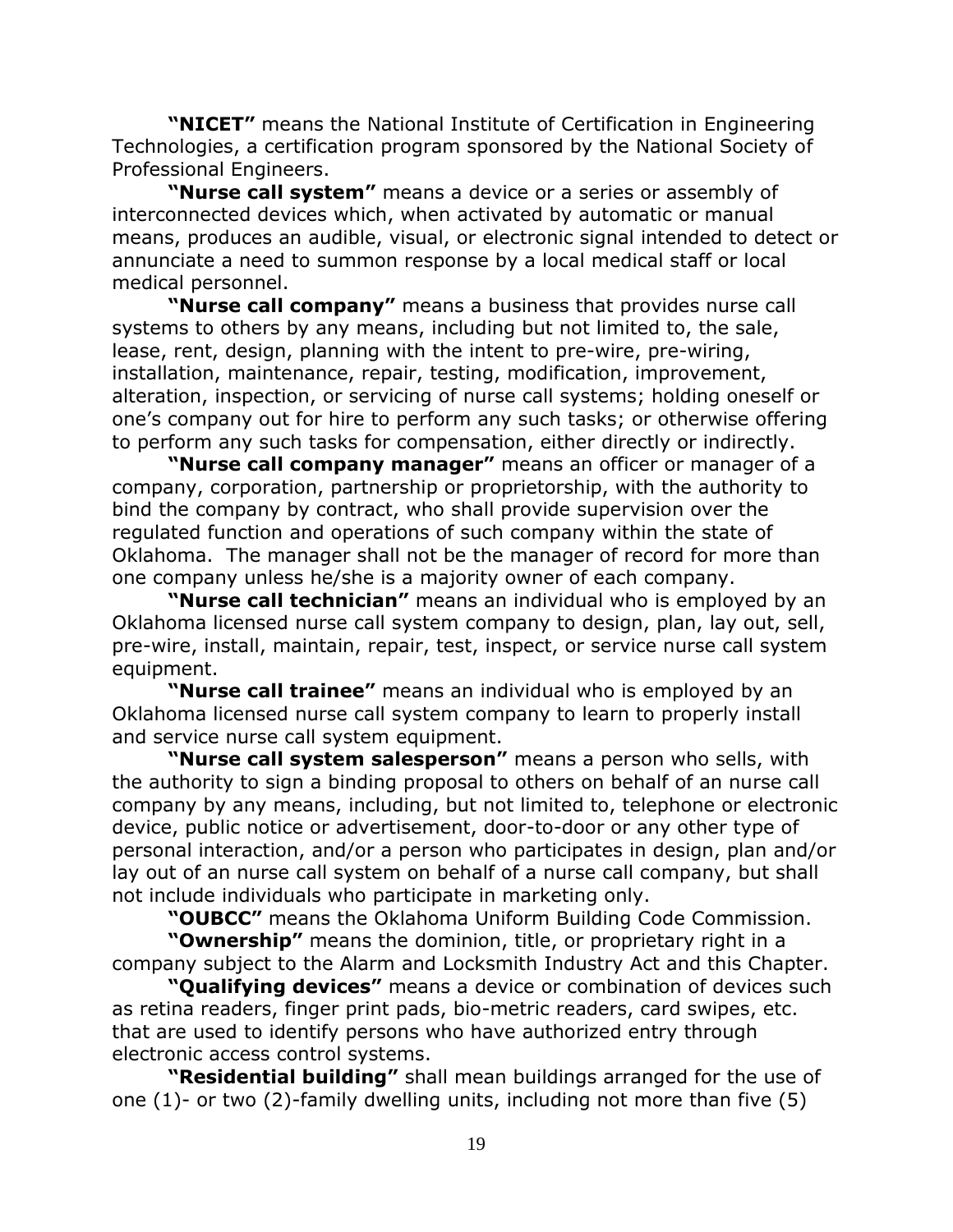lodgers or boarders per family and multiple single-family dwellings where each unit has an independent means of egress and is separated by a two (2)-hour fire separation assembly and all detached one (1)- or two (2) family dwellings not more than three (3) stories in height, and the accessory structures as indicated in the ICC One and Two Family Dwelling Code.

**"Residential fire alarm license"** means the category of license which authorizes a fire alarm company, manager, technician, trainee or salesperson to engage in the fire alarm industry activities in compliance with this Chapter for fire alarm systems used in residential building and manufactured housing.

**"Residential fire sprinkler license"** means the category of license which authorizes a fire sprinkler company, manager, or technician or trainee to engage in the fire sprinkler industry activities in compliance with this Chapter for fire sprinkler systems used in residential building and manufactured housing.

**"Residential stand-alone CCTV systems designed for the purpose of self-monitoring by the end user"** means a camera or cameras installed in a residence that are not monitored or accessible by any person other than the residential end user and are not integrated with any alarm system, integrated security system, lock, or mechanical or electronic security device(s) as defined in 59 O.S. § 1800.2.

**"Rough-in cabling or wiring"** means the act of installing the cabling or wiring required for the activities regulated by this Chapter. This will include the preparation of the site for cabling or wiring, but shall not include the installation or connection of any electronic devices or parts thereof.

**"Security verification"** means information submitted to the appropriate authority on each applicant to verify any criminal records.

**"Supervision"** means on-site supervision by a licensed manager, technician or salesperson.

**"System"** means a burglar alarm system, fire alarm system, fire sprinkler system, closed circuit television system, electronic access control system, locksmithing system, or a nurse call system, all as defined in these rules, or a portion or combination of such alarms or systems. However, the term "system" shall not include the following: (i) an alarm system installed in a motor vehicle; (ii) a burglar alarm system or household fire warning system sold at retail to an individual end user for self-installation; (iii) a single station fire alarm device sold at retail to an individual end user for self-installation or installed by a fire department, the State Fire Marshal, a public agency, a volunteer fire association, or their designated representatives.

**"Trainee"** means an individual who is employed by an Oklahoma licensed company to learn to properly engage in the activities regulated by this Chapter that can engage in any licensed category pursuant to this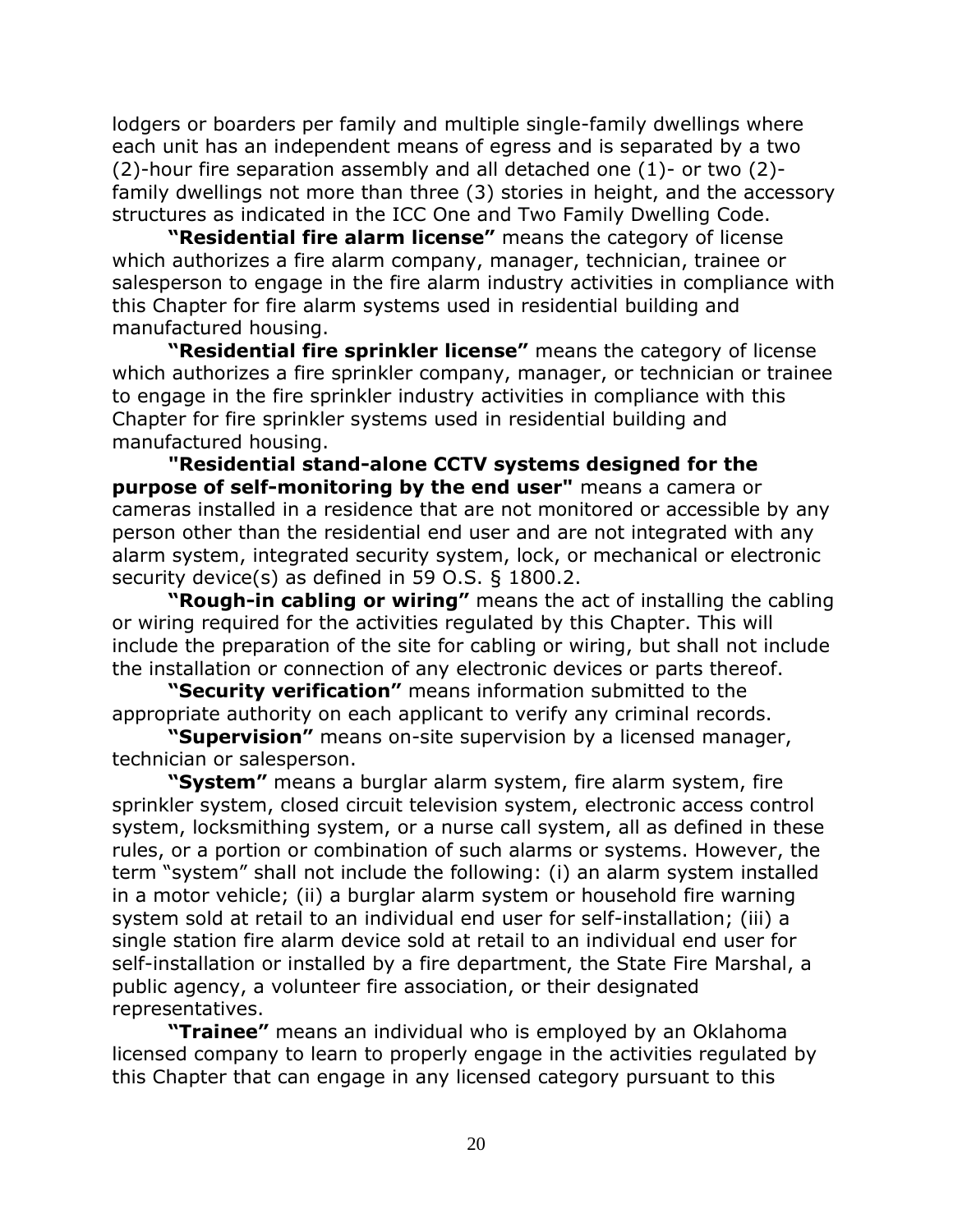Chapter while under the direct supervision of an individual holding the appropriate license in the category of activity being performed.

#### <span id="page-23-0"></span>**380:75-1-3. Adopted references**

The Department of Labor hereby incorporates by reference the following standards as adopted by the OUBCC as the minimum standards of installation for the alarm and locksmith industry in Oklahoma: International Code Council (ICC) International Building Code (IBC), National Electrical Code (NFPA 70), National Fire Alarm Code (NFPA 72), Standard for the Installation of Sprinkler Systems (NFPA 13), Standard for the Installation of Sprinkler Systems in One and Two Family Dwellings (NFPA 13D), Standard for the Installation of Sprinkler Systems in Residential Occupancies up to and Including Four stories in Height (NFPA 13R), Standard for the Installation of Standpipe and Hose Systems (NFPA 14), Standard for Water Spray Fixed Systems for Fire Protection (NFPA 15), Standard for the Installation of Foam-Water Sprinkler and Foam-Water Spray Systems (NFPA 16), Standard for the Installation of Stationary Pumps for Fire Protection (NFPA 20), Standard for the Installation of Private Fire Service Mains and Their Appurtenances (NFPA 24), Standard for the Inspection, Testing, and Maintenance Water-Based Fire Protection Systems (NFPA 25), and Code for Safety to Life from Fire in Buildings and Structures (NFPA 101). If a conflict exists between any of the above referenced installation standards, the more stringent standard shall apply. If a conflict exists between any of the above referenced codes or standards and this Chapter, the requirements in this Chapter shall apply.

## <span id="page-23-1"></span>**380:75-1-4. Compliance with intent of Chapter**

Where no specific standards or requirements are specified in this Chapter or within other codes or regulations adopted by the Department of Labor, compliance with the applicable standards of the National Fire Protection Association, American National Standard Institute (ANSI), or other nationally recognized fire safety standards approved by the State is prima facie evidence of compliance with the intent of this Chapter.

## **SUBCHAPTER 3. LICENSE REQUIREMENTS**

## <span id="page-23-3"></span><span id="page-23-2"></span>**380:75-3-1. General application and license requirements**

The categories of licensing in the alarm and locksmith industry shall be:

- (1) Burglar alarm;
- (2) Residential fire alarm;
- (3) Commercial fire alarm;
- (4) Alarm Monitoring;
- (5) Fire sprinkler;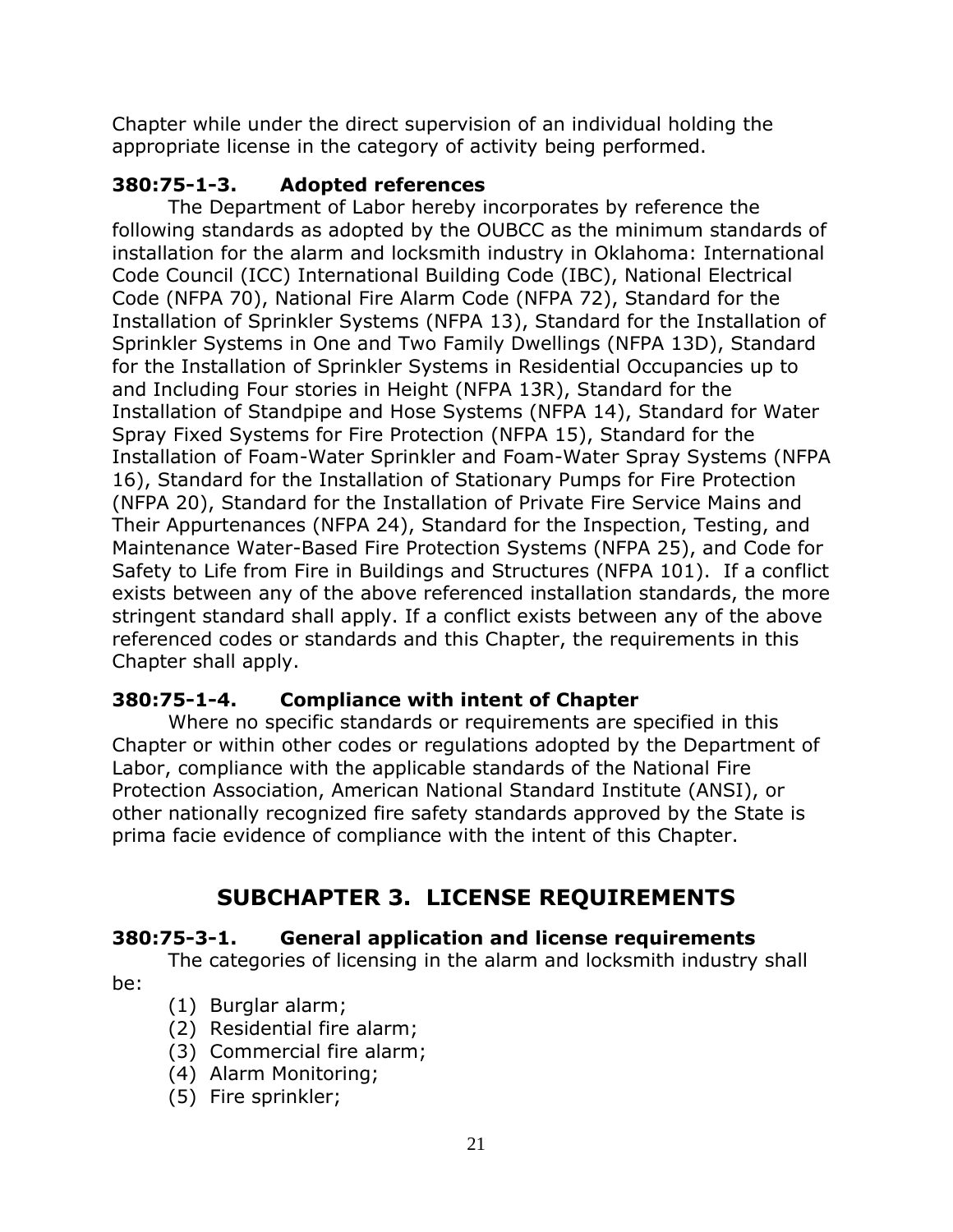- (6) Locksmith;
- (7) Electronic access control;
- (8) Closed circuit television; and
- (9) Nurse call.

#### <span id="page-24-0"></span>**380:75-3-2. Application and license fees, period and display, and examination alternatives or prerequisites**

- (a) **Application and license fees**. The following fees apply to alarm and locksmith industry licensure:
	- (1) Initial application and licensing fees
		- (A) Company application and license \$250.00. A company that is owned and operated by the company manager, with only a locksmith category license and which employs no additional employees, shall be exempted from a company license fee. A company shall submit a list of employees licensed in accordance with the Alarm and Locksmith Industry Act, to the Department, with each application or renewal application for a company license.
		- (B) Company manager and plan and design Application \$70.00 and Licensing fee \$100.00
		- (C) Inspector, technician, salesperson Application \$14.00 and Licensing fee \$35.00
		- (D) Technician trainee Application \$40.00 and License Fee \$35.00.
		- (E) Fire Sprinkler Technician Trainee \$20.00
		- (F) Duplicate or revised license \$25.00
	- (2) Renewal fees
		- (A) Company license \$250.00; A company that is owned and operated by the company manager, with only a locksmith category license and which employs no additional employees, shall be exempted from a company license fee.
		- (B) Company manager and plan and design \$100.00
		- (C) Inspector, technician, salesperson \$35.00
		- (D) Trainee \$25.00
		- (E) Fire Sprinkler Technician Trainee \$15.00

## (b) **License period**.

(1) All individual licenses shall expire annually on the last day of the licensee's birth month. Each such license shall be prorated in accordance with the licensing procedures adopted by the Department. All company licenses shall expire annually on the last day of the month the license was initially issued. A manager may choose to renew the company license in the same month as the manager license. An expired license may be renewed by paying the renewal fee no later than thirty (30) days after the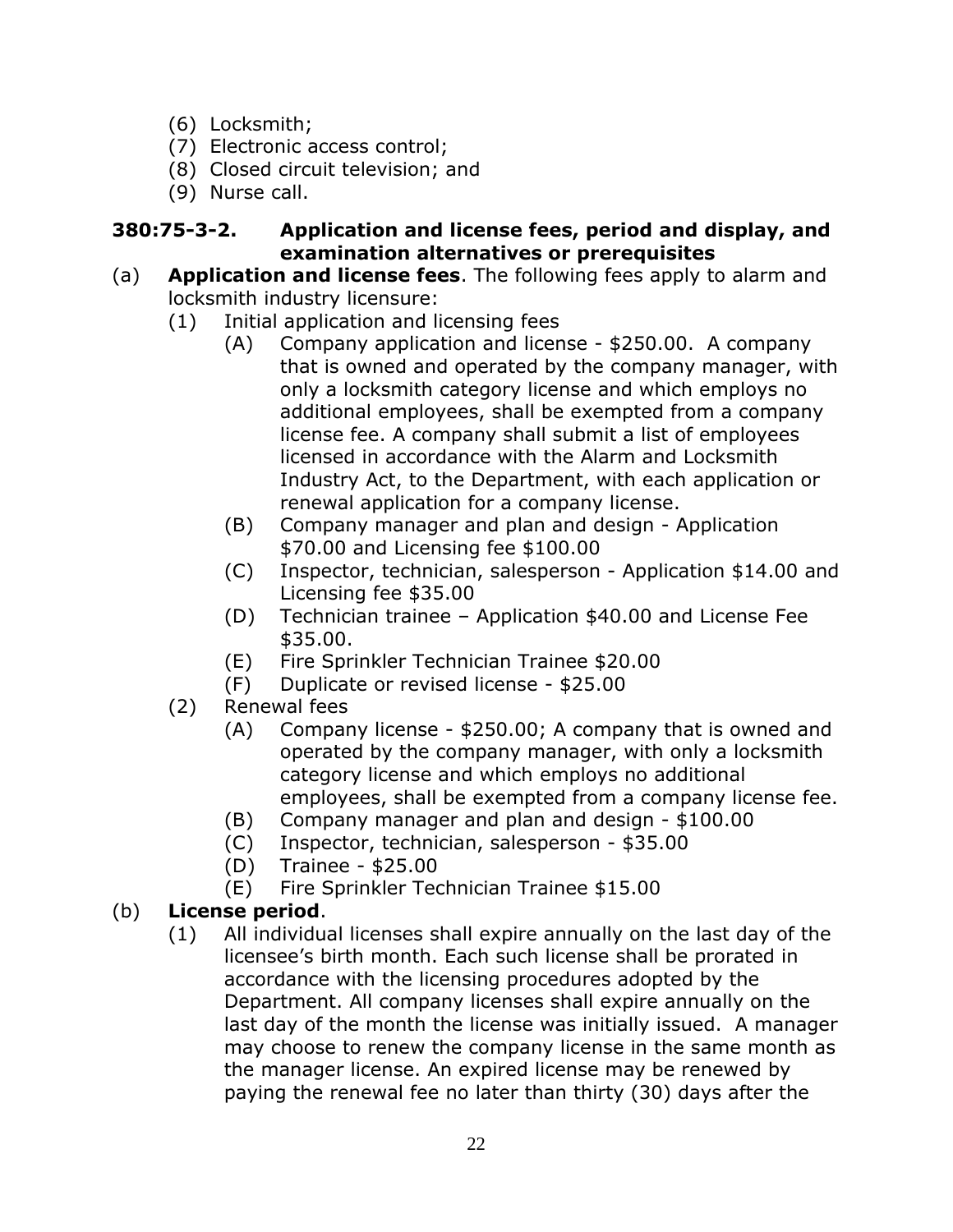license's expiration date. An expired license may be renewed later than thirty (30) days after the license's expiration date by paying double the renewal fee. Any individual license renewal shall require the licensee to be listed as an employee of a licensed company on the companies' renewal form or in a separate letter from the company which has been signed by the licensed manager of record. If an individual licensee cannot supply to the Department the required employment information, the licensee may request the Department to designate his or her license as inactive. The inactive designation of the license shall remain until the employment information is provided to the Department. The requirement of employment by an employer specifically licensed as a company under this Section shall not apply for individual licensees employed by a general services provider engaged by the Department of Defense for broad, general DOD facility services which would include fire sprinkler, locksmith, alarm, access control, nurse call or locksmith services.

- (2) Initial applications for managers, technicians, salespersons, plan and design and trainees shall be submitted to the Department. Each applicant shall comply with the licensing procedures adopted by the Department. This registration shall be contingent on a security background investigation. Each license applicant shall provide either:
	- (A) An application and a current criminal history record check dated within thirty (30) days of application from the Oklahoma State Bureau of Investigation. If the applicant has resided in any other state within the past ten (10) years, a current criminal history record check from each state of previous residence will be required. In addition, the applicant shall submit two (2) classifiable sets of fingerprints. The Commissioner may allow for the option of electronic submission of the applicant's fingerprints under licensing procedures adopted by the Department. The applicant shall be photographed by the Department of Labor or an entity approved by the Department in accordance with the licensing procedures adopted by the Department. (This provides for temporary licensure for trainees only.); or
	- (B) An application and two (2) classifiable sets of fingerprints. The Commissioner may allow for the option of electronic submission of the applicant's fingerprints under licensing procedures adopted by the Department. The applicant shall be photographed by the Department of Labor or an entity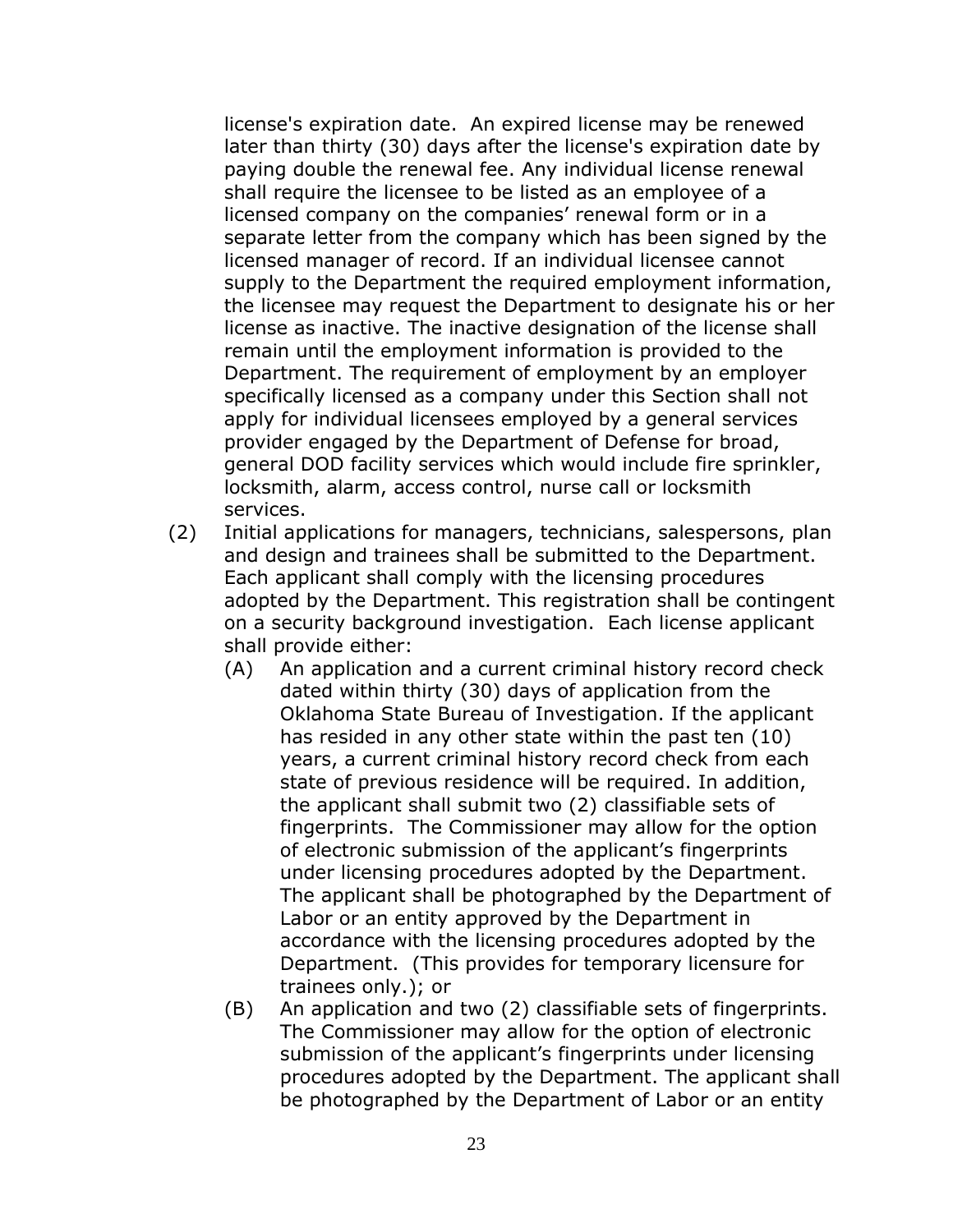approved by the Department in accordance with the licensing procedures adopted by the Department. (This does not provide for temporary licensure.)

- (3) A license which has been expired for more than two (2) years shall not be renewed. An individual may obtain a valid license by successful completion of the appropriate examination and/or certification and other licensure requirements.
- (4) A temporary trainee license will be issued to an individual who has provided the documents required in 380:75-3-2(b)(2)(A). The temporary license will be valid for a period not to exceed (90) ninety days. An individual may be issued a second temporary license for good cause shown as determined by the Department. An applicant for a temporary fire sprinkler trainee license may work for a licensed fire sprinkler company on unoccupied commercial new-construction projects only, upon application for licensure while the applicant's application is being processed by the Department of Labor, for up to (30) thirty days, subject to the requirements of 380:75-3-6(a)(4), and provided the applicant has first undergone a national criminal history records search by a third party commercial provider of national criminal history records search services and the applicant meets the requirements of 59 O.S. § 1800.7 and 59 O.S. § 1800.13. The applicant, prior to licensure, shall not be authorized to perform work or otherwise be present at any job site located at or immediately adjacent to a school, church, longterm care facility, or hospital.
- (c) **Examination and re-examination**. Any applicant failing to pass the appropriate examination shall be required to retake the same category examination after payment of a retest fee. Any person who fails to appear for a scheduled examination shall forfeit his/her examination fee.
- (d) **Company license display**. While actively engaged in any activity regulated by this Chapter, the state issued company license number, or a statement referring to a website or toll free phone number to obtain licensing information shall be placed on all advertising and marketing materials including but not limited to, letterhead stationery, business cards, invoices, statements, contracts, bids, estimates, printed advertisements, electronic media advertisements, decals and yard signs. The license number shall be prominently displayed on any publicly accessible website, either on the home page or on every page advertising a product or service regulated by this Chapter. The state issued license number shall be displayed in numerals of two (2) inches or more in height and shall be located on all vehicles that display the company name while actively engaged in any activity regulated by this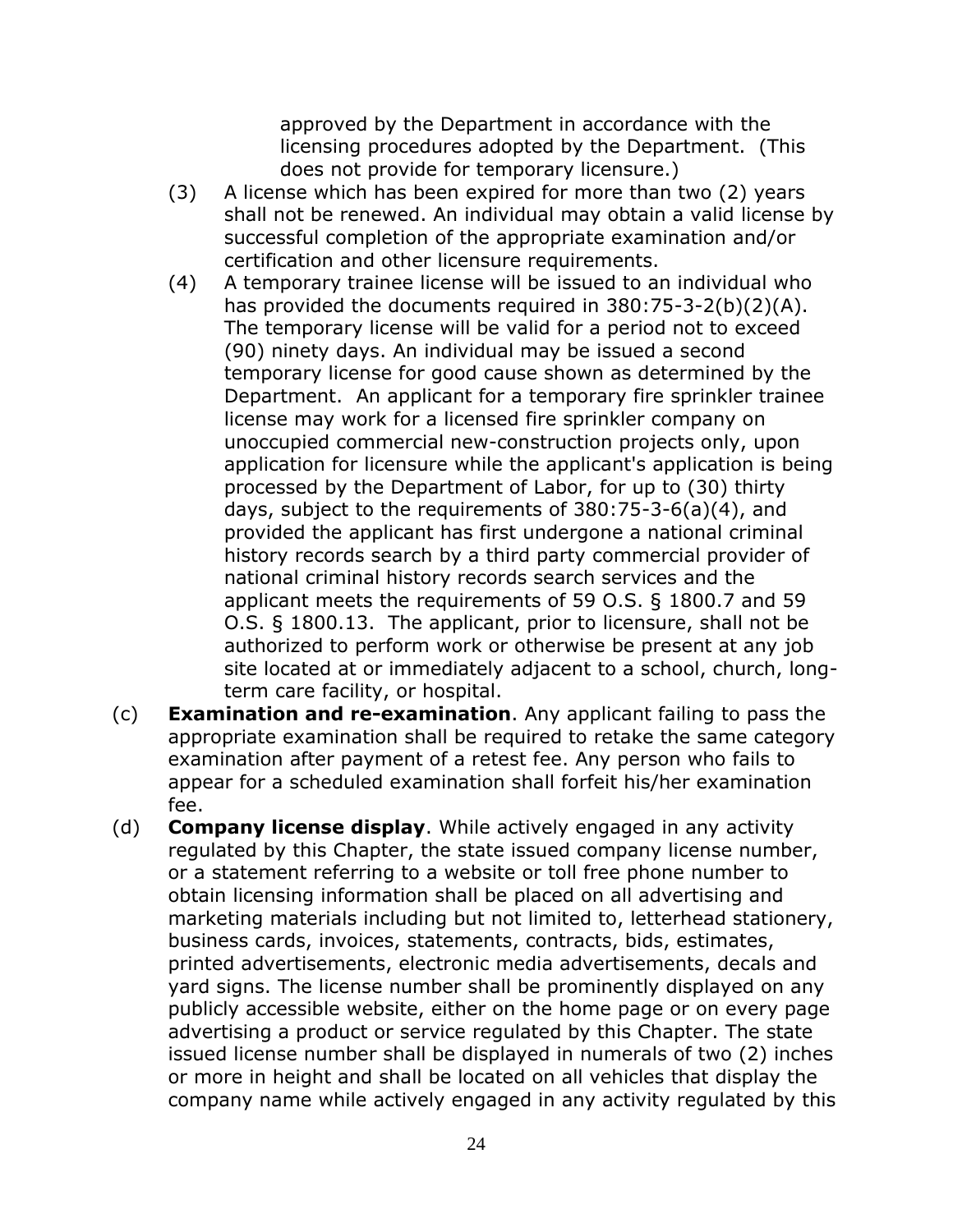Chapter. The license number shall be placed on every side of the vehicle which displays the company name. Display shall be in letters and numerals of two (2) inches or more in height. The required license number and company name shall be displayed in either a temporary or permanent manner on at least one company vehicle at any job site unless exempted by a specific written request of the customer, except that a licensed fire sprinkler company may prominently display a durable sign, at least 2'x2' in size, bearing the company name and license number in letters and numerals of two (2) inches or more in height, at the main location of vehicle ingress to a commercial job site in lieu of having a vehicle bearing the company name and license number present at the job site while work is being performed.

(e) **Personal license display**. Each manager, technician, technician trainee, or salesperson, shall possess the state issued card any time the person is working in such capacity. The individual license shall be presented to any authorized representative of the Department of Labor or other authorities having jurisdiction. In addition the individual shall have a valid, state-issued photo I.D. in their possession while engaged in the licensed activity.

#### (f) **Personal license information**.

- (1) Each individual license holder shall notify the Department of Labor, on a form specified and provided by the Department, within fourteen (14) days of the following:
	- (A) Any change in the home address.
	- (B) Any separation from an employer or change in employer.
	- (C) Any conviction for a felony or entry of a plea of guilty or nolo contendere to a felony charge.
- (2) No individual licensed under this Chapter shall contract for his/her services as an independent contractor without applying for and being issued a company and manager license under this Chapter. No company shall contract for the independent services of a holder of an individual license under this Section.

#### <span id="page-27-0"></span>**380:75-3-3. Burglar alarm license requirements**

Licensing requirements for the burglar alarm industry are as follows:

#### (1) **Company**.

(A) Each burglar alarm company shall employ an Oklahoma licensed burglar alarm manager who is responsible for the operations of the company's office. A burglar alarm company shall notify the Department within fourteen (14) days in event of the death of the burglar alarm company manager or the manager's separation from the company for any other reason, and the company shall designate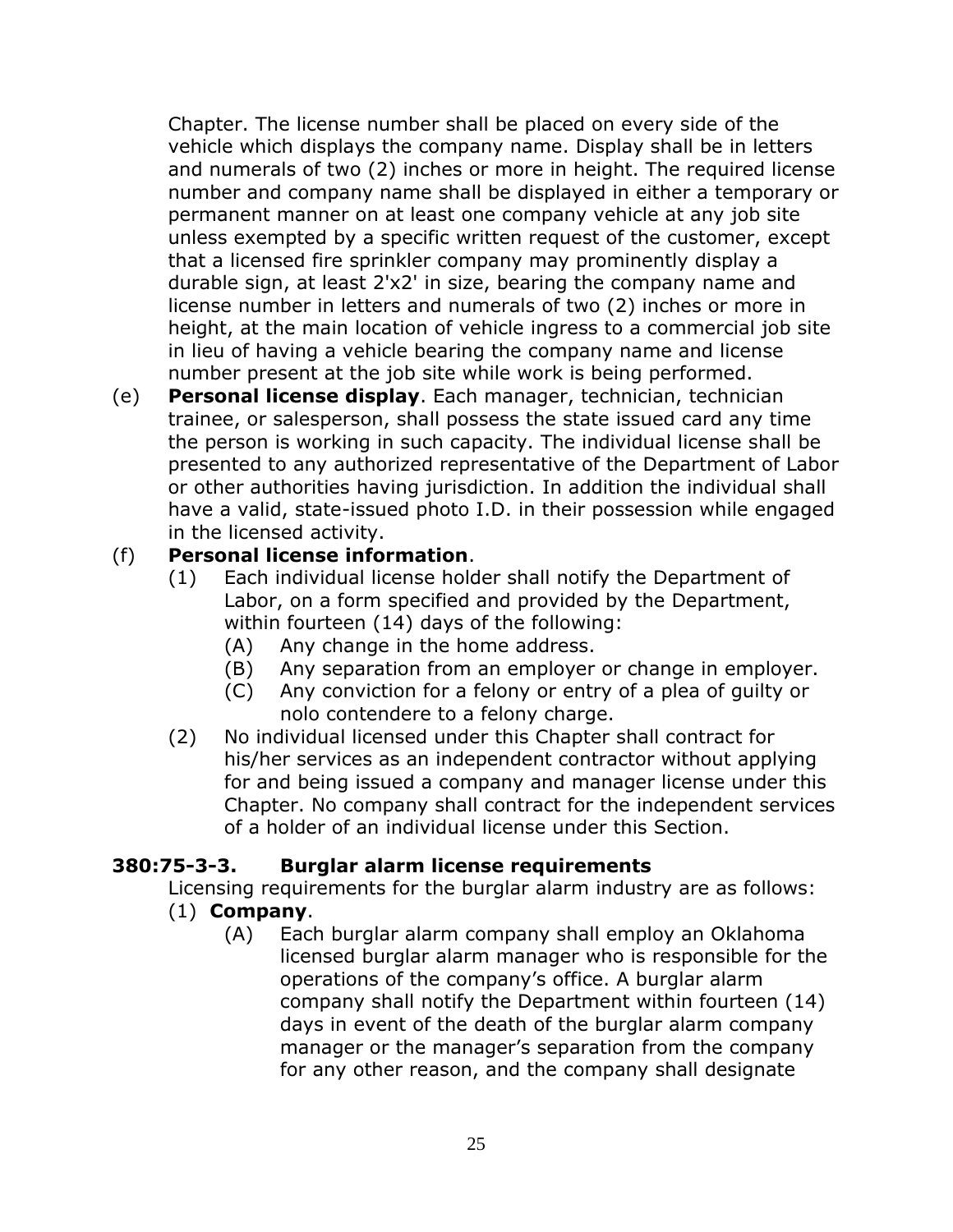another licensed burglar alarm manager within (30) thirty days from separation.

- (B) A licensed burglar alarm technician or manager shall be on site for any work being performed.
- (C) A burglar alarm company may operate multiple activity offices provided each office has the same name and ownership of the parent company and shall operate in compliance with 380:75-3-3(1)(A). The company will notify the Department of the physical address and telephone number for each office in accordance with 59 O.S. Section 1800.10.
- (D) Each alarm company engaged in alarm business that sells a burglar alarm system to a consumer upon request from the consumer shall within forty-eight (48) hours return the lockout, installer, or programming code of the system to the factory default setting when the consumer cancels the contract on customer-owned equipment. If a system is installed without a written contract with the consumer, the system shall have the lockout code, installer or programming code set at default.
- (E) A company shall maintain and provide the customer with the following information prior to any agreement for service becoming effective. Any early termination clause applicable to military personnel, or the lack of such a clause, shall be fully disclosed in writing and shall be separately acknowledged by the customer. All monitoring and/or lease contracts shall include, as a minimum, the following information: the initial term of the agreement, the renewal term of the agreement, the terms for notification of cancellation of the agreement as well as the costs involved of all the terms of the agreement, the company name and the state issued license number, the sales representative's name and state issued license number, and the address where service will be provided. The minimum contract information described above shall be disclosed in one of the following ways:
	- (i) Printed on the front or face of the written contract in not less than twelve (12) point bold type and at least two (2) points larger than the rest of type size of the remaining text in the written contract;
	- (ii) On a separate disclosure form appended to the written contract and dated, and signed by the customer and the licensed alarm company representative who made the sale; or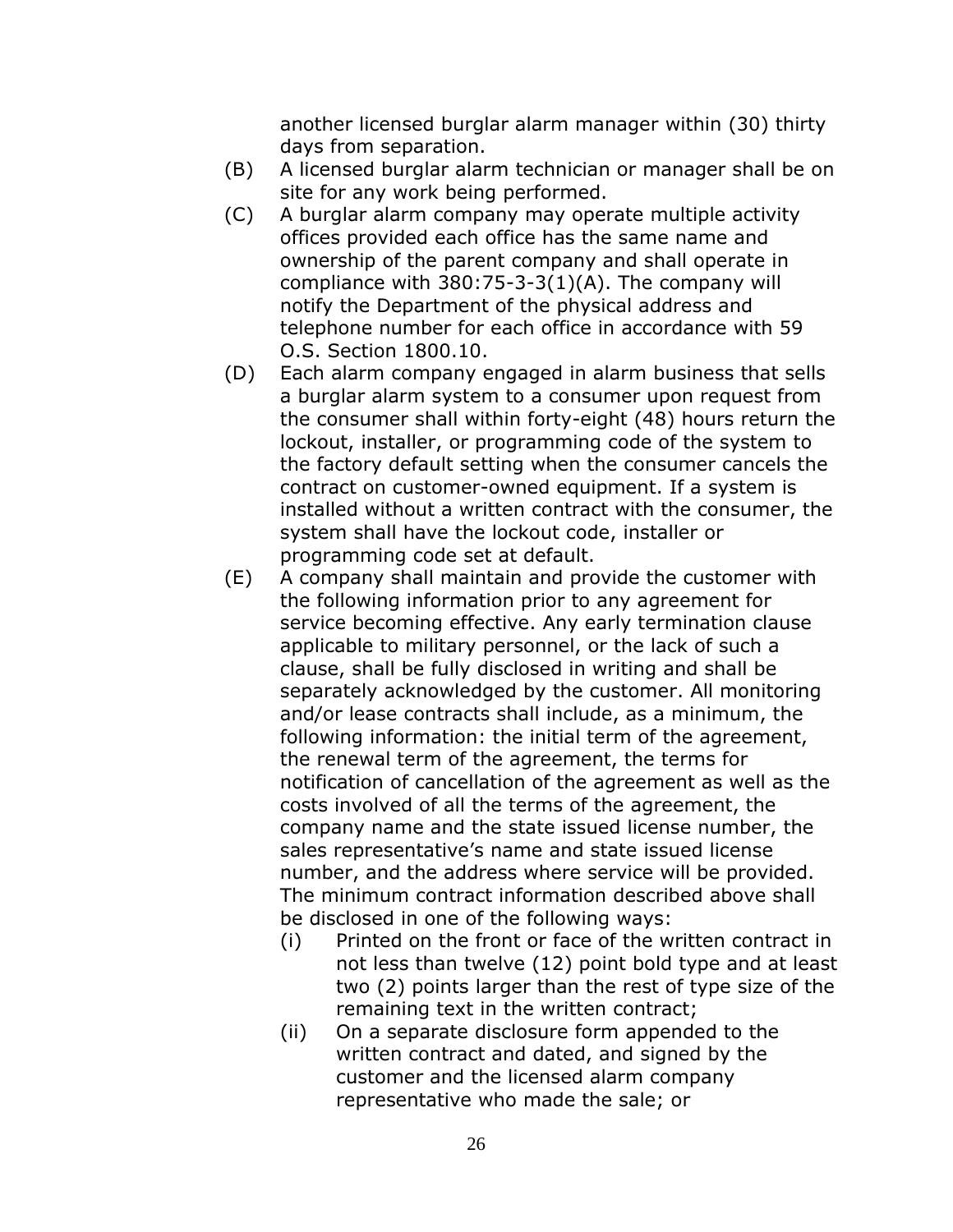(iii) Electronically in a format and language that is understandable to the average consumer using bold type which is at least two (2) points larger than the type size of the remaining text in the contract.

#### (2) **Manager**.

- (A) Each application for licensure as a manager shall include verification of four (4) years of experience in the burglar alarm business. The experience shall include two (2) years verified/or licensed experience as a burglar alarm technician or other related experience approved by the Committee.
- (B) Each burglar alarm manager applicant must pass an examination prescribed by the Commissioner.
- (C) Each licensed burglar alarm company manager shall be responsible for all activities conducted within the State of Oklahoma by the office where they are listed as manager.
- (D) Each licensed burglar alarm company manager shall have a security background verification.
- (E) Each licensed burglar alarm company manager shall also be licensed as a residential fire alarm manager.

#### (3) **Technician**.

- (A) Each technician shall work for a licensed burglar alarm company and under the supervision of a burglar alarm company manager.
- (B) Each burglar alarm technician applicant must pass an examination prescribed by the Commissioner.
- (C) Each technician shall have a security background verification.
- (D) Each licensed burglar alarm technician shall also be licensed as a residential fire alarm technician.
- (E) An individual that holds a technician license in this category can engage in any licensed category as a trainee pursuant to this Chapter.

## (4) **Technician/Salesperson Trainee**.

- (A) A technician/salesperson trainee shall be employed by a licensed Oklahoma burglar alarm company.
- (B) A technician/salesperson trainee shall work under the direct supervision of a licensed burglar alarm company manager, burglar alarm technician or a burglar alarm salesperson.
- (C) There shall be no more than three (3) technician/salesperson trainees per burglar alarm company manager, burglar alarm technician or burglar alarm salesperson per job site or project.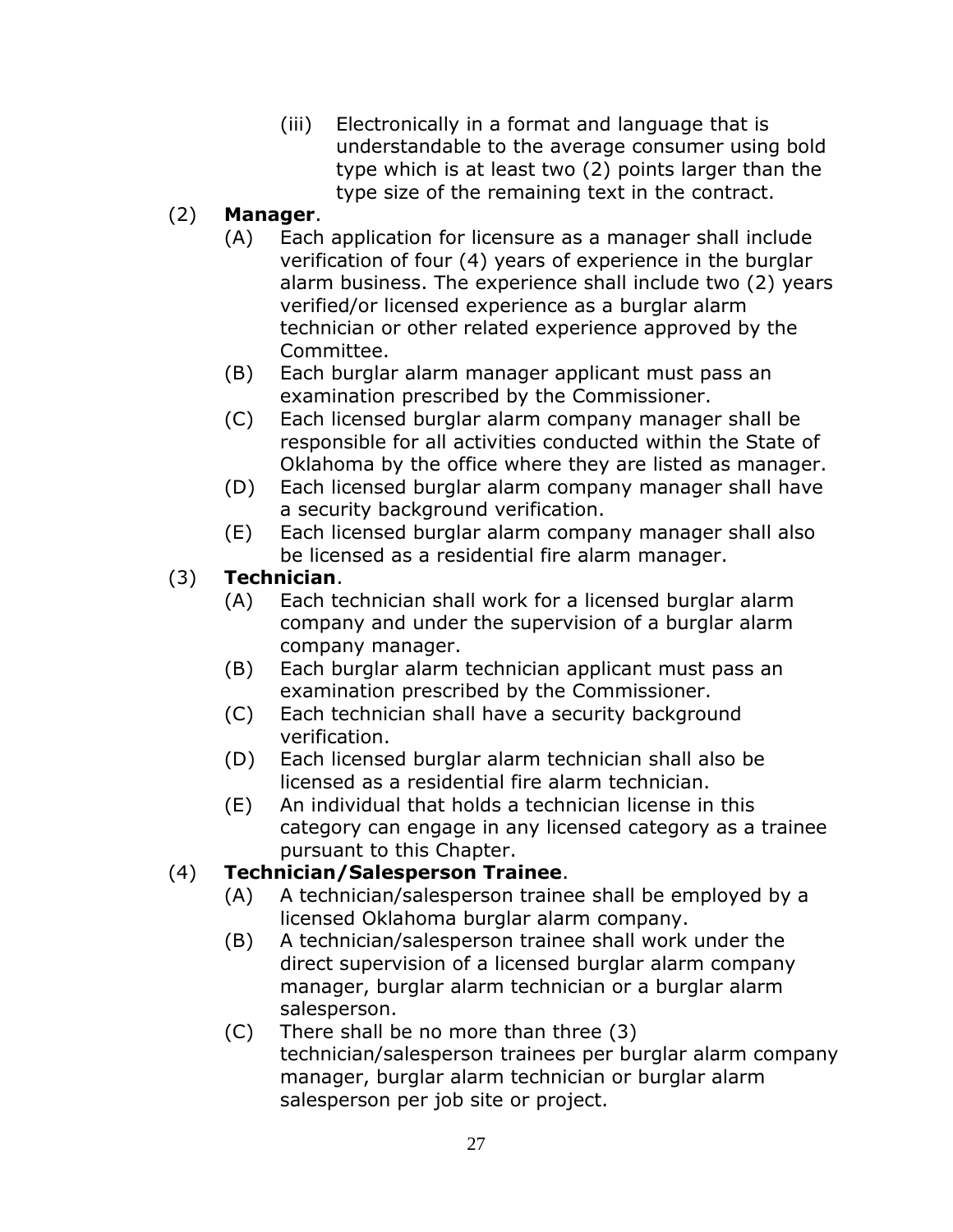- (D) Each technician/salesperson trainee shall have security background verification.
- (E) Each licensed burglar alarm trainee shall also be licensed as a residential fire alarm trainee.
- (F) An individual that holds a trainee license can engage in any licensed category pursuant to this Chapter while under the direct supervision of an individual holding the appropriate license in the category of activity being performed.
- (G) An individual who holds a trainee license can engage in the rough-in cabling or wiring under the direct supervision of a licensed company holding the appropriate license category.
- (H) A technician trainee must submit a trainee application to the Department of Labor within fifteen (15) business days of being hired by a burglar alarm company.
- (5) **Salesperson**.
	- (A) Each salesperson shall work for a licensed burglar alarm company and under the supervision of a burglar alarm company manager.
	- (B) Each salesperson shall have a security background verification.

## <span id="page-30-0"></span>**380:75-3-4. Fire alarm license requirements**

Licensing requirements for the fire alarm industry are as follows:

#### (1) **Company**.

- (A) Each fire alarm company shall employ an Oklahoma licensed fire alarm manager who is responsible for the operations of the company's office. In the event of the death of the fire alarm company manager or his/her separation from the company for any other reason, a fire alarm company shall notify the Department within fourteen (14) days and name a licensed fire alarm manager within thirty (30) days after separation.
- (B) A licensed fire alarm technician or manager shall be on site for any work being performed.
- (C) A company whose manager only holds a residential fire alarm manager license shall be issued a residential fire alarm company license.
- (D) A company whose manager holds a commercial fire alarm manager license shall be issued a commercial fire alarm company license.
- (E) A company with a residential fire alarm company license shall only offer to, or engage in the planning, installation, repair, alteration, maintenance, service, sale, inspection,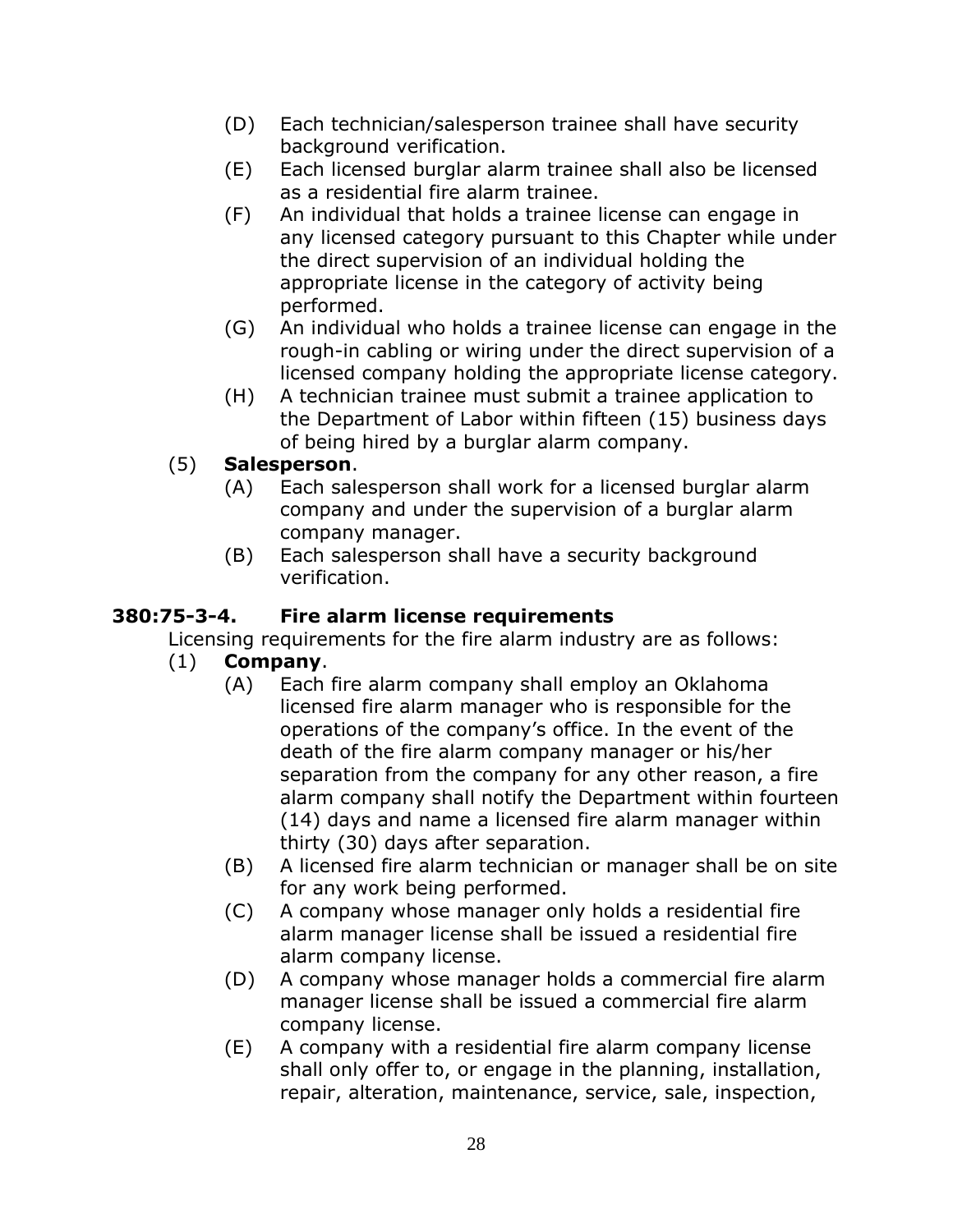or advertisement of fire alarms for use in residential building and manufactured housing.

- (F) A company with a commercial fire alarm company license may offer to, or engage in the planning, installation, repair, alteration, maintenance, service, sale, inspection, or advertisement of fire alarm systems for any residential or commercial use.
- (G) Any equipment installed by a company as part of a fire alarm system shall be listed by Underwriters Laboratories, Factory Mutual or any other nationally recognized testing entities for such purpose.
- (H) A fire alarm company may operate multiple activity offices provided each office has the same name and ownership of the parent company and shall operate in compliance with 380:75-3-4(1)(A). The company will notify the Department of the physical address and telephone number for each office in accordance with 59 O.S. Section 1800.10.
- (I) A properly licensed fire alarm technician or manager of a properly licensed alarm company shall perform the initial testing, inspection, or certification of the entire fire alarm system, and that licensed alarm company shall assume full responsibility for the installation of the alarm system.
- (J) Each fire alarm company that sells a fire alarm system to a consumer upon request from the consumer shall within forty-eight (48) hours return the central station monitoring programming code of the system to the factory default setting when the consumer cancels the contract on customer owned equipment. If a system is installed without a written contract with the consumer, the system shall have the central station monitoring programming code set at default.

#### (2) **Manager**.

- (A) Each application for licensure as a fire alarm manager shall include verification of four (4) years of experience in the fire alarm business. The experience shall include two (2) years verified/or licensed experience as a fire alarm technician. If applying for residential fire alarm manager, experience must show residential technical experience. If applying for commercial fire alarm manager, experience must show commercial technical experience.
- (B) Each residential fire alarm manager applicant must pass an examination prescribed by the Commissioner.
- (C) Each commercial fire alarm manager applicant must pass an examination prescribed by the Commissioner.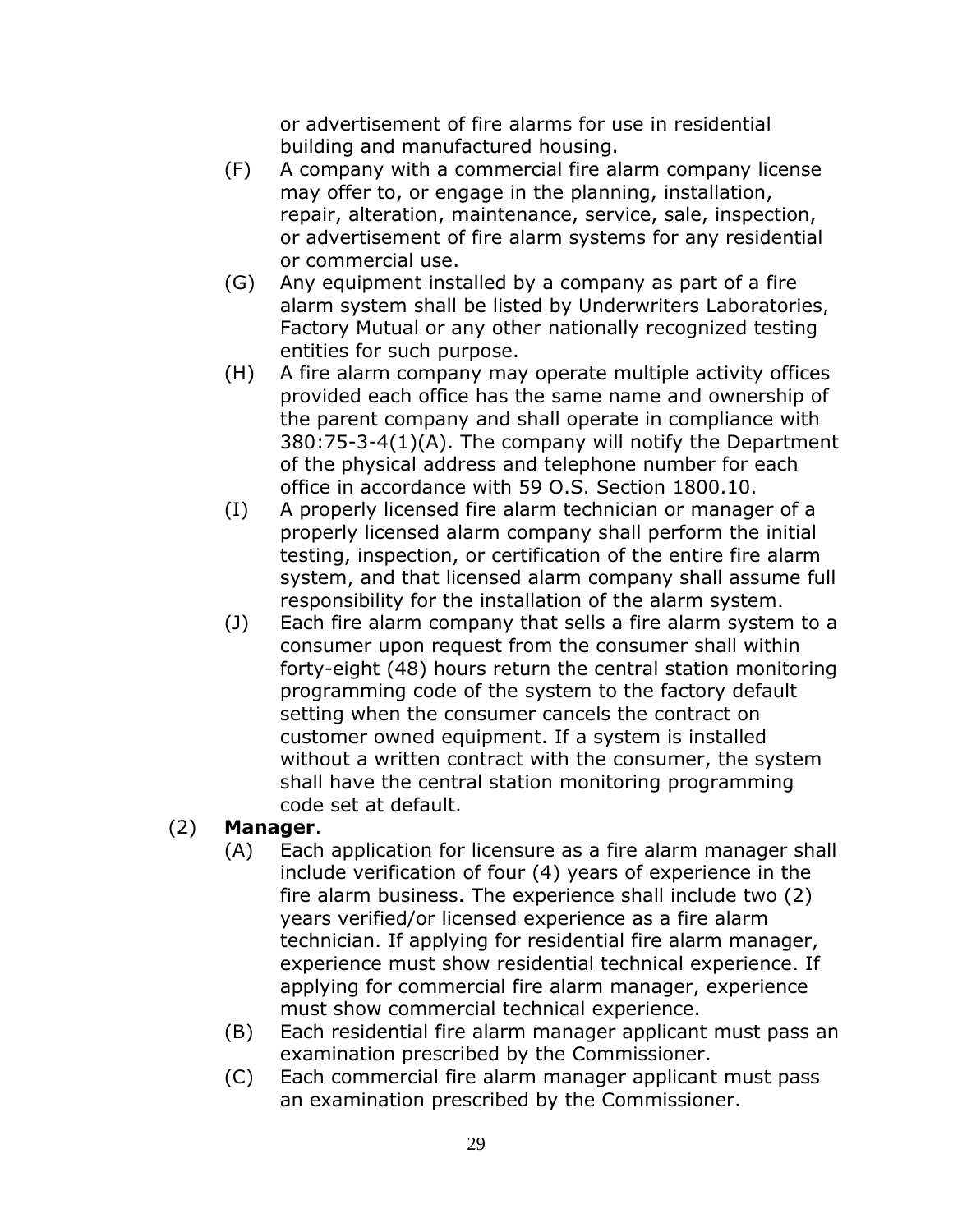- (D) Each licensed company manager shall be responsible for all activities of the office they are listed as manager for within the State of Oklahoma.
- (E) Each licensed company manager shall have a security background verification.
- (F) A manager with a residential fire alarm manager license shall only offer to, engage in, or supervise the planning, installation, repair, alteration, maintenance, service, sale, inspection, or advertisement of fire alarm systems for use in residential building and manufactured housing. Each licensed fire alarm company manager that engages in residential systems must also be licensed as a burglar alarm manager.
- (G) A manager with a commercial fire alarm manager license may offer to, engage in, or supervise the planning, installation, repair, alteration, maintenance, service, sale, inspection, or advertisement of fire alarm systems for any residential or commercial use.

#### (3) **Technician**.

- (A) Each technician shall work for a licensed Oklahoma fire alarm company and under the supervision of a fire alarm company manager.
- (B) Each residential fire alarm technician applicant must pass an examination prescribed by the Commissioner.
- (C) Each commercial fire alarm technician applicant must pass an examination prescribed by the Commissioner.
- (D) Each technician shall have a security background verification.
- (E) Each technician shall perform or supervise only fire alarm work within the fire alarm license category for which the fire alarm company is licensed. Each licensed fire alarm technician that engages in residential systems must also be licensed as a burglar alarm technician.
- (F) An individual that holds a technician license in this category can engage in any licensed category as a trainee pursuant to this Chapter.

#### (4) **Technician/salesperson trainee**.

- (A) A technician/salesperson trainee shall be employed by a licensed Oklahoma fire alarm company.
- (B) A technician/salesperson trainee shall work under the direct supervision of a licensed fire alarm company manager, fire alarm technician or a fire alarm salesperson.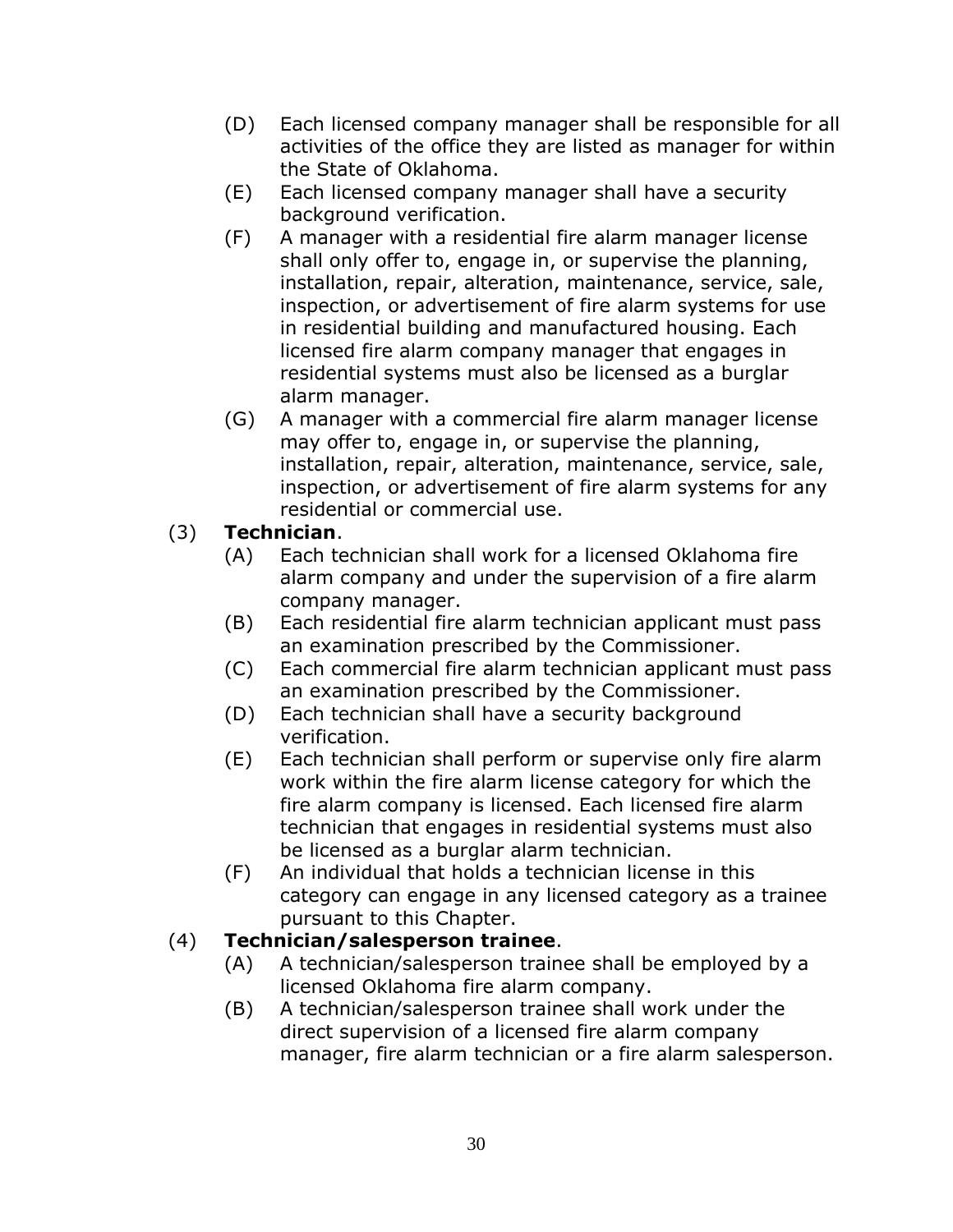- (C) There shall be no more than three (3) technician/salesperson trainees per fire alarm company manager or fire alarm technician per job site.
- (D) Each technician/salesperson trainee shall have a security background verification.
- (E) Each technician/salesperson trainee shall only install, repair, alter, maintain, service, sell, or inspect fire alarm systems within the fire alarm license category for which the supervisor is licensed. Each licensed fire alarm trainee that engages in residential systems must also be licensed as a burglar alarm trainee.
- (F) An individual that holds a trainee license can engage in any licensed category pursuant to this Chapter while under the direct supervision of an individual holding the appropriate license in the category of activity being performed.
- (G) An individual who holds a trainee license can engage in the rough-in cabling or wiring under the direct supervision of a licensed company holding the appropriate license category.
- (H) A technician trainee must submit a trainee application to the Department of Labor within fifteen (15) business days of being hired by a fire alarm company.

## (5) **Salesperson**.

- (A) Each salesperson shall work for a licensed Oklahoma fire alarm company and under the supervision of a fire alarm company manager.
- (B) Each commercial fire alarm salesperson applicant must pass an examination required by the Department and prescribed by the Commissioner which determines if the applicant is sufficiently knowledgeable in fire alarms to design and sell fire alarm systems that meet applicable code standards when installed.
- (C) Each salesperson shall have a security background verification.
- (D) Each salesperson shall design and sell only fire alarm systems in the license category for which the fire alarm company is licensed.

## <span id="page-33-0"></span>**380:75-3-5. Monitoring license requirements**

Licensing requirements for the alarm monitoring industry are as follows:

#### (1) **Company**.

(A) Each monitoring company shall employ an Oklahoma licensed alarm monitoring manager. A monitoring license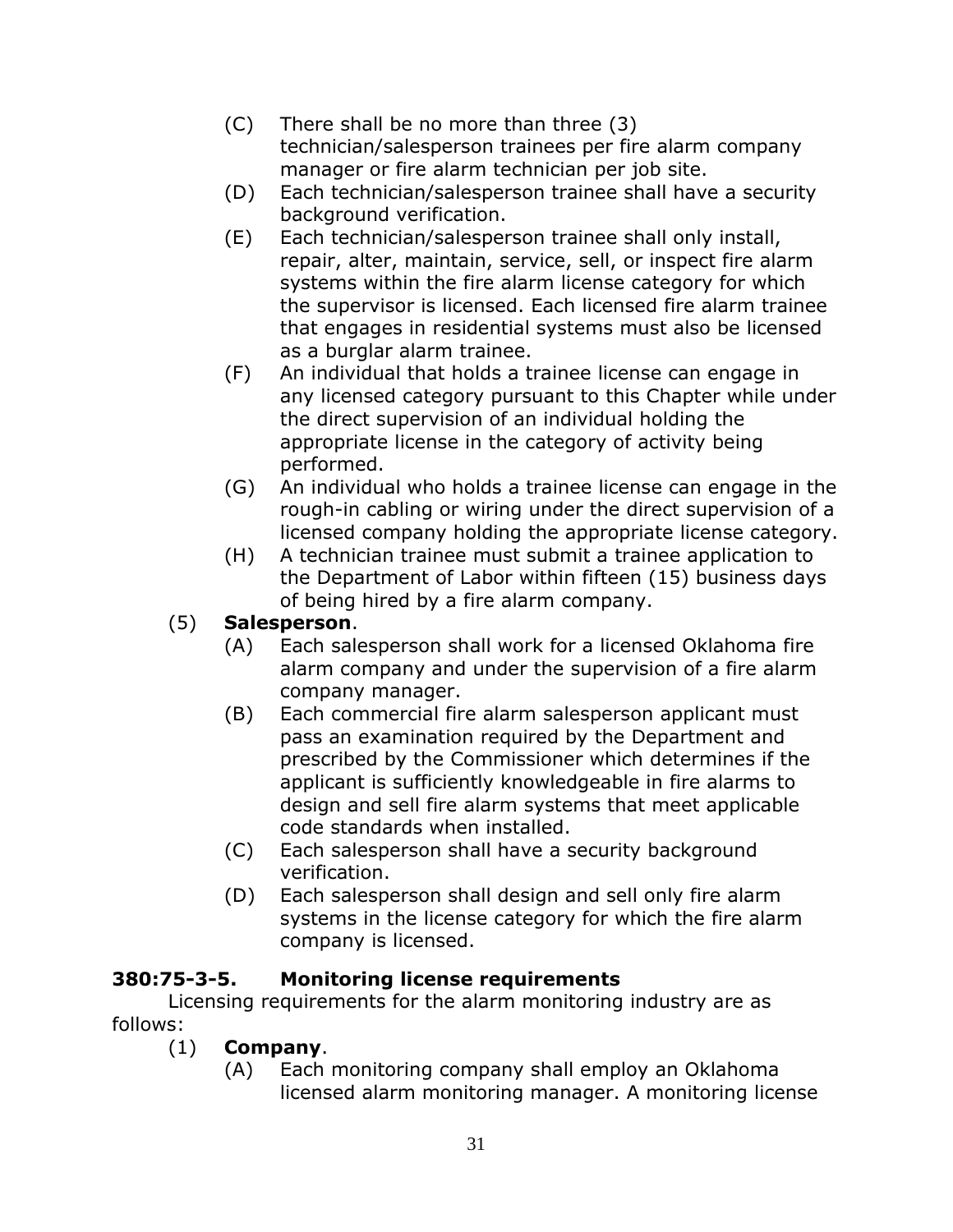shall be required for any company which offers and/or provides monitoring services to residential or commercial properties located within the state of Oklahoma.

- (B) Enhanced call verification
	- (i) Except as provided in this subsection, a monitoring company shall attempt to verify that an activated signal from an alarm system designed to detect and signal an unauthorized intrusion or entry, before requesting a law enforcement response by:
		- (I) Calling the alarm user at the site of the alarm system with the activated signal.
		- (II) If no contact is made with the alarm user at the site, calling a second telephone number provided by the alarm user of an individual authorized to cancel a response.
	- (ii) A monitoring company is not required to contact an alarm user who has obtained a written exemption from response verification from the local chief law enforcement officer or his/her designee.
	- (iii) A monitoring company is not required to call an alarm user if the system provides visual or audible verification of an unauthorized intrusion or entry by electronic means incorporated into the alarm system.
	- (iv) A monitoring company is not required to contact an alarm user for signals from medical, emergency, holdup, panic, ambush, nurse call systems, and/or fire alarms.

## (2) **Manager**.

- (A) Each manager shall be responsible for all activities of the company within the State of Oklahoma. In the event of the death of the monitoring company manager or his/her separation from the company for any other reason, a monitoring company shall notify the Department with fourteen (14) days and name another licensed burglar alarm manager within thirty (30) days from separation.
- (B) Each manager shall have a security background verification.

#### <span id="page-34-0"></span>**380:75-3-6. Fire sprinkler license requirements**

Licensing requirements for the fire sprinkler industry are as follows:

#### (1) **Company**.

(A) Each fire sprinkler company shall employ an Oklahoma licensed fire sprinkler manager who shall attend the operations of that office. In the event of the death of the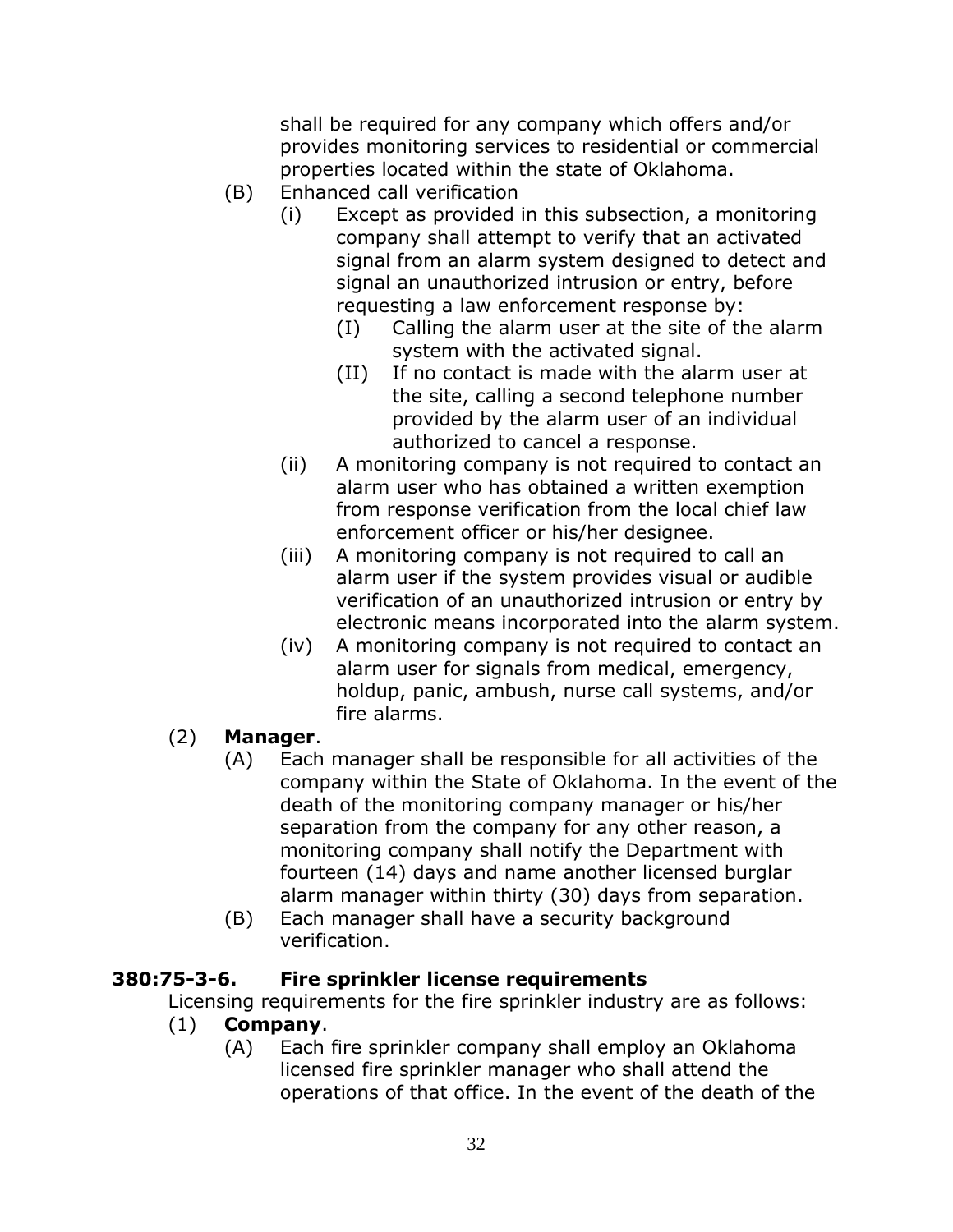fire sprinkler manager or his/her separation from the company for any other reason, a fire sprinkler company shall notify the Department within fourteen (14) days and name another licensed fire sprinkler manager within thirty (30) days from separation.

- (B) A licensed fire sprinkler technician or manager must be on job site of any work being performed.
- (C) A company whose manager only holds a residential fire sprinkler manager license shall be issued a residential fire sprinkler license.
- (D) A company whose manager holds a commercial fire sprinkler manager license shall be issued commercial fire sprinkler license.
- (E) A company with a residential fire sprinkler company license shall only offer to, or engage in the planning, sales, installation, repair, alteration, service, and inspection of residential multipurpose fire sprinkler systems on residential building and manufactured housing.
- (F) A company with a commercial fire sprinkler company license may offer to, or engage in the planning, installation, repair, alteration, maintenance, service, sale, inspection, or advertisement of fire sprinkler systems for any residential or commercial use.

#### (2) **Manager**.

- (A) Each residential fire sprinkler applicant must pass an examination prescribed by the Commissioner.
- (B) Each licensed residential or commercial company manager accepts full responsibility for all activities of his/her company within the State of Oklahoma.
- (C) A fire sprinkler company manager is a specialty contractor whose principal contracting business is the execution of contracts requiring the art, ability, experience, knowledge, science, and skill to design, fabricate, install, inspect (other than electrical), alter or repair, fire sprinkler systems, piping or tubing and appurtenances and equipment pertaining thereto, including both overhead and underground non-potable water mains, fire hydrant mains, standpipes, and hose connections to fire sprinkler systems, air line systems used in connection with fire sprinkler systems, and tanks and pumps connected thereto, in compliance with nationally recognized standards including state and local codes and standards for layout, installation and maintenance of fire sprinkler systems.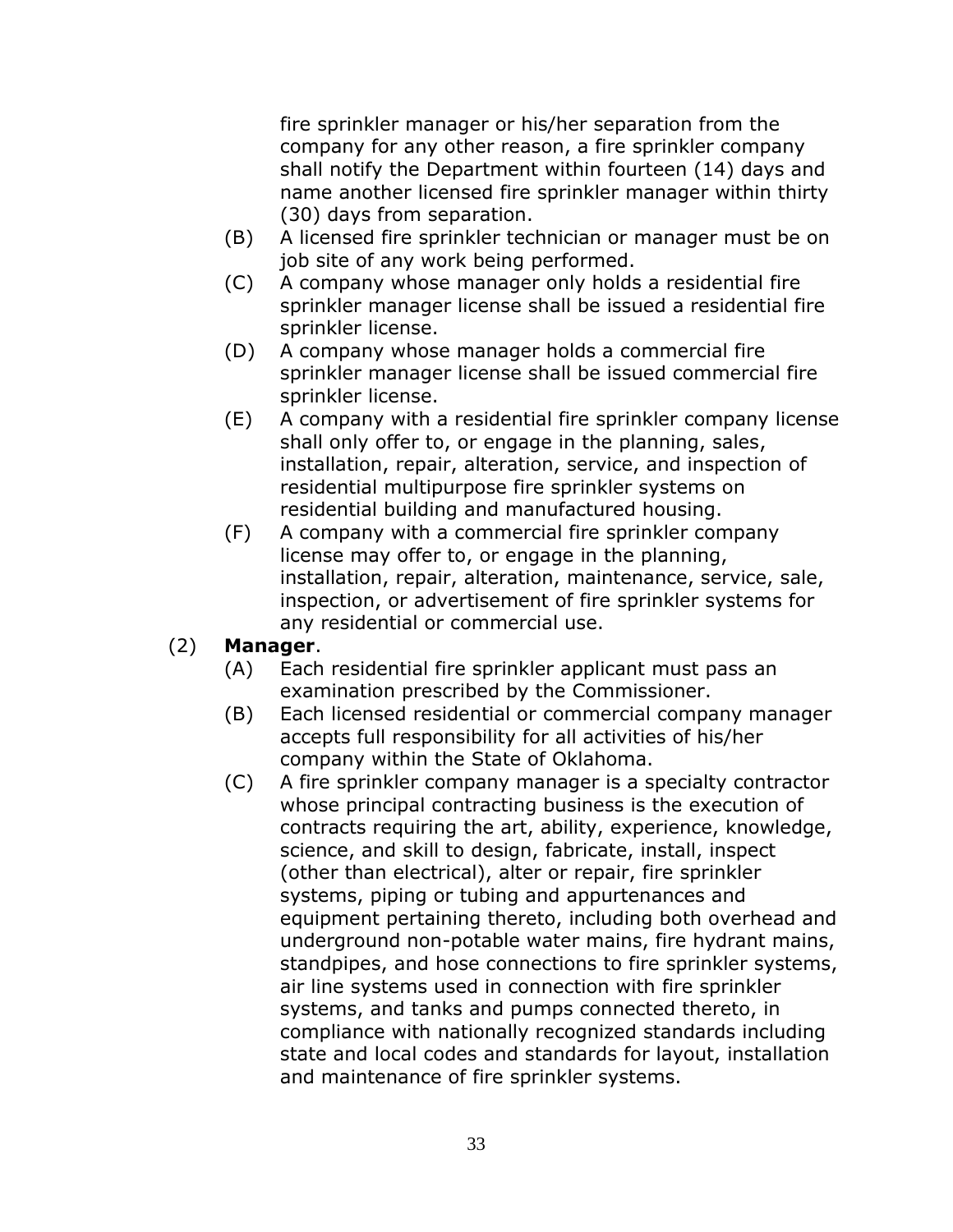- (D) Each commercial fire sprinkler manager applicant must pass an examination prescribed by the Commissioner.
- (E) A residential fire sprinkler manager shall only offer to, engage in, or supervise the planning, installation, repair, alteration, maintenance, service, sale, inspection, or advertisement of multipurpose fire sprinkler systems for use in residential building and manufactured housing.
- (F) A commercial fire sprinkler manager may offer to, engage in, or supervise the planning, installation, repair, alteration, maintenance, service, sale, inspection, or advertisement of fire sprinkler systems for any residential of commercial use.
- (G) Each commercial or residential fire sprinkler manager shall have a security background verification.

#### (3) **Technician**.

- (A) Each residential or commercial fire sprinkler technician must work for a licensed Oklahoma fire sprinkler company and work under the supervision of a fire sprinkler company manager.
- (B) Each residential fire sprinkler technician applicant must pass an examination required by the Department.
- (C) Each commercial fire sprinkler technician applicant must pass an examination prescribed by the Commissioner.
- (D) A commercial fire sprinkler technician working for a fire sprinkler company with a residential license shall only perform fire sprinkler work for which the company is licensed.
- (E) Each fire sprinkler technician shall have a security background verification.

## (4) **Technician Trainee**.

- (A) A technician trainee shall be employed by a licensed Oklahoma fire sprinkler company.
- (B) A technician trainee shall work under the direct supervision of a licensed fire sprinkler company manager or fire sprinkler technician.
- (C) There shall be no more than three (3) technician trainees per fire sprinkler company manager or fire sprinkler technician per job site.
- (D) A technician trainee must submit a trainee application to the Department of Labor within fifteen (15) business days of being hired by a fire sprinkler company.
- (E) Each fire sprinkler technician trainee shall have a security background verification.
- (5) **Inspector**.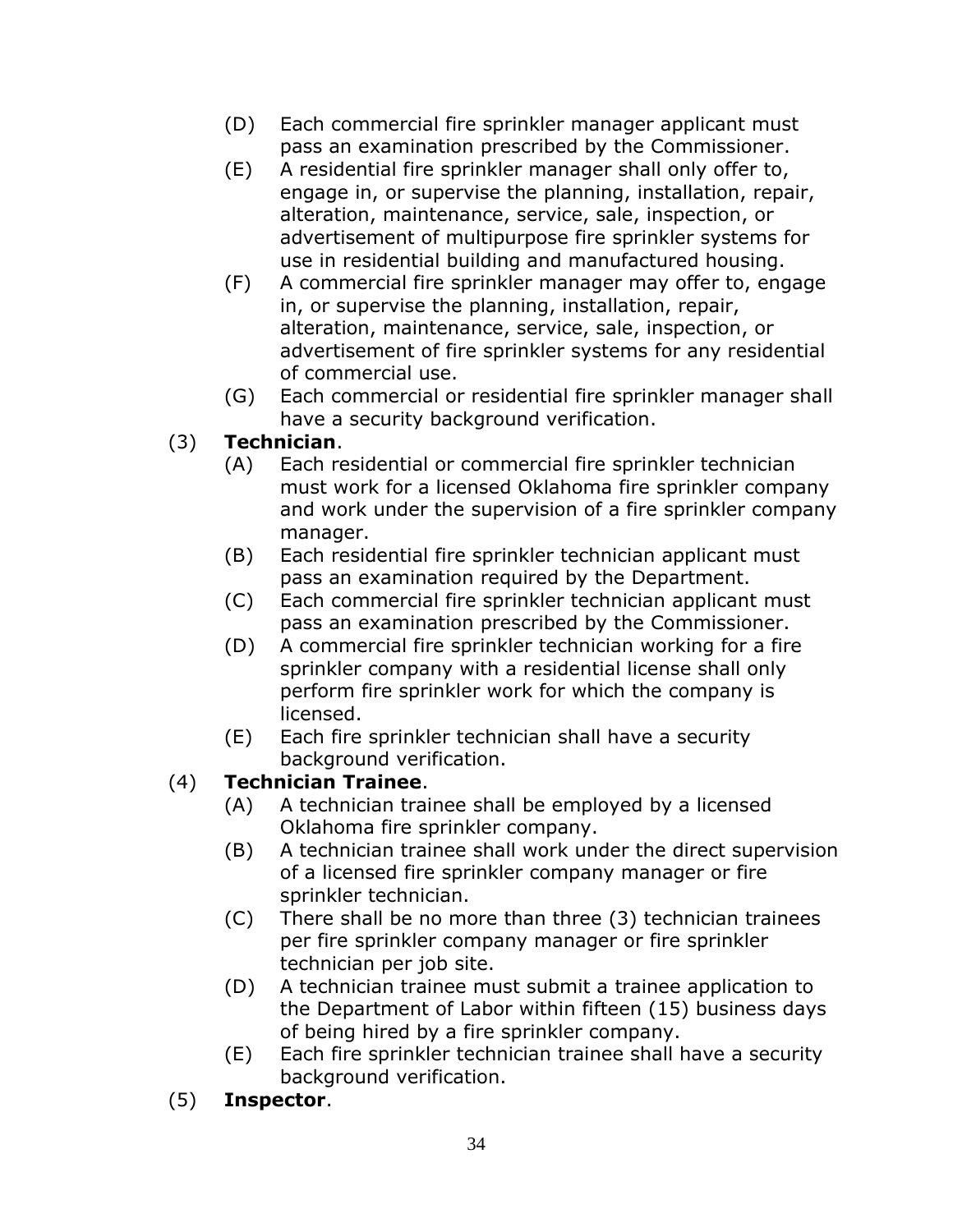- (A) An applicant for initial licensure as a fire sprinkler inspector applicant must pass an exam prescribed by the Commissioner.
- (B) Each fire sprinkler inspector shall work for a licensed fire sprinkler company.
- (C) Each fire sprinkler inspector shall inspect and test each fire sprinkler system to determine if the system has been installed and is operating according to the appropriate code and standard before certifying the system.
- (D) Each fire sprinkler inspector shall work for a fire sprinkler company which possesses an unlimited fire sprinkler company license.
- (E) Each fire sprinkler inspector shall have a security background verification.

#### <span id="page-37-0"></span>**380:75-3-7. Locksmith license requirements**

Licensing requirements for the locksmith industry are as follows:

#### (1) **Company**.

- (A) Each locksmith company shall employ an Oklahoma licensed locksmith manager who is responsible for the operations of the company's office. In the event of the death of the locksmith company manager or his/her separation from the company for any other reason, a locksmith company shall notify the Department within fourteen (14) days and name another licensed locksmith manager within thirty (30) days from separation.
- (B) A licensed locksmith technician or manager shall be on site for any work being performed.
- (C) A locksmith company may operate multiple offices provided each office has the same name and ownership of the parent company and shall operate in compliance with 380:75-3-7(1)(A). The company shall notify the Department of the physical address and telephone number for each office in accordance with 59 O.S. Section 1800.10.
- (D) The initial retail sales and pinning of locks and lock system shall not require a locksmith license. However, the repinning of locks subsequent to the initial sales shall require a locksmith license.
- (E) Tow truck companies/operators licensed by the Department of Public Safety are exempted from the requirements of licensure and this Chapter when performing automotive locksmith services at their business location, and when performing automotive locksmith roadside services in a vehicle appropriately licensed and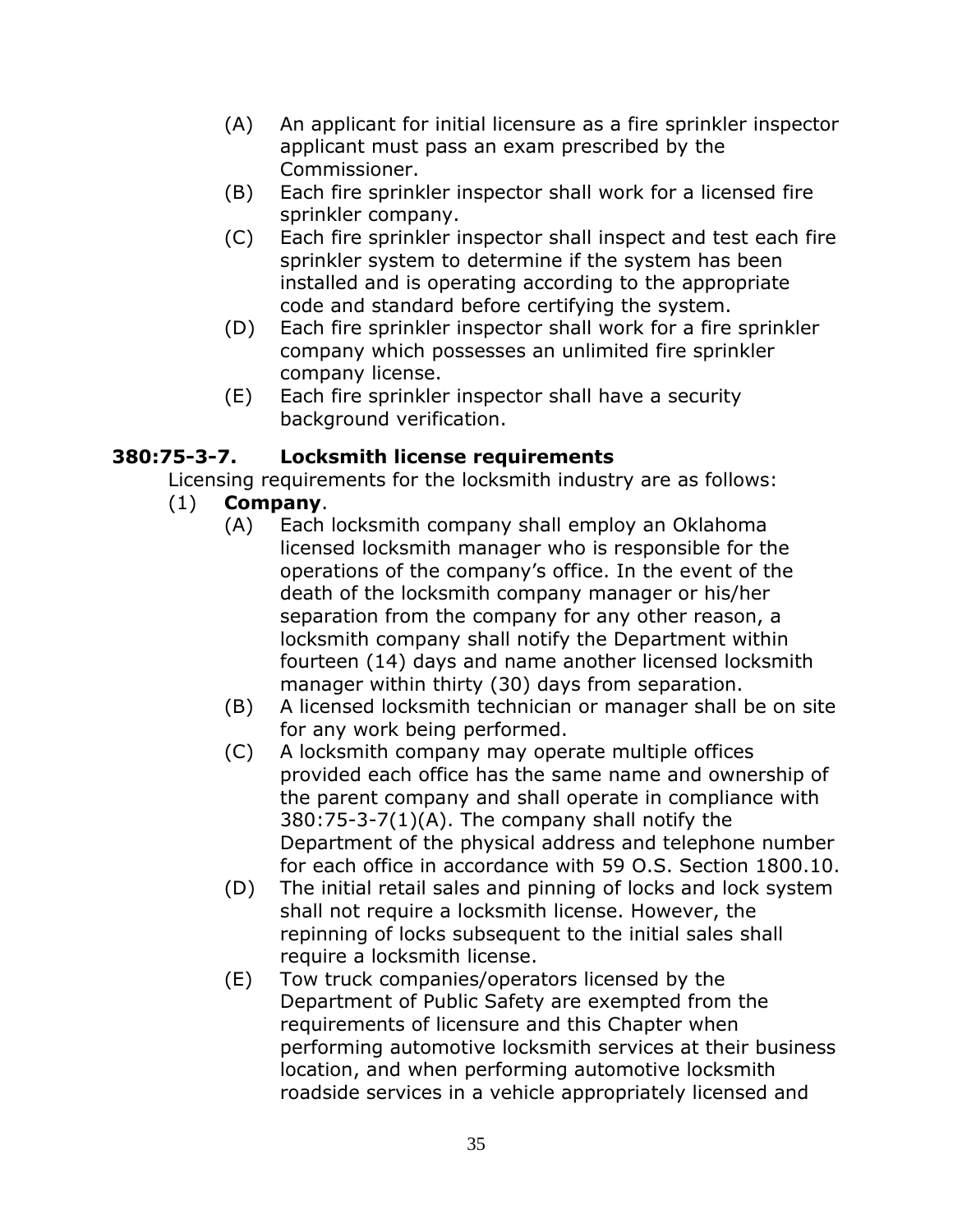identified in accordance with the Department of Public Safety requirements for tow truck companies/operators (OAC 595:25) existing at the time of the adoption of this rule or as may subsequently enumerated or adopted.

(F) An individual, company, corporation, institution, industry, business or religious organization, or employee thereof, is exempt from the requirements of this Chapter when performing locksmith category activities on the property of the same, provided the locksmith category services are not performed as a normal business practice on the property of another.

#### (2) **Manager**.

- (A) Each application for licensure as a manager shall include verification of experience in the locksmith business. The experience shall include verified/or licensed experience as a locksmith technician.
- (B) Each locksmith manager applicant must pass an examination prescribed by the Commissioner.
- (C) Each licensed locksmith company manager shall be responsible for all activities conducted within the State of Oklahoma by the office where they are listed as manager.
- (D) Each licensed locksmith company manager shall have a security background verification.

#### (3) **Technician**.

- (A) Each technician shall work for a licensed Oklahoma locksmith company and under the supervision of a locksmith company manager.
- (B) Each locksmith technician applicant must pass an examination prescribed by the Commissioner.
- (C) Each technician shall have a security background verification.
- (D) An individual that holds a technician license in this category can engage in any licensed category as a trainee pursuant to this Chapter.

#### (4) **Technician Trainee**.

- (A) A technician trainee shall be employed by a licensed Oklahoma locksmith company.
- (B) A technician trainee shall work under the direct supervision of a licensed locksmith company manager or a locksmith technician.
- (C) There shall be no more than three (3) technician trainees per locksmith company manager or locksmith technician per job site.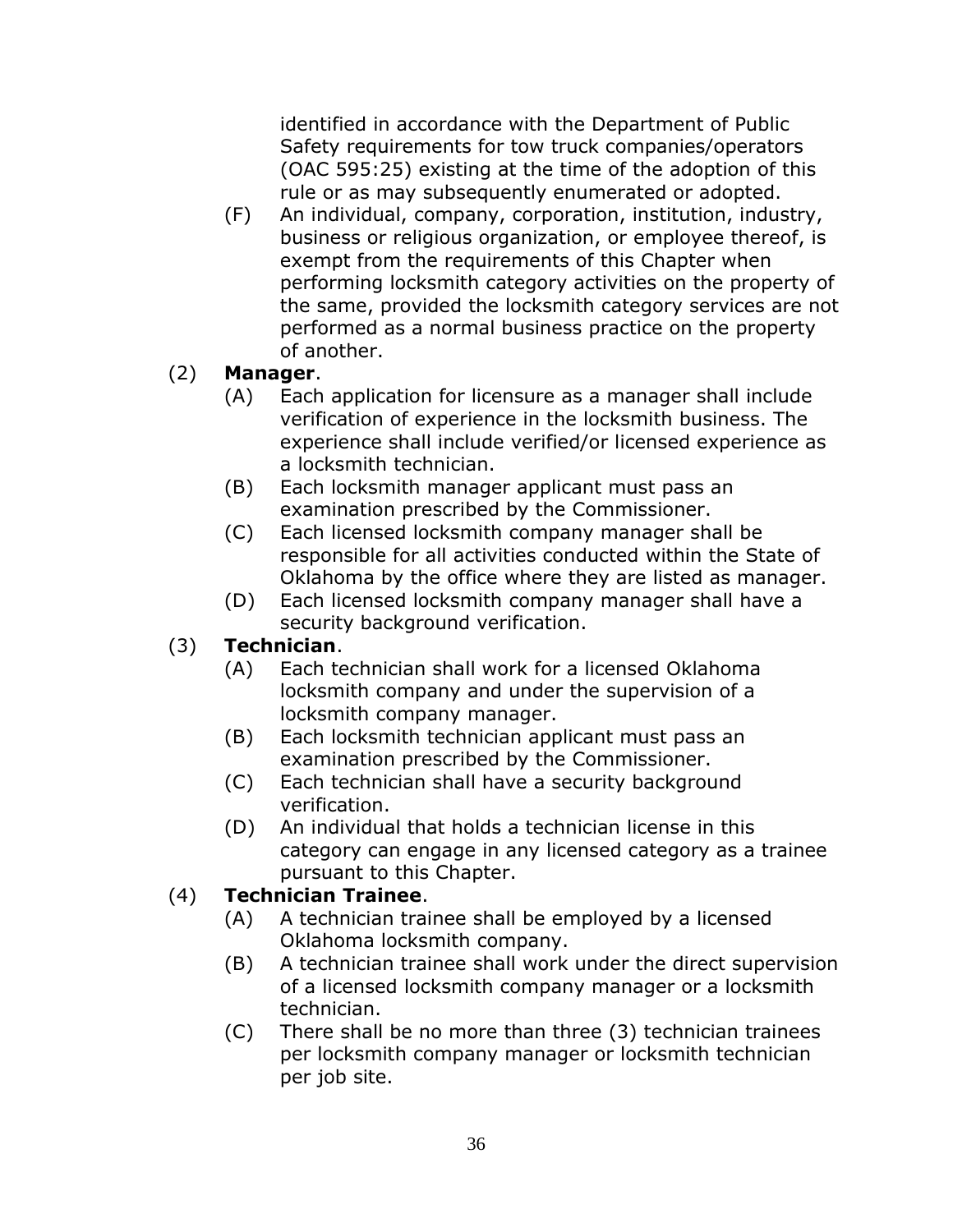- (D) Each technician trainee shall have security background verification.
- (E) An individual that holds a trainee license can engage in any licensed category pursuant to this Chapter while under the direct supervision of an individual holding the appropriate license in the category of activity being performed.
- (F) A technician trainee must submit a trainee application to the Department of Labor within fifteen (15) business days of being hired by a locksmith company.
- (5) **Salesperson**.
	- (A) Each salesperson shall work for a licensed Oklahoma locksmith company and under the supervision of a locksmith company manager.
	- (B) Each salesperson shall have a security background verification.

## <span id="page-39-0"></span>**380:75-3-8. Electronic Access Control license requirements**

Licensing requirements for the electronic access control are as follows:

- (1) **Company**.
	- (A) Each electronic access control company shall employ an Oklahoma licensed electronic access control manager who is responsible for the operations of the company's office. In the event of the death of the electronic access control company manager or his/her separation from the company for any other reason, an electronic access control company shall notify the Department within fourteen (14) days and name another licensed electronic access control manager within thirty (30) days from separation.
	- (B) A licensed electronic access control technician or manager shall be on site for any work being performed.
	- (C) An electronic access control company may operate multiple offices provided each office has the same name and ownership of the parent company and shall operate in compliance with 380:75-3-8(1)(A). The company shall notify the Department of the physical address and telephone number for each office in accordance with 59 O.S. Section 1800.10.

## (2) **Manager**.

(A) Each application for licensure as a manager shall include verification of experience in the electronic access control business. The experience shall include verified and/orlicensed experience as an electronic access control technician.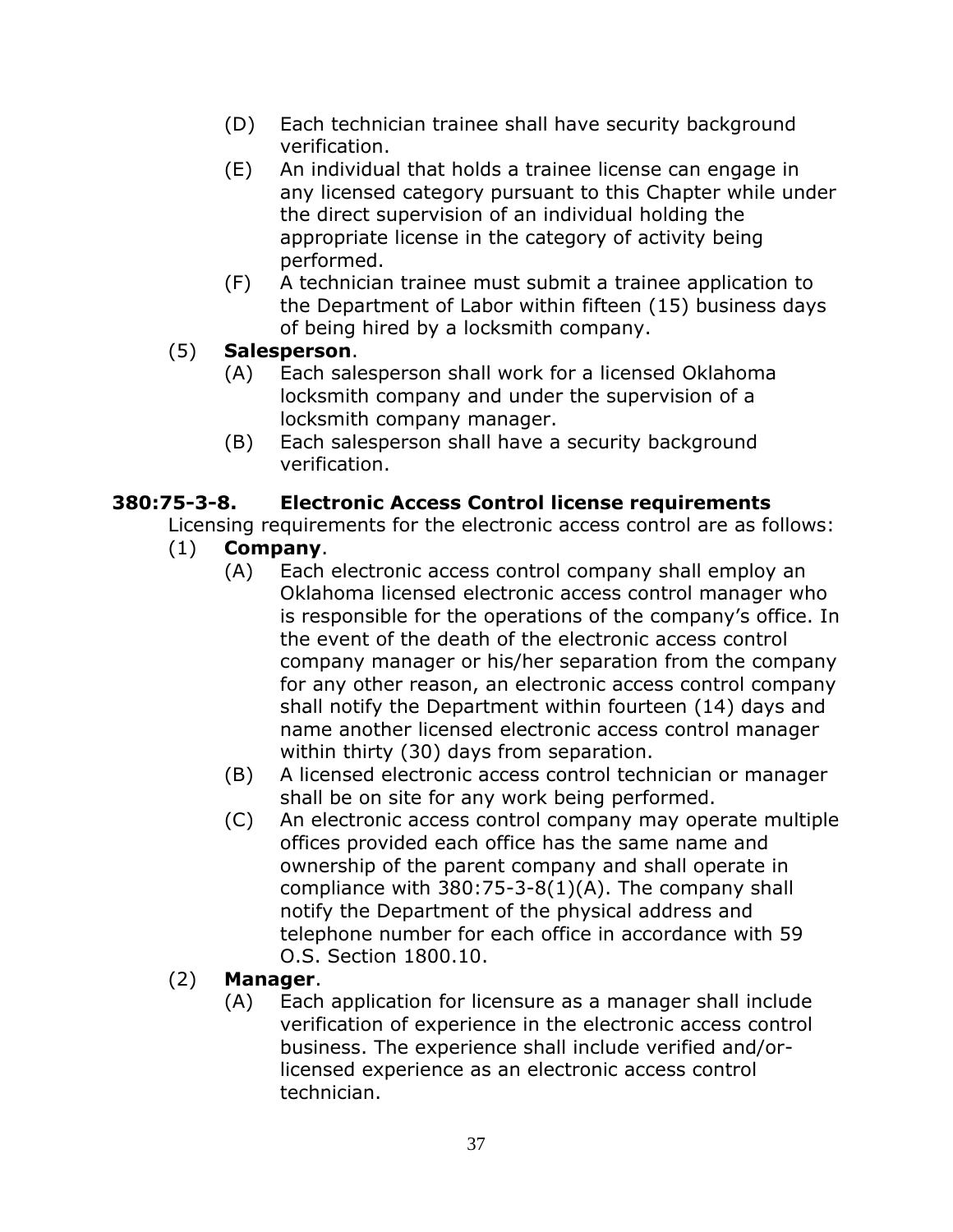- (B) Each electronic access control manager applicant must pass an examination prescribed by the Commissioner.
- (C) Each licensed electronic access control company manager shall be responsible for all activities conducted within the State of Oklahoma by the office where they are listed as manager.
- (D) Each licensed electronic access control company manager shall have a security background verification.

#### (3) **Technician**.

- (A) Each technician shall work for a licensed Oklahoma electronic access control company and under the supervision of an electronic access control company manager.
- (B) Each electronic access control technician applicant must pass an examination prescribed by the Commissioner.
- (C) Each technician shall have a security background verification.
- (D) An individual that holds a technician license in this category can engage in any licensed category as a trainee pursuant to this Chapter.

#### (4) **Technician/ Salesperson Trainee**.

- (A) A technician/salesperson trainee shall be employed by a licensed Oklahoma electronic access control company.
- (B) A technician/salesperson trainee shall work under the direct supervision of a licensed electronic access control company manager, electronic access control technician or an electronic access control salesperson.
- (C) There shall be no more than three (3) technician/salesperson trainees per electronic access control company manager, electronic access control technician or electronic access control salesperson per job site.
- (D) Each technician/salesperson trainee shall have a security background verification.
- (E) An individual that holds a trainee license can engage in any licensed category pursuant to this Chapter while under the direct supervision of an individual holding the appropriate license in the category of activity being performed.
- (F) An individual who holds a trainee license can engage in the rough-in cabling or wiring under the direct supervision of a licensed company holding the appropriate license category.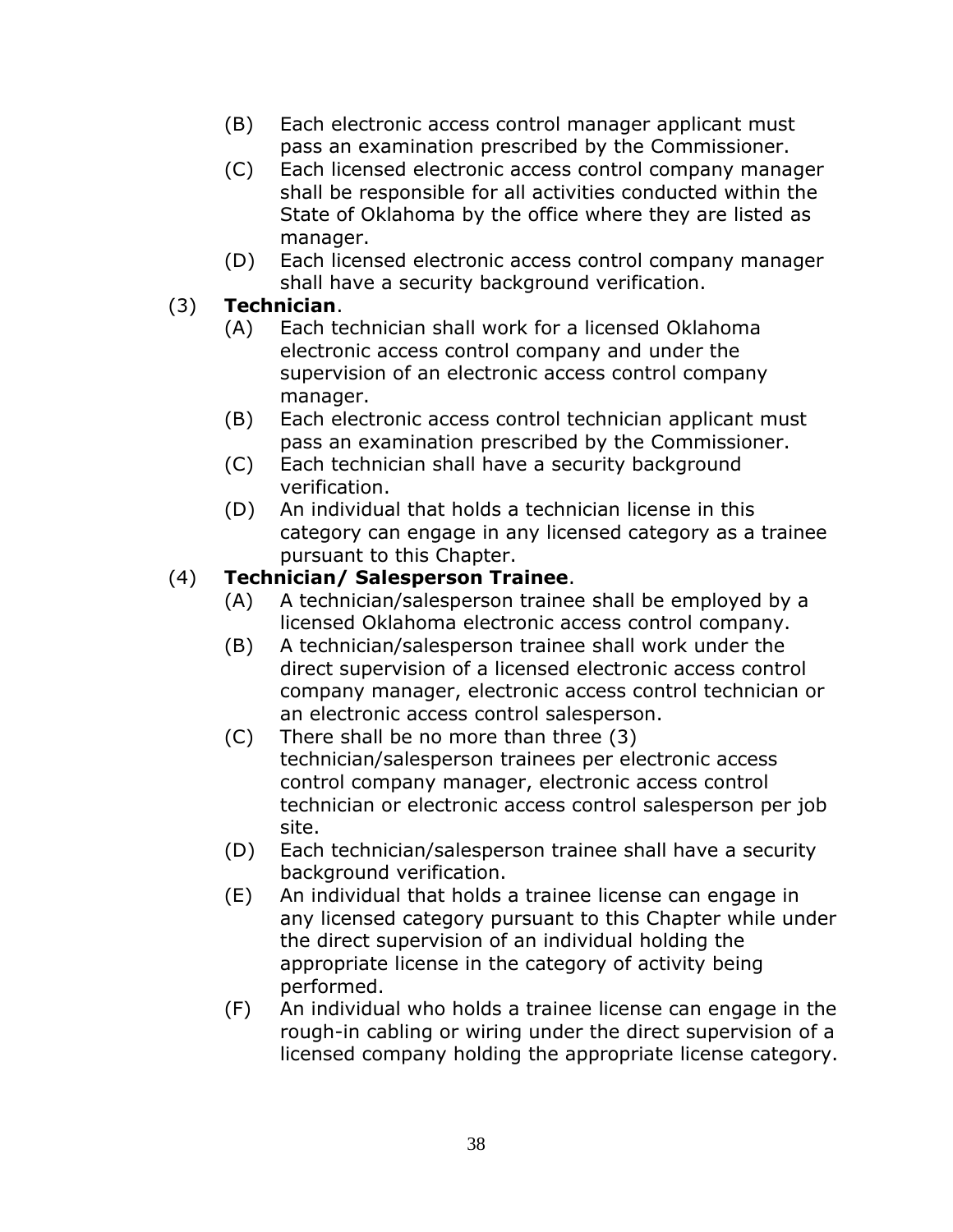- (G) A technician trainee must submit a trainee application to the Department of Labor within fifteen (15) business days of being hired by an electronic access control company.
- (5) **Salesperson**.
	- (A) Each salesperson shall work for a licensed Oklahoma electronic access control company and under the supervision of an electronic access control company manager.
	- (B) Each salesperson shall have a security background verification.

## <span id="page-41-0"></span>**380:75-3-9. Closed circuit television license requirements (CCTV)**

Licensing requirements for the CCTV industry are as follows:

- (1) **Company**.
	- (A) Each CCTV company shall employ an Oklahoma licensed CCTV manager who is responsible for the operations of the company's office. In the event of the death of the CCTV company manager or his/her separation from the company for any other reason, a CCTV company shall notify the Department within fourteen (14) days and name another licensed CCTV manager within thirty (30) days from separation.
	- (B) A licensed CCTV technician or manager shall be on site for any work being performed.
	- (C) A CCTV company may operate multiple offices provided each office has the same name and ownership of the parent company and shall operate in compliance with 380:75-3-9(1)(A). The company will notify the Department of the physical address and telephone number for each office in accordance with 59 O.S. Section 1800.10.

#### (2) **Manager**.

- (A) Each application for licensure as a CCTV manager shall include verification of experience in the CCTV business. The experience shall include verified and/or licensed experience as a CCTV technician.
- (B) Each closed circuit television manager applicant must pass an examination prescribed by the Commissioner.
- (C) Each licensed CCTV company manager shall be responsible for all activities conducted within the State of Oklahoma by the office where they are listed as manager.
- (D) Each licensed CCTV company manager shall have a security background verification.
- (3) **Technician**.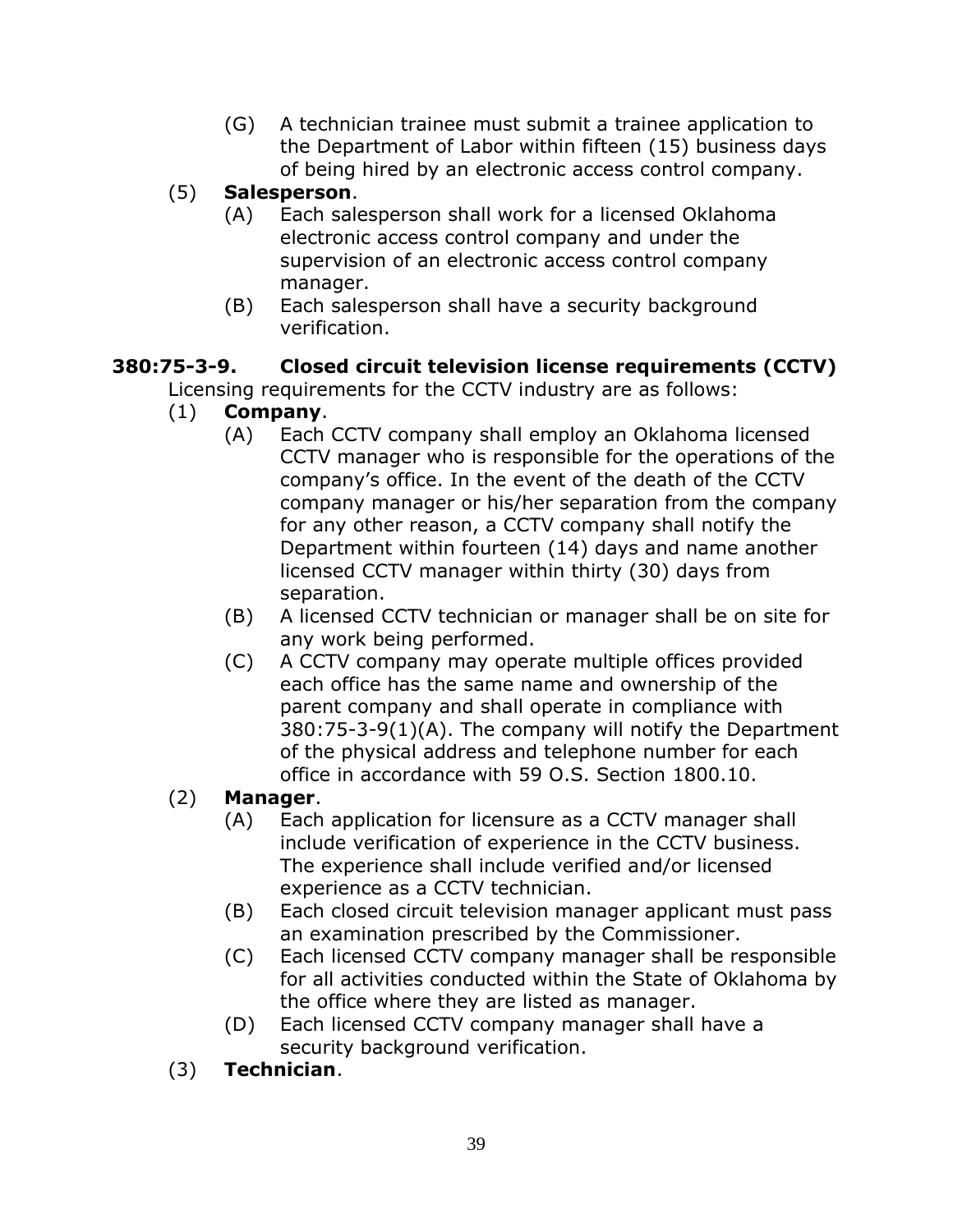- (A) Each technician shall work for a licensed Oklahoma CCTV company and under the supervision of a CCTV company manager.
- (B) Each closed circuit television technician applicant must pass an examination prescribed by the Commissioner.
- (C) Each technician shall have a security background verification.
- (D) An individual that holds a technician license in this category can engage in any licensed category as a trainee pursuant to this Chapter.
- (4) **Technician – residential stand-alone CCTV systems designed for the purpose of self-monitoring by the end user.**
	- (A) Each technician who shall only install residential standalone CCTV systems designed for the purpose of selfmonitoring by the end user shall work for a licensed CCTV company and under the supervision of a CCTV company manager.
	- (B) Each technician who shall only install residential standalone CCTV systems designed for the purpose of selfmonitoring by the end user shall have a security background verification.

## (5) **Technician/salesperson trainee**.

- (A) A technician/salesperson trainee shall be employed by a licensed Oklahoma CCTV company.
- (B) A technician/salesperson trainee shall work under the direct supervision of a licensed CCTV company manager, CCTV technician or a CCTV salesperson.
- (C) There shall be no more than three (3) technician/salesperson trainees per CCTV company manager, CCTV technician or CCTV salesperson per job site.
- (D) Each technician/salesperson trainee shall have a security background verification.
- (E) An individual that holds a trainee license can engage in any licensed category pursuant to this Chapter while under the direct supervision of an individual holding the appropriate license in the category of activity being performed.
- (F) An individual who holds a trainee license can engage in the rough-in cabling or wiring under the direct supervision of a licensed company holding the appropriate license category.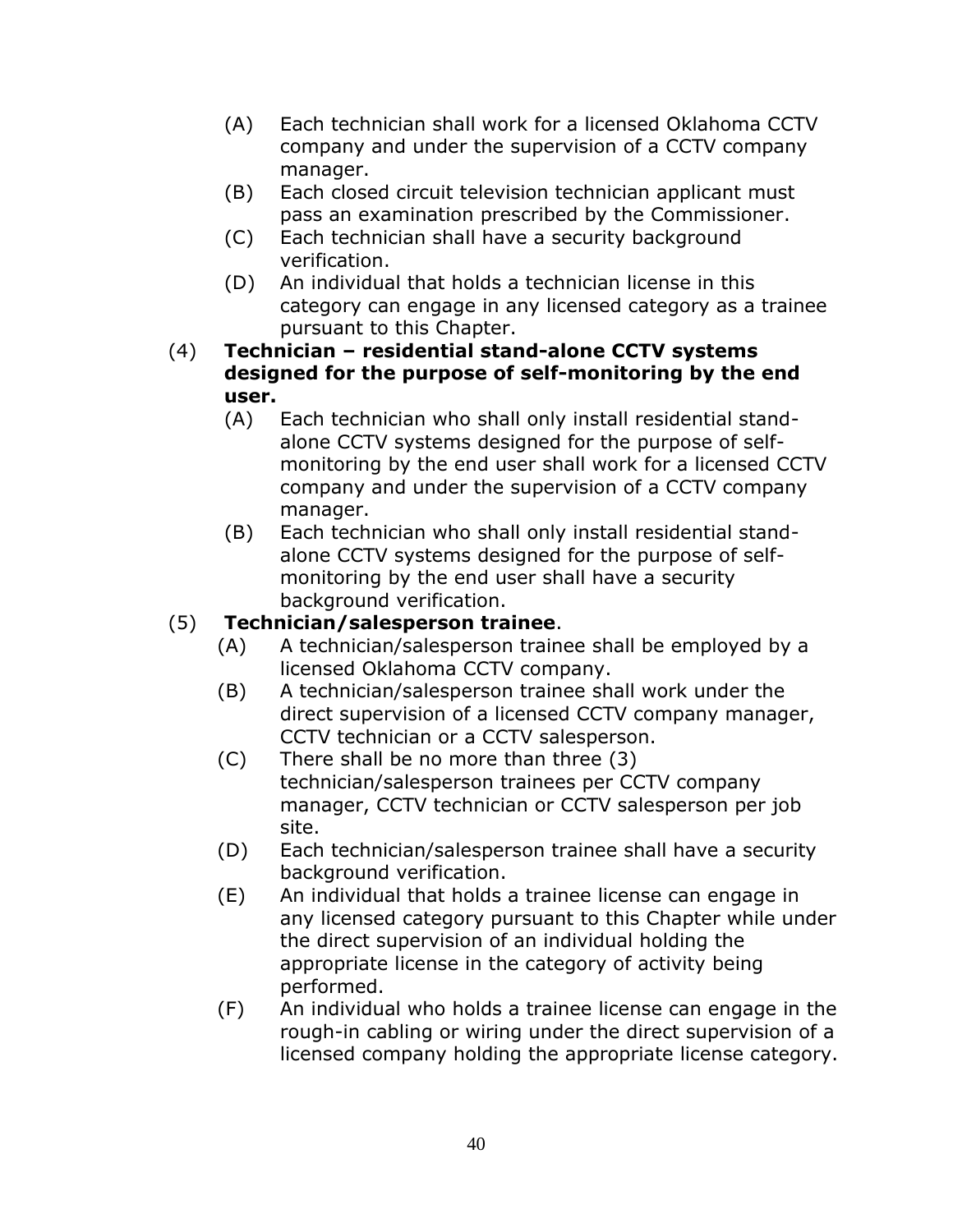- (G) A technician trainee must submit a trainee application to the Department of Labor within fifteen (15) business days of being hired by a CCTV company.
- (6) **Salesperson**.
	- (A) Each salesperson shall work for a licensed Oklahoma CCTV company and under the supervision of a CCTV company manager.
	- (B) Each salesperson shall have a security background verification.

#### <span id="page-43-0"></span>**380:75-3-10. Nurse call system license requirements**

Licensing requirements for the nurse call industry are as follows:

- (1) **Company**.
	- (A) Each nurse call company shall employ an Oklahoma licensed nurse call manager who is responsible for the operations of the company's office. In the event of the death of the nurse call company manager or his/her separation from the company for any other reason, a nurse call company shall notify the Department within fourteen (14) days and name another licensed nurse call manager within thirty (30) days from separation.
	- (B) A licensed nurse call technician or manager shall be on site for any work being performed.
	- (C) A nurse call company may operate multiple offices provided each office has the same name and ownership of the parent company and shall operate in compliance with  $380:75-3-10(1)(A)$ . The company shall notify the Department of the physical address and telephone number for each office in accordance with 59 O.S. Section 1800.10.

## (2) **Manager**.

- (A) Each application for licensure as a manager shall include verification of experience in the nurse call business. The experience shall include verified and/or licensed experience as a nurse call technician.
- (B) Each nurse call manager applicant must pass an examination prescribed by the Commissioner.
- (C) Each licensed nurse call company manager shall be responsible for all activities conducted within the State of Oklahoma by the office where they are listed as manager.
- (D) Each licensed nurse call company manager shall have a security background verification.
- (3) **Technician**.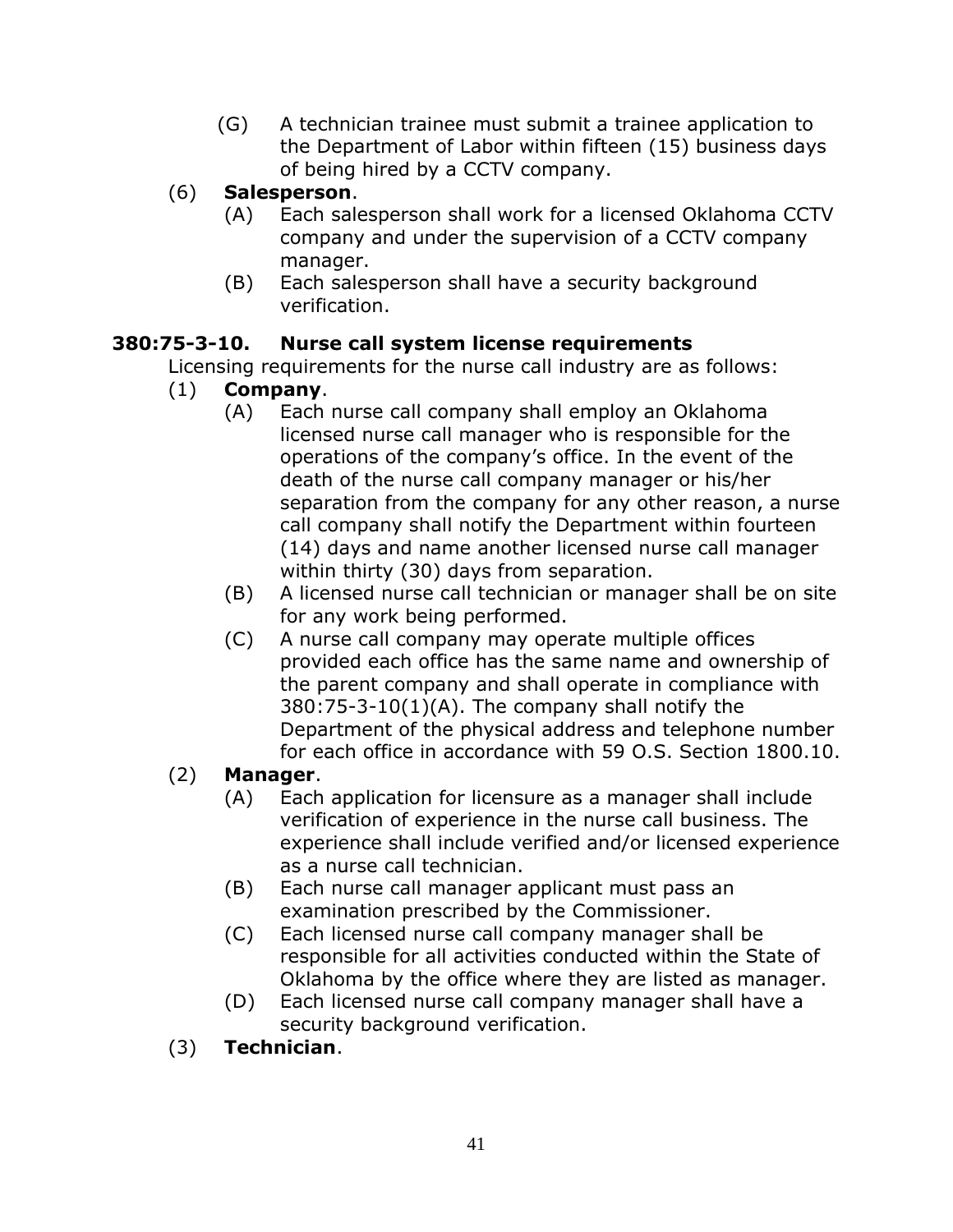- (A) Each technician shall work for a licensed Oklahoma nurse call company and under the supervision of a nurse call company manager.
- (B) Each nurse call technician applicant must pass an examination prescribed by the Commissioner.
- (C) Each technician shall have a security background verification.
- (D) An individual that holds a technician license in this category can engage in any licensed category as a trainee pursuant to this Chapter.

#### (4) **Technician/salesperson trainee**.

- (A) A technician/salesperson trainee shall be employed by a licensed Oklahoma nurse call company.
- (B) A technician/salesperson trainee shall work under the direct supervision of a licensed nurse call company manager, nurse call technician or a nurse call salesperson.
- (C) There shall be no more than three (3) technician/salesperson trainees per nurse call company manager, nurse call technician or nurse call salesperson per job site.
- (D) Each technician/salesperson trainee shall have a security background verification.
- (E) An individual that holds a trainee license can engage in any licensed category pursuant to this Chapter while under the direct supervision of an individual holding the appropriate license in the category of activity being performed.
- (F) An individual who holds a trainee license can engage in the rough-in cabling or wiring under the direct supervision of a licensed company holding the appropriate license category.
- (G) A technician trainee must submit a trainee application to the Department of Labor within fifteen (15) business days of being hired by a nurse call company.
- (5) **Salesperson**.
	- (A) Each salesperson shall work for a licensed Oklahoma nurse call company and under the supervision of a nurse call company manager.
	- (B) Each salesperson shall have a security background verification.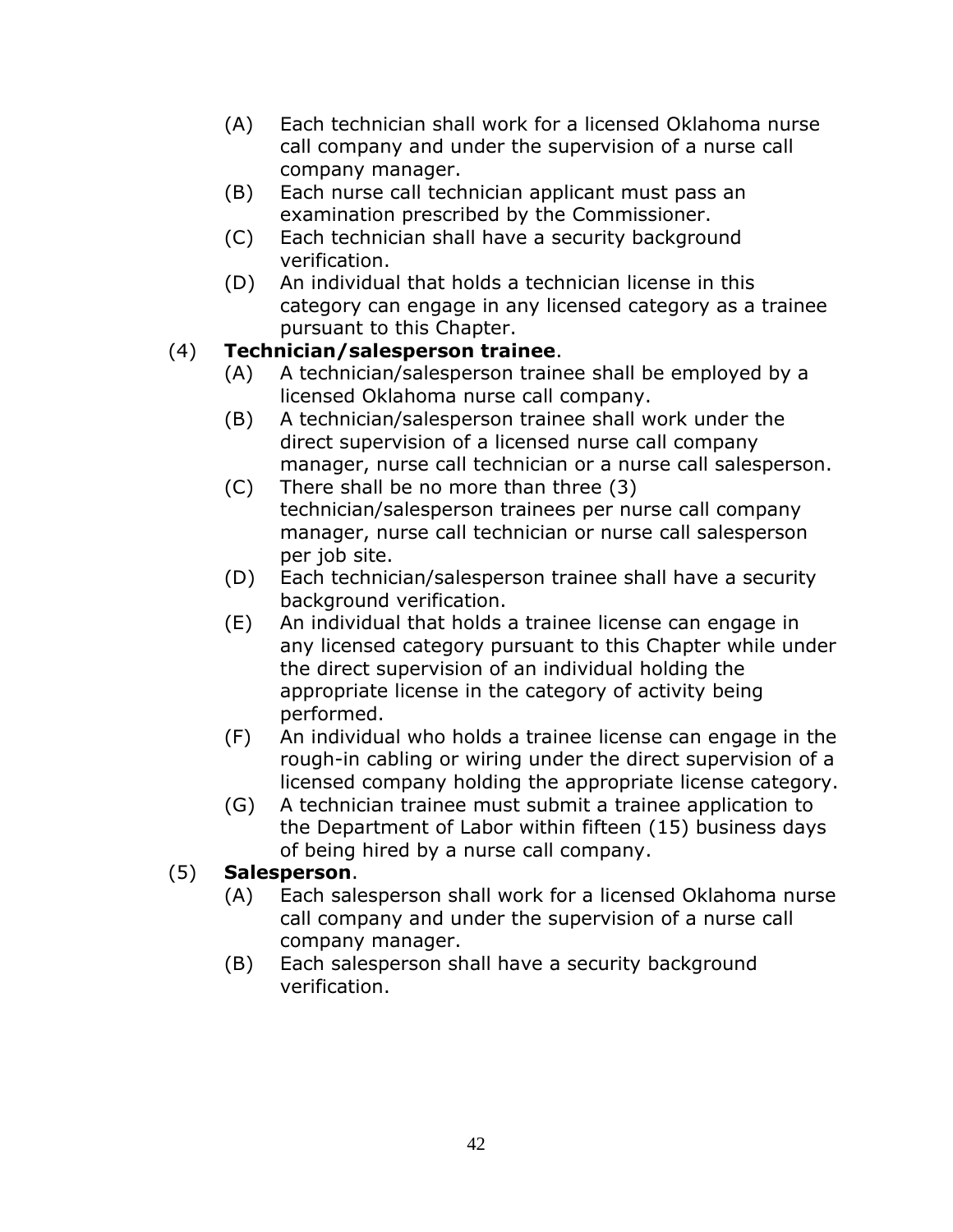## **SUBCHAPTER 5. SPECIAL PROVISIONS**

#### <span id="page-45-1"></span><span id="page-45-0"></span>**380:75-5-1. Commercial fire alarm tagging requirements**

- (a) **White Tag (installation sticker).** The White Tag shall be the permanent visual record of the original installation and certification. The following additional requirements shall apply to the use of the White Tag:
	- (1) The tag must be permanently affixed to the main control panels as long as the system is in service.
	- (2) The tag shall be five inches (5") in height by four inches (4") in width and shall be water durable and have a self-adhesive backing.
	- (3) The tag shall bear the following information:
		- (A) "DO NOT REMOVE BY ORDER OF THE FIRE CODE OFFICIAL";
		- (B) The certifying company's name, address, and telephone number (local office);
		- (C) The certifying company's commercial fire alarm license number;
		- (D) The signature and license number of the commercial fire alarm technician certifying the system;
		- (E) The fire alarm permit number;
		- (F) The model of the control panel;
		- (G) The date of certification; and
		- (H) The code, edition and year under which the system was installed.
	- (4) Only the fire code official may remove an installation tag.
- (b) **Traffic Light Bright Green Tag (Annual inspection tag/sticker and inspection deficiency repair tag).** The Green Tag shall be the visual record of the last annual inspection, initial certification testing, or deficiency repair testing where the system was found to be operable with no impairments. The following additional requirements shall apply to the use of the Green Tag:
	- (1) The annual inspection must be conducted in accordance with NFPA testing standards and manufacturer's specifications.
	- (2) The annual inspection's deficiency repairs must be conducted in accordance with NFPA testing standards and manufacturer's specifications.
	- (3) The tag shall be five inches (5") in height by four inches (4") in width and shall have a self-adhesive backing or made of colored card stock placed in a plastic sleeve.
	- (4) The tag shall bear the following information:
		- (A) "DO NOT REMOVE BY ORDER OF THE FIRE CODE OFFICIAL";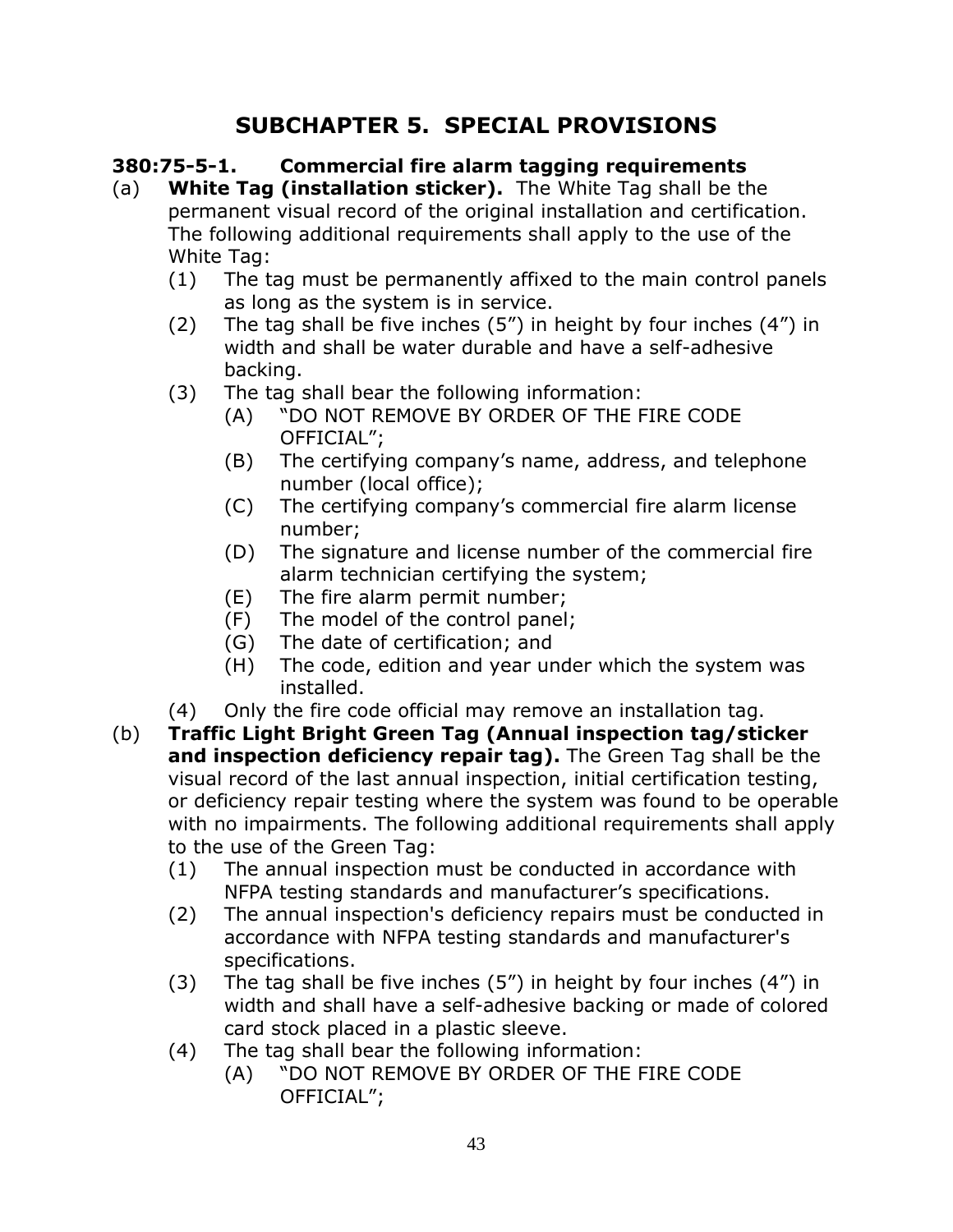- (B) "Annual Inspection Tag" or "Deficiency Repair Tag";
- (C) The service company's name, address, and telephone number (local office);
- (D) The service company's commercial fire alarm license number;
- (E) The signature and license number of the commercial fire alarm technician certifying the system;
- (F) The date the inspection or deficiency repair(s) was/were performed; and
- (G) The inspection company's name, ODOL company license number, and the date of the inspection.
- (5) Within five (5) days of the inspection deficiency repairs, a copy of the repair document is to be provided to the authority having jurisdiction.
- (6) Only a commercial fire alarm technician, employed by a fire alarm company or the fire code official may remove the tag.
- (c) **Traffic Light Bright Yellow Tag (Annual inspection tag/sticker) Operational Fire Alarm System but with minor impairments.** The intent of the Yellow Tag is to provide notification to the authority having jurisdiction of a system that is operable with impairments that do not severely compromise the system's functional operation. The Yellow Tag shall be the visual record of the last annual inspection where the system was found to be operable but with minor impairments. The following additional requirements shall apply to the use of the Yellow Tag:
	- (1) The annual inspection must be conducted in accordance with NFPA testing standards and manufacturer's specifications.
	- (2) The tag shall be five inches (5") in height by four inches (4") in width and shall have a self-adhesive backing or made of colored card stock placed in a plastic sleeve.
	- (3) The tag shall bear the following information:
		- (A) "DO NOT REMOVE BY ORDER OF THE FIRE CODE OFFICIAL";
		- (B) The service company's name, address, and telephone number (local office);
		- (C) The service company's commercial fire alarm license number;
		- (D) The signature and license number of the commercial fire alarm technician certifying the system;
		- (E) The date the inspection was performed; and
		- (F) A list of the impairments.
	- (4) Only a commercial fire alarm technician, employed by a commercial fire alarm company or the fire code official may remove the tag.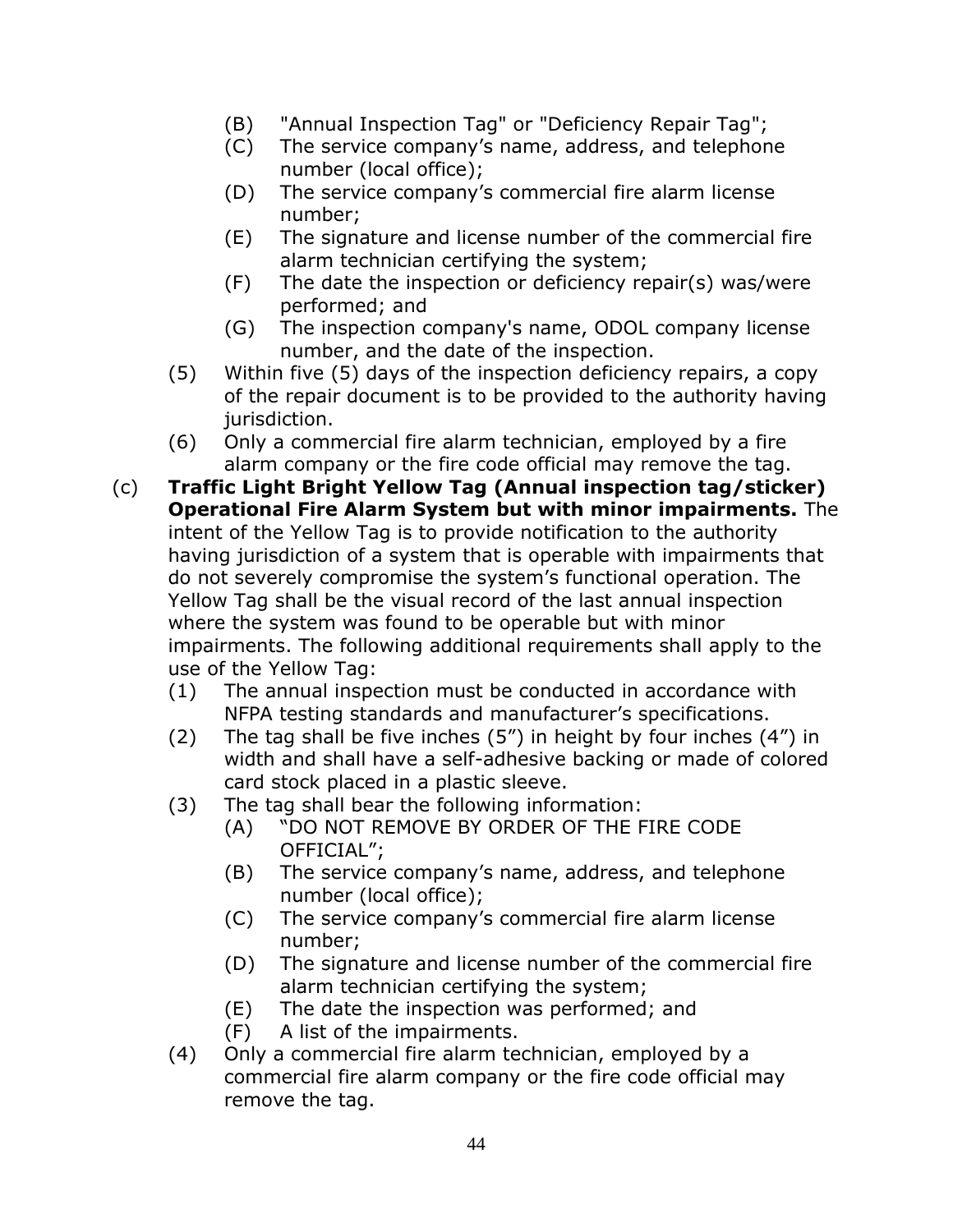- (5) If a Yellow Tag is placed on a fire alarm system the commercial fire alarm company shall notify the building owner or agent and the fire code official in writing of all impairments immediately or as soon as practicable, but no later than seventy-two (72) hours.
- (d) **Traffic Light Bright Red Tag (Annual inspection tag/sticker) Fire Alarm System Inoperable.** The intent of the Red Tag is to provide notification to the authority having jurisdiction of a fire alarm system that is inoperable.
	- (1) The annual inspection must be conducted in accordance with NFPA testing standards and manufacturer's specifications.
	- (2) The tag shall be five inches (5") in height by four inches (4") in width and shall have a self-adhesive backing or made of colored card stock placed in a plastic sleeve.
	- (3) The tag shall bear the following information:
		- (A) "DO NOT REMOVE BY ORDER OF THE FIRE CODE OFFICIAL";
		- (B) The service company's name, address, and telephone number (local office);
		- (C) The service company's commercial fire alarm license number;
		- (D) The signature and license number of a commercial fire alarm technician certifying the system;
		- (E) The date the inspection was performed;
		- (F) A list of the deficiencies that render the system inoperable; and
		- (G) A list of any deficiencies present that do not render the system inoperable.
	- (4) Only a commercial fire alarm technician, employed by a commercial fire alarm company or the fire code official may remove an annual inspection tag.
	- (5) If a Red Tag is placed on a fire alarm system the commercial fire alarm company shall notify the building owner or agent and the fire code official in writing of all impairments immediately or as soon as practicable, but no later than twenty-four (24) hours.

## <span id="page-47-0"></span>**380:75-5-2. Fire sprinkler tagging requirements**

- (a) **White Sticker.** The white sticker shall be made from water durable material and permanently affixed to the riser of the fire protection system. The white sticker shall be affixed at the time of acceptance. The sticker shall be completed with waterproof ink. The following additional requirements shall apply to the use of the White Sticker:
	- (1) The sticker shall be a permanently affixed sticker (glued back) that is completed by the contractor. This installation sticker shall be affixed to the riser directly adjacent to the data plate. This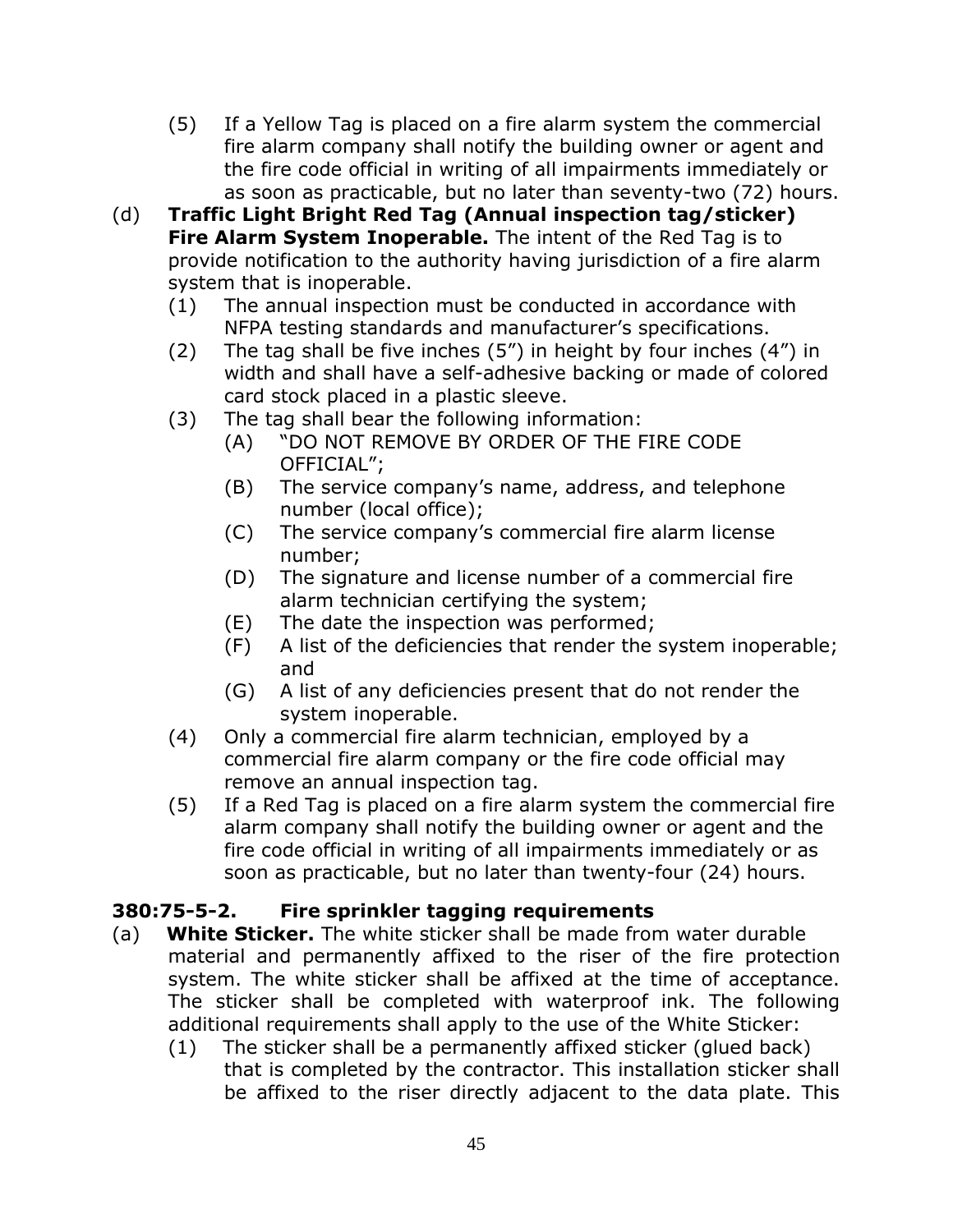sticker will stay on the riser indefinitely. The sticker will be five inches (5") in height and four inches (4") in width.

- (2) The sticker shall bear the following information:
	- (A) "DO NOT REMOVE BY ORDER OF THE FIRE CODE OFFICIAL";
	- (B) The contractor's name;
	- (C) The contractor's complete address;
	- (D) The contractor's phone number;
	- (E) The contractor's Oklahoma state license number;
	- (F) The applicable version of NFPA 13 which the system was installed under;
	- (G) The date of installation;
	- (H) The technician's name responsible for installation; and
	- (I) The name of the authority having jurisdiction (AHJ).
- (3) All information shall be printed and be legible.
- (4) Any subsequent addition(s) to the sprinkler shall require a new white sticker with the same data referenced above. The new sticker shall be placed on top of the previous sticker.
- (b) **Traffic Light Bright Green Inspection/Service Tag.** The Traffic Light Bright Green Inspection/Service Tag shall be placed in a clear plastic sleeve and attached to the system after the system has been thoroughly inspected by a licensed fire sprinkler inspector or a licensed fire sprinkler company manager of a licensed sprinkler company and found to be operational. The following additional requirements shall apply to the use of the Traffic Light Bright Green Inspection/Service Tag:
	- (1) After annual inspection or initial installation of a sprinkler system the Traffic Light Bright Green Inspection/Service Tag shall be affixed to the riser when no impairments are found and the system appears to be operational.
	- (2) A Traffic Light Bright Green Inspection/Service Tag shall be attached to the riser each time the system is serviced or repaired and the appropriate block punched. Any necessary comments shall be printed in the provided space on the rear of the tag.
	- (3) The Traffic Light Bright Green Inspection/Service Tag shall bear the following information:
		- (A) "DO NOT REMOVE BY ORDER OF THE FIRE CODE OFFICIAL";
		- (B) The licensed fire sprinkler contractor's name and address;
		- (C) The licensed fire sprinkler contractor's Oklahoma state license number;
		- (D) The day, month and year inspected in print, and punched;
		- (E) The fire licensed sprinkler inspector or licensed fire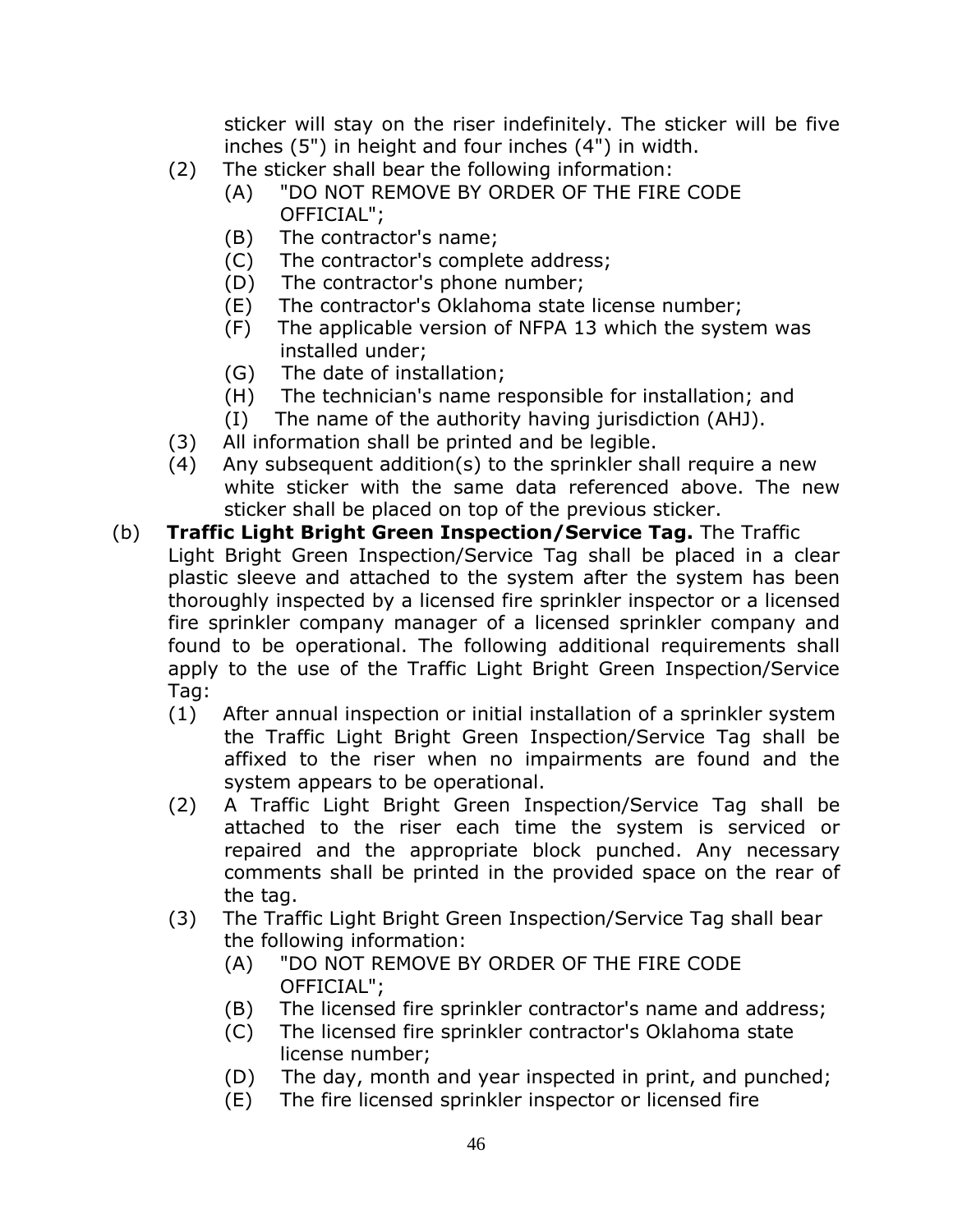sprinkler company manager's signature; and

- (F) The type of work performed punched in the appropriate block for each type of work, installation, service and inspection performed.
- (4) The tag shall be "traffic light bright" green in color, five and one fourth inches (5 1/4") in height and two and five-eighths inches (2 5/8") in width.
- (5) The tag shall be printed with dates and may be established for any six-year period. After each printing a copy of the tag shall be sent to the State Fire Marshall and the Department of Labor.
- (6) The tag can be removed only by a licensed sprinkler inspector or a licensed company manager of a licensed sprinkler company, an employee of the local or State Fire Marshal's office or an authorized representative of a governmental agency with regulatory authority. Unnecessary tags shall be removed and discarded each time a new tag is installed. The new tag shall be placed in the clear plastic sleeve.
- (c) **Traffic Light Bright Yellow Inspection Tag.** The Traffic Light Bright Yellow Inspection Tag shall be placed in a clear plastic sleeve and be attached to the fire protection system after the system has been thoroughly inspected by a licensed fire sprinkler inspector or a licensed fire sprinkler company manager of a licensed sprinkler company and found to contain deficiencies. The application of this inspection tag requires notification to the fire code official within seventy-two (72) hours. The following additional requirements shall apply to the use of the Traffic Light Bright Yellow Inspection Tag:
	- (1) The Traffic Light Bright Yellow Inspection Tag cannot be removed and/or replaced by a Traffic Light Bright Green Inspection/Service Tag until the condition that caused or created the deficiency or deficiencies has been corrected. The following are some examples of deficiencies where the use of the Traffic Light Bright Yellow Inspection Tag would be appropriate, provided the said deficiencies do not render the system inoperable:
		- (A) Minor loading of heads;
		- (B) Spare wrench or spare heads missing;
		- (C) Escutcheon rings missing;
		- (D) Minor head clearance violations (stock or storage);
		- (E) FDC cap missing;
		- (F) Glass on a gauge missing or broken;
		- (G) Stock piled within three feet of a riser;
	- (2) The tag shall be attached to the riser.
	- (3) The tag shall bear the following information:
		- (A) "DO NOT REMOVE BY ORDER OF THE FIRE CODE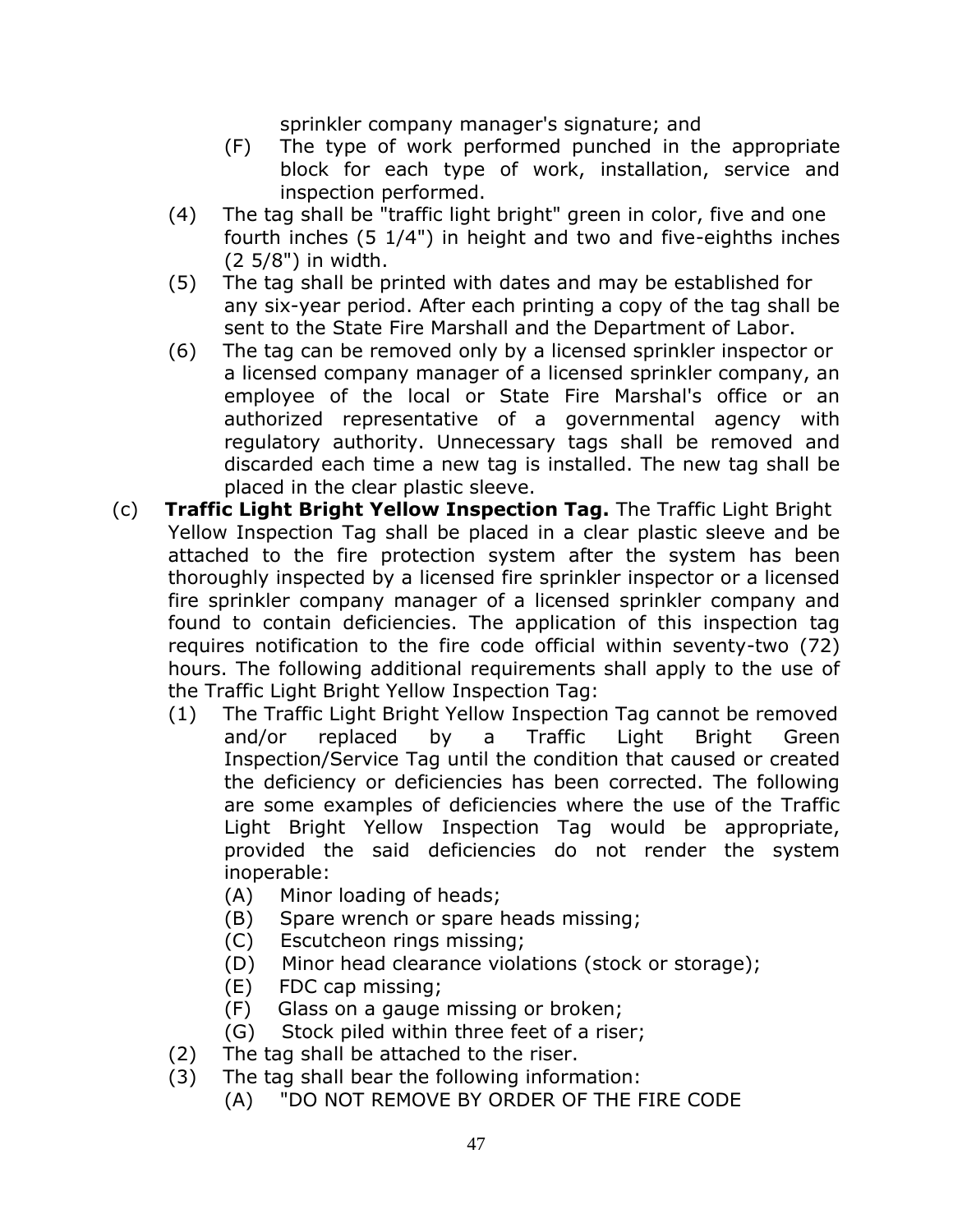OFFICIAL";

- (B) The licensed fire sprinkler contractor's name and address;
- (C) The licensed fire sprinkler contractor's Oklahoma state license number;
- (D) The day, month and year inspected in print, and punched; and
- (E) The licensed fire sprinkler inspector or licensed sprinkler company manager's signature.
- (4) The tag shall be "traffic light bright" yellow in color, five and onefourth inches (5 1/4") in height and two and five-eighths inches (2 5/8") in width.
- (5) The tag shall be printed with dates and may be established for any six-year period. After each printing a copy of the tag shall be sent to the State Fire Marshal and the Department of Labor.
- (6) The tag can be removed only by a licensed fire sprinkler inspector or a licensed fire sprinkler company manager of a licensed sprinkler company, an employee of the local or State Fire Marshal's office or an authorized representative of a governmental agency with regulatory authority, after a determination of the system's condition has been made consistent with subsection (1) above. Unnecessary tags shall be removed and discarded each time a new tag is installed. The new tag shall be placed in the clear plastic sleeve.
- (7) After the Traffic Light Bright Yellow Inspection Tag is placed on the sprinkler system the person or authority affixing the tag shall, in addition to notifying the fire code official within seventytwo (72) hours, notify the building owner or agent immediately or as soon as practicable. Notification to the fire code official shall be accomplished by transmission of a copy of the inspection form, preferably by telephonic facsimile transmission, that was completed by the person or authority affixing the tag. When the impairments are corrected the system shall be re-inspected and the appropriate colored tag placed upon the system.
- (d) Traffic Light Bright Red Inspection Tag. The Traffic Light Bright Red Inspection Tag shall be placed in a clear plastic sleeve and be attached to the fire protection system after the system has been thoroughly inspected by a licensed fire sprinkler inspector or a licensed fire sprinkler company manager of a licensed sprinkler company and found to contain impairments that could, or do in fact, render it inoperable. The application of this inspection tag requires notification to the fire code official within twenty-four (24) hours. The following additional requirements shall apply to the use of the Traffic Light Bright Red Inspection Tag:
	- (1) The Traffic Light Bright Red Inspection Tag cannot be removed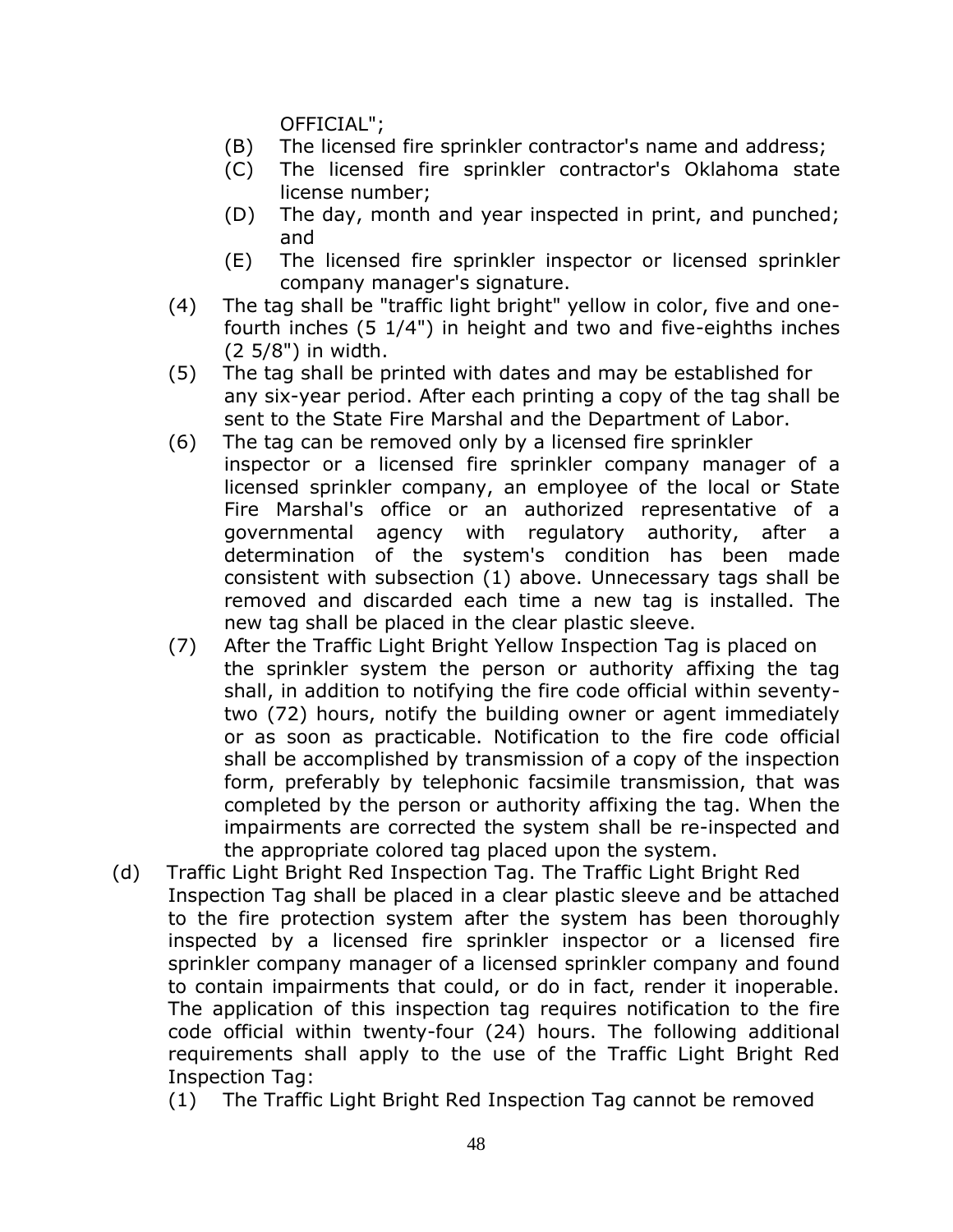and or replaced by a Traffic Light Bright Yellow Inspection Tag or a Traffic Light Bright Green Inspection/Service Tag until the condition that caused it to be inoperable has been corrected. The following deficiencies are appropriate for the use of the Traffic Light Bright Red Inspection Tag:

- (A) Water turned off to the system;
- (B) Frozen pipes;
- (C) Inability of a licensed contractor to test the system because of obstructed drains; or
- (D) Inoperable fire department connection.
- (2) The tag shall be attached to the riser.
- (3) The tag shall bear the following information:
	- (A) "DO NOT REMOVE BY ORDER OF THE FIRE CODE OFFICIAL";
	- (B) The licensed fire sprinkler contractor's name and address;
	- (C) The licensed fire sprinkler contractor's Oklahoma state license number;
	- (D) The day, month and year inspected in print, and punched;
	- (E) The licensed fire sprinkler inspector or licensed fire sprinkler company manager's signature; and
	- (F) The appropriate impairments check boxes and comment lines.
- (4) The tag shall be "traffic light bright" red in color, five and onefourth (5 1/4") inches in height and two and five-eighths (2 5/8") inches in width.
- (5) The tag shall be printed with dates and may be established for any six-year period. After each printing, a copy of the tag shall be sent to the State Fire Marshal and the Department of Labor.
- (6) The tag can be removed only by a licensed fire sprinkler Inspector or a licensed fire sprinkler company manager of a licensed sprinkler company, an employee of the local or State Fire Marshal's office or an authorized representative of a governmental agency with regulatory authority, after a determination of the system's condition has been made consistent subsection (1) above. Unnecessary tags shall be removed and discarded each time a new tag is installed. The new tag shall be placed in the clear plastic sleeve.
- (7) After the Traffic Light Bright Red Inspection Tag is placed on the sprinkler system the person or authority affixing the tag shall, in addition to notifying the fire code official within twenty-four (24) hours, notify the building owner or agent immediately or as soon as practicable but not later than twenty-four (24) hours. Notification to the fire code official shall be accomplished by transmission of a copy of the inspection form, preferably by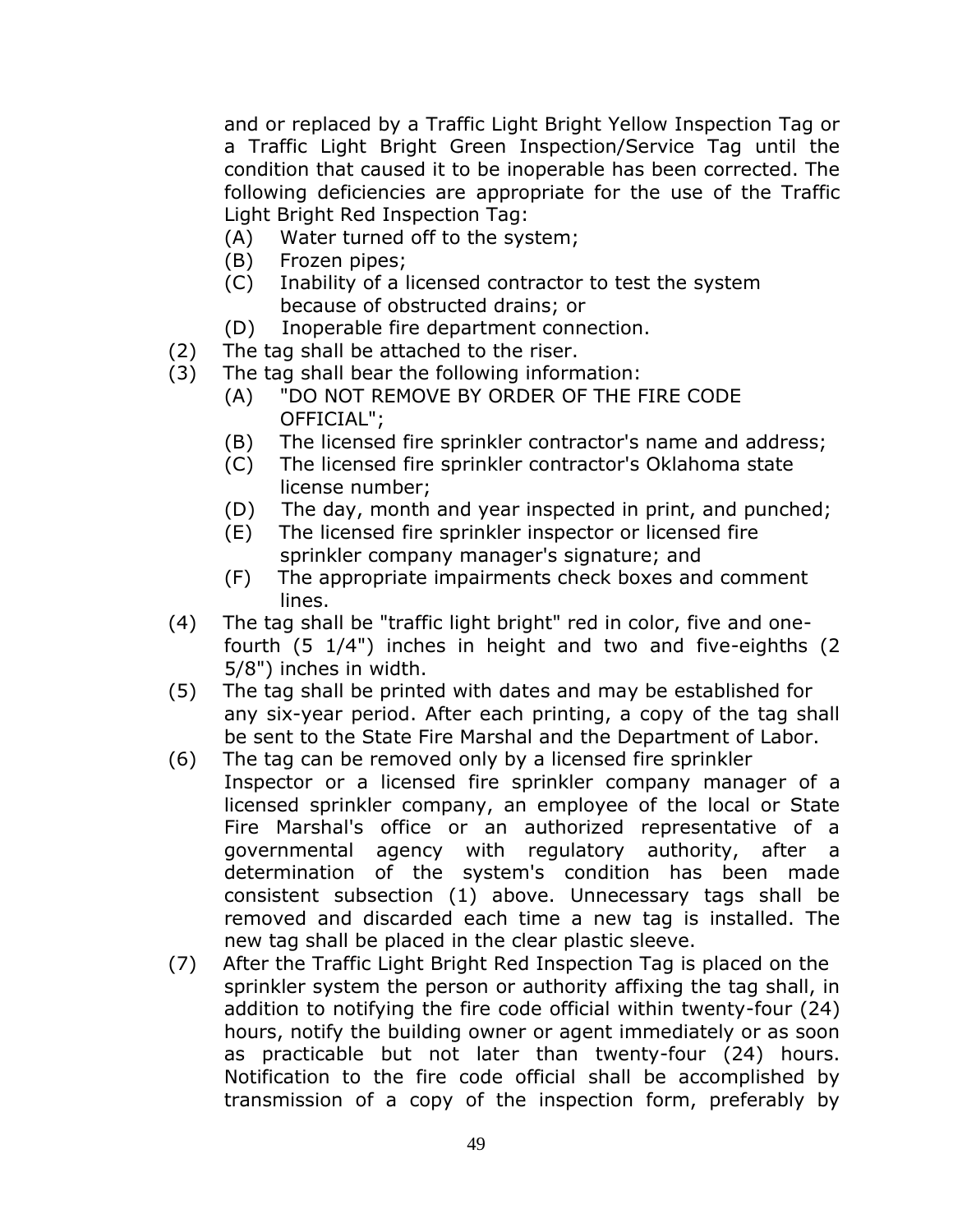telephonic facsimile transmission, that was completed by the person or authority affixing the tag. When the impairments are corrected the system shall be re-inspected and the appropriate colored tag placed upon the system.

## <span id="page-52-0"></span>**380:75-5-3. Residential alarm tagging requirements**

A white sticker shall be permanently affixed to the residential fire alarm panel or if the panel is a self-contained unit, the sticker shall be placed on the breaker panel door. The white sticker shall be affixed at the time of installation acceptance. The following additional requirements shall apply to the use of the white sticker:

- (1) The white sticker shall be a permanently affixed sticker that is completed by the alarm panel contractor. The sticker shall remain on the panel indefinitely. The sticker shall be five inches (5") in length and four inches (4") in width.
- (2) The white sticker shall contain the following information:
	- (A) "DO NOT REMOVE BY ORDER OF THE CODE OFFICIAL";
	- (B) The contractor's full name, complete address and phone number;
	- (C) The contractor's Oklahoma license number;
	- (D) The applicable version of the NFPA which the system was installed;
	- (E) The date of installation; and
	- (F) The installer's name and license number.
- <span id="page-52-1"></span>(3) All information on the white sticker shall be printed and legible.

## **SUBCHAPTER 7. ENFORCEMENT**

#### <span id="page-52-2"></span>**380:75-7-1. License revocation and suspension**

- (a) The employment or use of unlicensed individuals may be grounds to suspend, revoke, or deny renewal of the license of the person so employing or using unlicensed individuals.
- (b) The repeated violation of any rule or provision of the Act, or the violation of multiple sections of this Chapter or provisions of the Act, may be grounds to suspend or revoke a licensee's license.
- (c) Any person convicted in a court of competent jurisdiction of burglary, larceny, arson, forgery, fraud, conspiracy to defraud, or any similar offense, or pleading guilty or nolo contendre to any such offense may be subject to license suspension or revocation.
- (d) Any person failing to comply with a fine assessment or other administrative order of the Department within ninety (90) days of issuance of such assessment or order shall be subject to license suspension.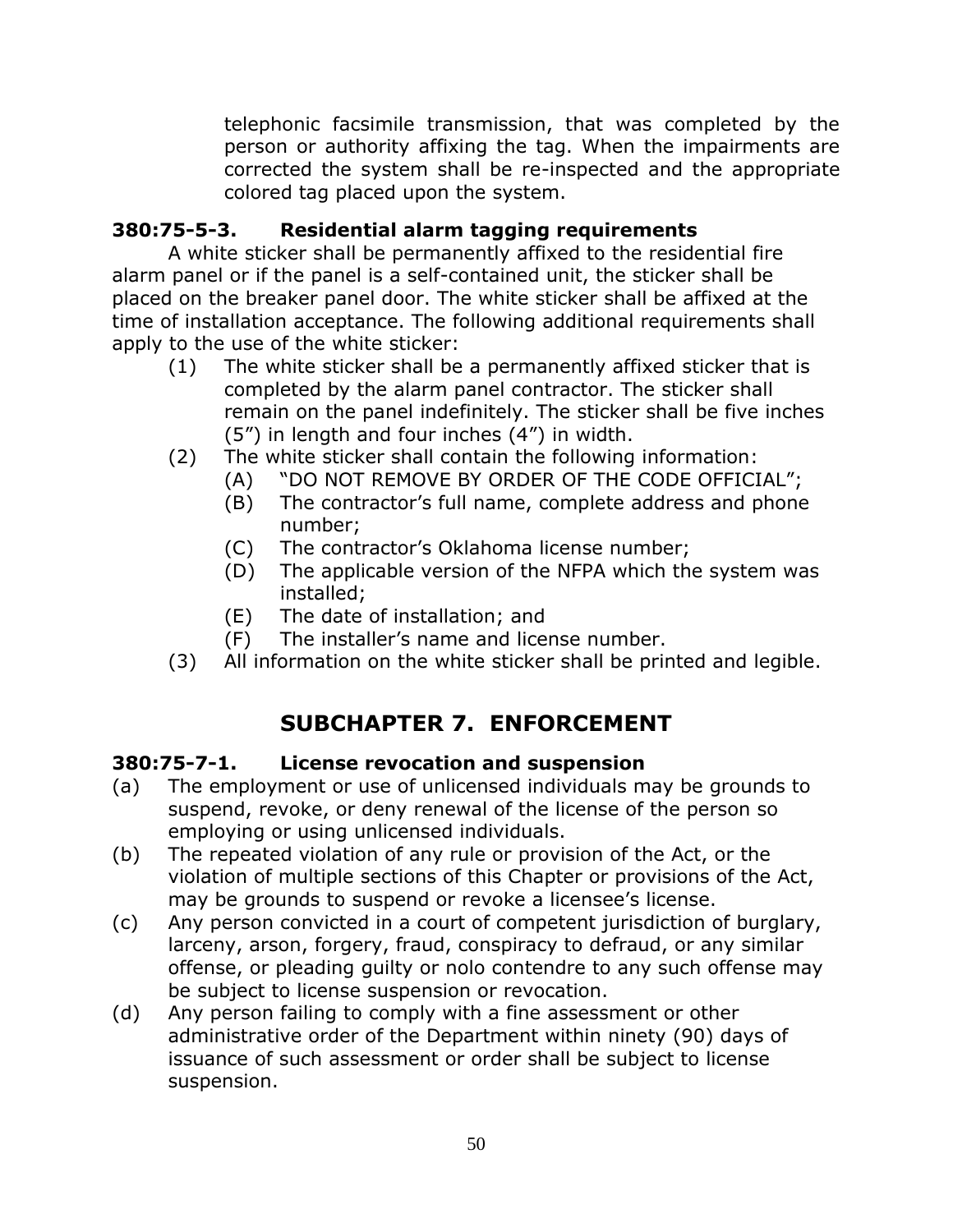(e) Any person whose license is revoked pursuant to these rules may not perform alarm or locksmith industry work before attaining licensure pursuant to OAC 380-75.

## <span id="page-53-0"></span>**380:75-7-2. Prohibited acts**

- (a) No person, entity, or firm may perform burglar alarm, fire alarm, sprinkler alarm, locksmithing, electronic access control, closed circuit television, nurse call or monitoring work without first obtaining a license pursuant to these rules.
- (b) No person shall offer to engage in burglar alarm, fire alarm, sprinkler alarm, locksmithing, electronic access control, closed circuit television, nurse call or monitoring work during the period his/her license is suspended or revoked.
- (c) No employing firm shall employ or use an unlicensed person to perform alarm and locksmith industry work.
- (d) No person, entity, or firm may transfer a license or registration.
- (e) No person, licensed pursuant to these rules, shall enter into an agreement for the use of his/her license with any firm or person who is, or has been adjudicated to be, in violation of any provision of the Act, or whose license is currently suspended or has within the last year been revoked, unless or until otherwise approved by the Department.
- (f) No person shall make a materially false or fraudulent statement in an application for license, engage in cheating, or otherwise commit an act in violation of the Alarm and Locksmith Industry Act, 59 O.S. Section 1800, *et seq*.

#### <span id="page-53-1"></span>**380:75-7-3. Schedule of fines for the alarm and locksmith industry**

The fine schedule for citations issued by the Department for violations of the Alarm and Locksmith Industry Act or the rules promulgated thereunder shall be subject to the fines as follows:

- (1) Engaging in an Alarm and Locksmith Industry business without a license in the appropriate category or classification:
	- (A) First \$200
	- (B) Subsequent \$200
- (2) Company employing unlicensed person to perform Alarm and Locksmith Industry work (per person):
	- (A) First \$100
	- (B) Subsequent \$200
- (3) Altering a license:
	- (A) First \$200
	- (B) Subsequent \$200
- (4) Failure to display company license in conspicuous place:
	- (A) First \$50
	- (B) Subsequent \$200